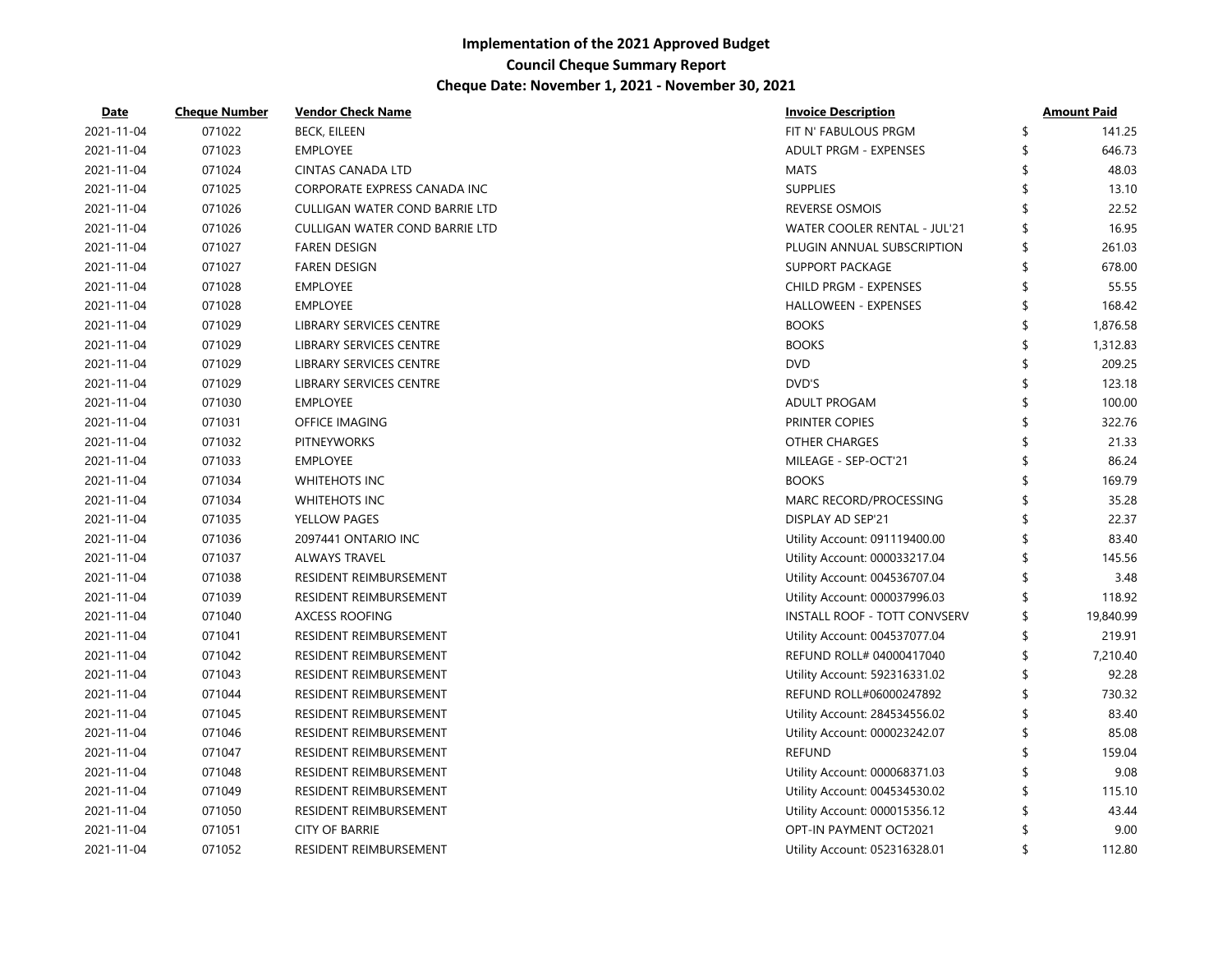| 2021-11-04 | 071053 | COMPASS MINERALS CANADA                | <b>SALT 150.31TM</b>           | \$  | 10,191.01 |
|------------|--------|----------------------------------------|--------------------------------|-----|-----------|
| 2021-11-04 | 071053 | COMPASS MINERALS CANADA                | <b>SALT 165.37TM</b>           |     | 11,212.08 |
| 2021-11-04 | 071053 | COMPASS MINERALS CANADA                | <b>SALT 167.93TM</b>           |     | 11,385.66 |
| 2021-11-04 | 071053 | COMPASS MINERALS CANADA                | SALT 383.62TM                  |     | 26,009.43 |
| 2021-11-04 | 071054 | RESIDENT REIMBURSEMENT                 | Utility Account: 002316245.02  |     | 25.68     |
| 2021-11-04 | 071055 | RESIDENT REIMBURSEMENT                 | Utility Account: 004517974.02  |     | 14.22     |
| 2021-11-04 | 071056 | RESIDENT REIMBURSEMENT                 | Utility Account: 001263936.01  |     | 377.78    |
| 2021-11-04 | 071057 | RESIDENT REIMBURSEMENT                 | Utility Account: 000064775.07  |     | 74.52     |
| 2021-11-04 | 071058 | RESIDENT REIMBURSEMENT                 | Utility Account: 202316333.01  |     | 74.52     |
| 2021-11-04 | 071059 | RESIDENT REIMBURSEMENT                 | Utility Account: 002365008.03  |     | 65.64     |
| 2021-11-04 | 071060 | EPCOR ELECTRICITY DISTRIBUTION ONT INC | GIDEON ST OCT2021              |     | 31.56     |
| 2021-11-04 | 071061 | RESIDENT REIMBURSEMENT                 | RAIN BARREL RFND PROG 2021     |     | 44.99     |
| 2021-11-04 | 071062 | FEEHELY, GASTALDI - IN TRUST           | 7TH LINE RD IMPROV PROJ P19-15 | \$  | 6,525.50  |
| 2021-11-04 | 071063 | RESIDENT REIMBURSEMENT                 | <b>TOILET REBATE PROG 2021</b> |     | 50.00     |
| 2021-11-04 | 071064 | RESIDENT REIMBURSEMENT                 | Utility Account: 003560142.01  |     | 12.36     |
| 2021-11-04 | 071065 | RESIDENT REIMBURSEMENT                 | Utility Account: 000039463.06  |     | 123.36    |
| 2021-11-04 | 071066 | FOREST RIDGE LANDSCAPING INC           | RIVERDALE PARK TRAIL           |     | 48,102.28 |
| 2021-11-04 | 071067 | RESIDENT REIMBURSEMENT                 | Utility Account: 000012419.06  |     | 414.86    |
| 2021-11-04 | 071068 | RESIDENT REIMBURSEMENT                 | Utility Account: 004534527.01  |     | 7.92      |
| 2021-11-04 | 071069 | <b>GREAT-WEST LIFE ASSURANCE</b>       | FIREFIGHTERS PRMS - NOV2021    |     | 3,075.60  |
| 2021-11-04 | 071070 | RESIDENT REIMBURSEMENT                 | <b>TOILET REBATE PROG 2021</b> |     | 50.00     |
| 2021-11-04 | 071071 | RESIDENT REIMBURSEMENT                 | Utility Account: 004536640.01  |     | 217.52    |
| 2021-11-04 | 071072 | RESIDENT REIMBURSEMENT                 | Utility Account: 001206301.03  |     | 21.28     |
| 2021-11-04 | 071073 | HANNA MOTORS SALES CO. LIMITED         | SERV 2018 FORD EXPEDITION      |     | 1,857.66  |
| 2021-11-04 | 071074 | RESIDENT REIMBURSEMENT                 | Utility Account: 000064816.04  |     | 39.00     |
| 2021-11-04 | 071075 | RESIDENT REIMBURSEMENT                 | Utility Account: 003528699.02  |     | 7.92      |
| 2021-11-04 | 071076 | IA FINANCIAL GROUP                     | AD&D PREMIUMS NOV2021          |     | 870.90    |
| 2021-11-04 | 071077 | RESIDENT REIMBURSEMENT                 | <b>REFUND</b>                  |     | 181.06    |
| 2021-11-04 | 071078 | RESIDENT REIMBURSEMENT                 | Utility Account: 003604200.02  |     | 83.40     |
| 2021-11-04 | 071079 | RESIDENT REIMBURSEMENT                 | Utility Account: 000015299.05  |     | 7.92      |
| 2021-11-04 | 071080 | RESIDENT REIMBURSEMENT                 | Utility Account: 002316339.02  |     | 43.44     |
| 2021-11-04 | 071081 | RESIDENT REIMBURSEMENT                 | Utility Account: 000021395.04  |     | 74.52     |
| 2021-11-04 | 071082 | RESIDENT REIMBURSEMENT                 | REFUND ROLL# 060002456         |     | 1,963.55  |
| 2021-11-04 | 071083 | RESIDENT REIMBURSEMENT                 | Utility Account: 262316333.00  |     | 30.12     |
| 2021-11-04 | 071084 | RESIDENT REIMBURSEMENT                 | Utility Account: 000068214.02  |     | 21.24     |
| 2021-11-04 | 071085 | RESIDENT REIMBURSEMENT                 | Utility Account: 004537027.04  |     | 21.23     |
| 2021-11-04 | 071086 | RESIDENT REIMBURSEMENT                 | Utility Account: 002309900.01  |     | 128.87    |
| 2021-11-04 | 071087 | RESIDENT REIMBURSEMENT                 | Utility Account: 002357181.03  |     | 7.92      |
| 2021-11-04 | 071088 | RESIDENT REIMBURSEMENT                 | Utility Account: 000045212.04  | \$. | 34.56     |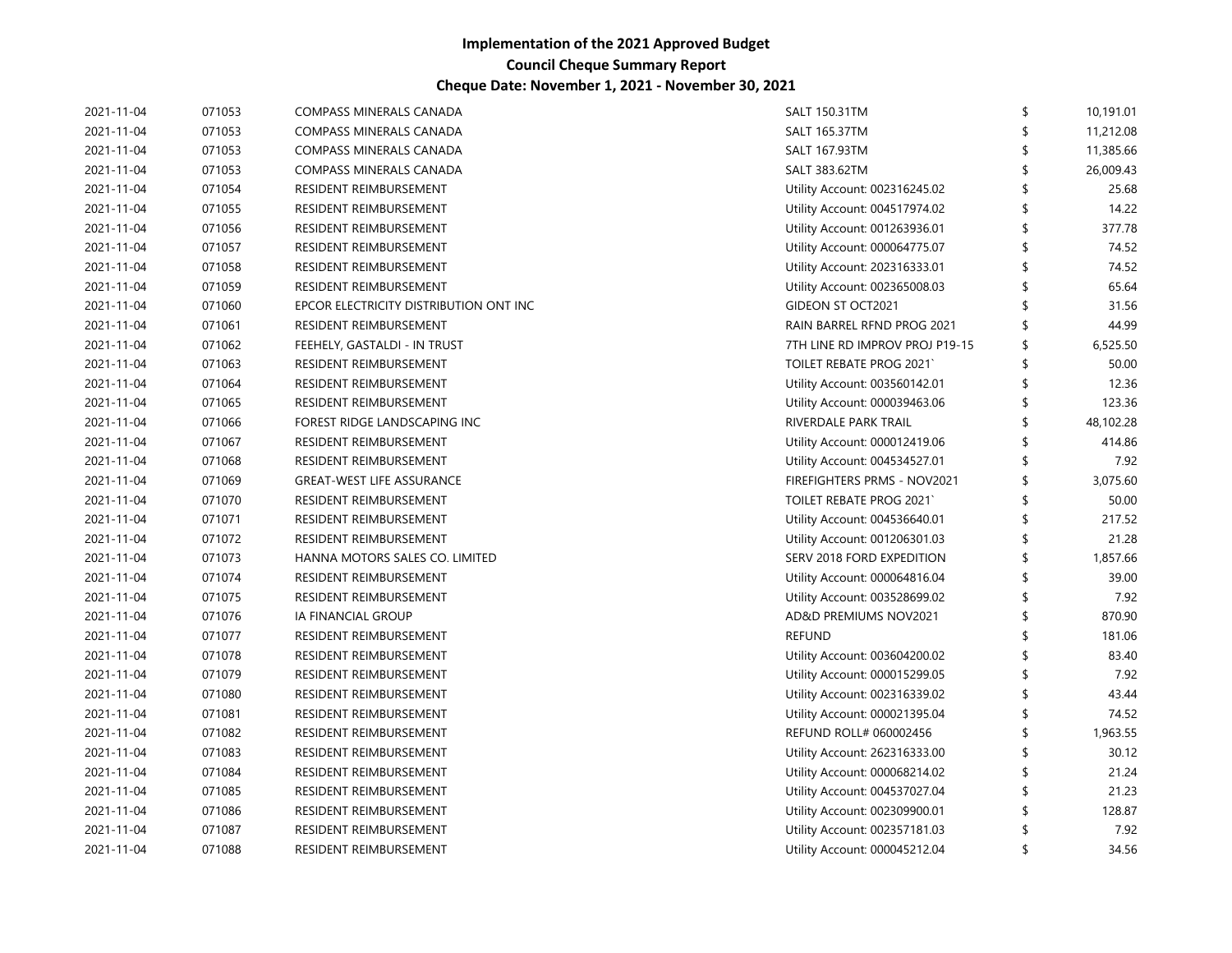| 2021-11-04 | 071089 | RESIDENT REIMBURSEMENT                  | Utility Account: 000021600.02   | \$<br>79.96 |
|------------|--------|-----------------------------------------|---------------------------------|-------------|
| 2021-11-04 | 071090 | RESIDENT REIMBURSEMENT                  | REFUND ROLL#04000307401         | 852.00      |
| 2021-11-04 | 071091 | RESIDENT REIMBURSEMENT                  | Utility Account: 000067539.04   | 27.01       |
| 2021-11-04 | 071092 | RESIDENT REIMBURSEMENT                  | Utility Account: 000044339.06   | 349.32      |
| 2021-11-04 | 071093 | RESIDENT REIMBURSEMENT                  | Utility Account: 754536876.01   | 172.27      |
| 2021-11-04 | 071094 | RESIDENT REIMBURSEMENT                  | Utility Account: 001207800.01   | 16.80       |
| 2021-11-04 | 071095 | RESIDENT REIMBURSEMENT                  | Utility Account: 000023341.08   | 86.12       |
| 2021-11-04 | 071096 | RESIDENT REIMBURSEMENT                  | <b>REFUND</b>                   | 177.30      |
| 2021-11-04 | 071097 | RESIDENT REIMBURSEMENT                  | Utility Account: 222316333.00   | 65.20       |
| 2021-11-04 | 071098 | RESIDENT REIMBURSEMENT                  | <b>TOILET REBATE PROG 2021</b>  | 50.00       |
| 2021-11-04 | 071099 | RESIDENT REIMBURSEMENT                  | Utility Account: 004536993.02   | 41.82       |
| 2021-11-04 | 071100 | Nissin Transport (Canada) Inc.          | REFUND ROLL# 02000414160        | 40,668.09   |
| 2021-11-04 | 071101 | RESIDENT REIMBURSEMENT                  | Utility Account: 004536884.05   | 43.44       |
| 2021-11-04 | 071102 | RESIDENT REIMBURSEMENT                  | Utility Account: 004533042.03   | 42.50       |
| 2021-11-04 | 071103 | RESIDENT REIMBURSEMENT                  | <b>REFUND</b>                   | 67.25       |
| 2021-11-04 | 071104 | <b>RES</b>                              | Utility Account: 004537212.02   | 70.08       |
| 2021-11-04 | 071105 | PRITCHARD POWER SYSTEMS                 | <b>GENERATOR SERV 42MILL ST</b> | 736.82      |
| 2021-11-04 | 071106 | RESIDENT REIMBURSEMENT                  | Utility Account: 002316084.04   | 70.08       |
| 2021-11-04 | 071107 | RESIDENT REIMBURSEMENT                  | Utility Account: 004536193.01   | 61.44       |
| 2021-11-04 | 071108 | RESIDENT REIMBURSEMENT                  | Utility Account: 000039166.04   | 52.32       |
| 2021-11-04 | 071109 | RESIDENT REIMBURSEMENT                  | Utility Account: 004536963.02   | 18.51       |
| 2021-11-04 | 071110 | RESIDENT REIMBURSEMENT                  | Utility Account: 004537086.04   | 16.80       |
| 2021-11-04 | 071111 | RESIDENT REIMBURSEMENT                  | Utility Account: 000015330.08   | 78.96       |
| 2021-11-04 | 071112 | RESIDENT REIMBURSEMENT                  | Utility Account: 000038910.02   | 52.32       |
| 2021-11-04 | 071113 | RESIDENT REIMBURSEMENT                  | Utility Account: 000064634.02   | 4.69        |
| 2021-11-04 | 071114 | RESIDENT REIMBURSEMENT                  | Utility Account: 352316330.02   | 16.80       |
| 2021-11-04 | 071115 | RESIDENT REIMBURSEMENT                  | Utility Account: 000021775.12   | 39.00       |
| 2021-11-04 | 071116 | RESIDENT REIMBURSEMENT                  | Utility Account: 004536761.00   | 25.68       |
| 2021-11-04 | 071117 | SPEERS CREATIVE                         | <b>WEBINAR</b>                  | 452.00      |
| 2021-11-04 | 071118 | RESIDENT REIMBURSEMENT                  | REFUND - TICKET P37358          | 108.50      |
| 2021-11-04 | 071119 | RESIDENT REIMBURSEMENT                  | Utility Account: 000020545.02   | 26.95       |
| 2021-11-04 | 071120 | RESIDENT REIMBURSEMENT                  | Utility Account: 004536713.01   | 39.00       |
| 2021-11-04 | 071121 | <b>SUN LIFE FINANCIAL</b>               | BENEFITS - NOV2021              | 157,338.05  |
| 2021-11-04 | 071122 | RESIDENT REIMBURSEMENT                  | Utility Account: 001263837.04   | 67.82       |
| 2021-11-04 | 071123 | RESIDENT REIMBURSEMENT                  | <b>TOILET REBATE PROG 2021</b>  | 50.00       |
| 2021-11-04 | 071124 | TOTTENHAM FOODLAND                      | <b>WATER</b>                    | 15.12       |
| 2021-11-04 | 071125 | THE CORPORATION OF THE TOWNSHIP OF KING | 2ND QUARTER INCIDENTS 2021      | 9,000.00    |
| 2021-11-04 | 071126 | RESIDENT REIMBURSEMENT                  | Utility Account: 000054586.05   | 47.88       |
| 2021-11-04 | 071127 | RESIDENT REIMBURSEMENT                  | Utility Account: 000071093.03   | \$<br>30.12 |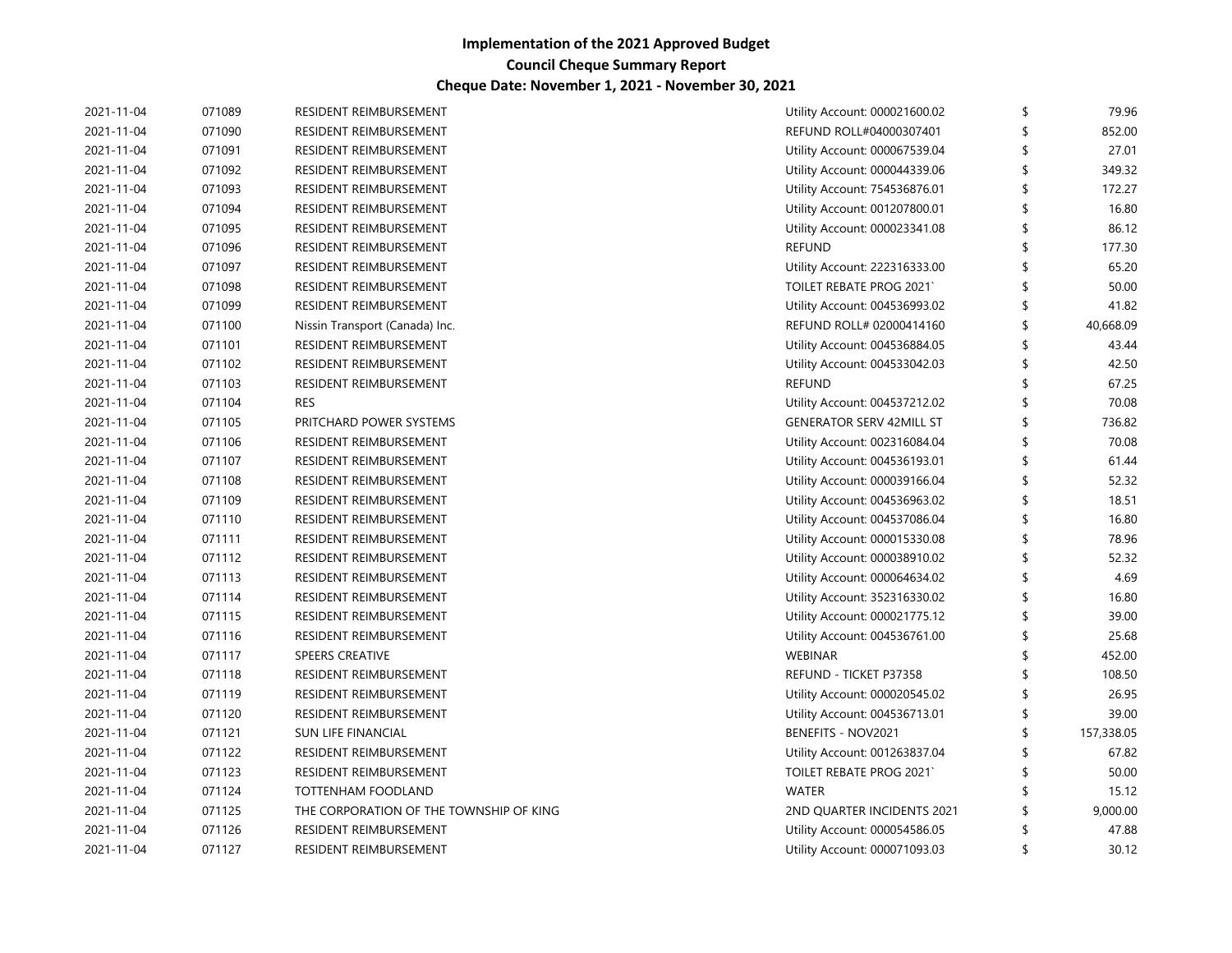| 2021-11-04 | 071128 | WORKPLACE SAFETY & INS. BRD.                     | <b>WSIB</b>                        | \$<br>6,823.93 |
|------------|--------|--------------------------------------------------|------------------------------------|----------------|
| 2021-11-04 | 071128 | WORKPLACE SAFETY & INS. BRD.                     | <b>WSIB</b>                        | 128.27         |
| 2021-11-04 | 071128 | WORKPLACE SAFETY & INS. BRD.                     | <b>WSIB</b>                        | 3,294.23       |
| 2021-11-04 | 071128 | WORKPLACE SAFETY & INS. BRD.                     | <b>WSIB</b>                        | 4,815.09       |
| 2021-11-04 | 071128 | WORKPLACE SAFETY & INS. BRD.                     | <b>WSIB</b>                        | 108.54         |
| 2021-11-04 | 071129 | WORKPLACE SAFETY & INS. BRD.                     | 2120 HO                            | 98.93          |
| 2021-11-04 | 071129 | WORKPLACE SAFETY & INS. BRD.                     | 2120 SA                            | 38.31          |
| 2021-11-04 | 071129 | WORKPLACE SAFETY & INS. BRD.                     | 2121 HO                            | 104.67         |
| 2021-11-04 | 071129 | WORKPLACE SAFETY & INS. BRD.                     | 2121 SA                            | 36.57          |
| 2021-11-04 | 071129 | WORKPLACE SAFETY & INS. BRD.                     | 2122 HO                            | 124.95         |
| 2021-11-04 | 071129 | WORKPLACE SAFETY & INS. BRD.                     | 2122 SA                            | 36.34          |
| 2021-11-04 | 071130 | RESIDENT REIMBURSEMENT                           | Utility Account: 000022963.03      | 187.26         |
| 2021-11-10 | 071131 | Abercrombie Electric Co.                         | SIGN - NOTTAWASAGA OPP             | 345.11         |
| 2021-11-10 | 071132 | Alliston Auto Repairs                            | DOT ANNUAL INSPECTION              | 128.82         |
| 2021-11-10 | 071133 | <b>AXCESS ROOFING</b>                            | <b>INSTALL ROOF - TOTT CONSERV</b> | 11,886.52      |
| 2021-11-10 | 071134 | <b>BLAIR'S atWork Office Furniture</b>           | CHAIRS - NOTTAWASAGA OPP           | 6,107.56       |
| 2021-11-10 | 071135 | RESIDENT REIMBURSEMENT                           | REFUND PAYMENT MADE IN ERROR       | 1,006.44       |
| 2021-11-10 | 071136 | <b>HALIBUT HOUSE</b>                             | Utility Account: 000048000.06      | 47.88          |
| 2021-11-10 | 071137 | MINISTER OF FINANCE                              | MUNICIPAL POLICING OCT21           | 881,328.00     |
| 2021-11-10 | 071137 | MINISTER OF FINANCE                              | RECOVERY SALARIES OCT 2021         | 1,203.68       |
| 2021-11-10 | 071137 | MINISTER OF FINANCE                              | RECOVERY SALARIES OCT 2021         | 1,203.68       |
| 2021-11-10 | 071137 | MINISTER OF FINANCE                              | RECOVERY SALARIES OCT 2021         | 1,203.68       |
| 2021-11-10 | 071138 | RESIDENT REIMBURSEMENT                           | <b>REFUND</b>                      | 820.80         |
| 2021-11-10 | 071139 | RESIDENT REIMBURSEMENT                           | REFUND PAYMENT MADE IN ERROR       | 2,766.79       |
| 2021-11-10 | 071140 | <b>RBC</b>                                       | <b>REFUND PER-40035302</b>         | 236.00         |
| 2021-11-10 | 071141 | RESIDENT REIMBURSEMENT                           | <b>REFUND</b>                      | 297.59         |
| 2021-11-10 | 071142 | TK ELEVATOR (CANADA) LTD                         | ELEVATOR MAINTENANCE               | 4,623.55       |
| 2021-11-18 | 071143 | ACCESS GLASS INC.                                | REMOVE/DISPOSE/REPLACE WINDOW      | 4,237.50       |
| 2021-11-18 | 071144 | ACTIVE TIRE & AUTO CENTRE INC.                   | <b>SERVICE CALL</b>                | 461.02         |
| 2021-11-18 | 071145 | DUNCOR ENTERPRISES INC                           | DUN001 T21-21 HB RLSE              | 18,011.57      |
| 2021-11-18 | 071146 | <b>EMPLOYEE</b>                                  | <b>ITEMS FOR BUDGET BAGS</b>       | 225.38         |
| 2021-11-18 | 071147 | <b>GEARS BIKE SHOP</b>                           |                                    | 1,299.49       |
| 2021-11-18 | 071148 | <b>GREATARIO INDUSTRIAL STORAGE SYSTEMS INC.</b> | <b>BLOWERS</b>                     | 1,150.70       |
| 2021-11-18 | 071149 | RESIDENT REIMBURSEMENT                           | Utility Account: 000074120.01      | 556.69         |
| 2021-11-18 | 071150 | IQ ENVIRONMENTAL INC                             | PARSON RESERVIOR DISINFECT         | 7,044.42       |
| 2021-11-18 | 071151 | RESIDENT REIMBURSEMENT                           | <b>REFUND DOG TAG</b>              | 11.00          |
| 2021-11-18 | 071152 | JOHN EEK & SON LIMITED                           | <b>WINTER SAND - BEETON</b>        | 83,817.08      |
| 2021-11-18 | 071153 | <b>KELLY'S GLASS</b>                             | REPLACE WINDSHIELD                 | 474.60         |
| 2021-11-18 | 071153 | <b>KELLY'S GLASS</b>                             | WINDSHIELD - 1601                  | 405.67         |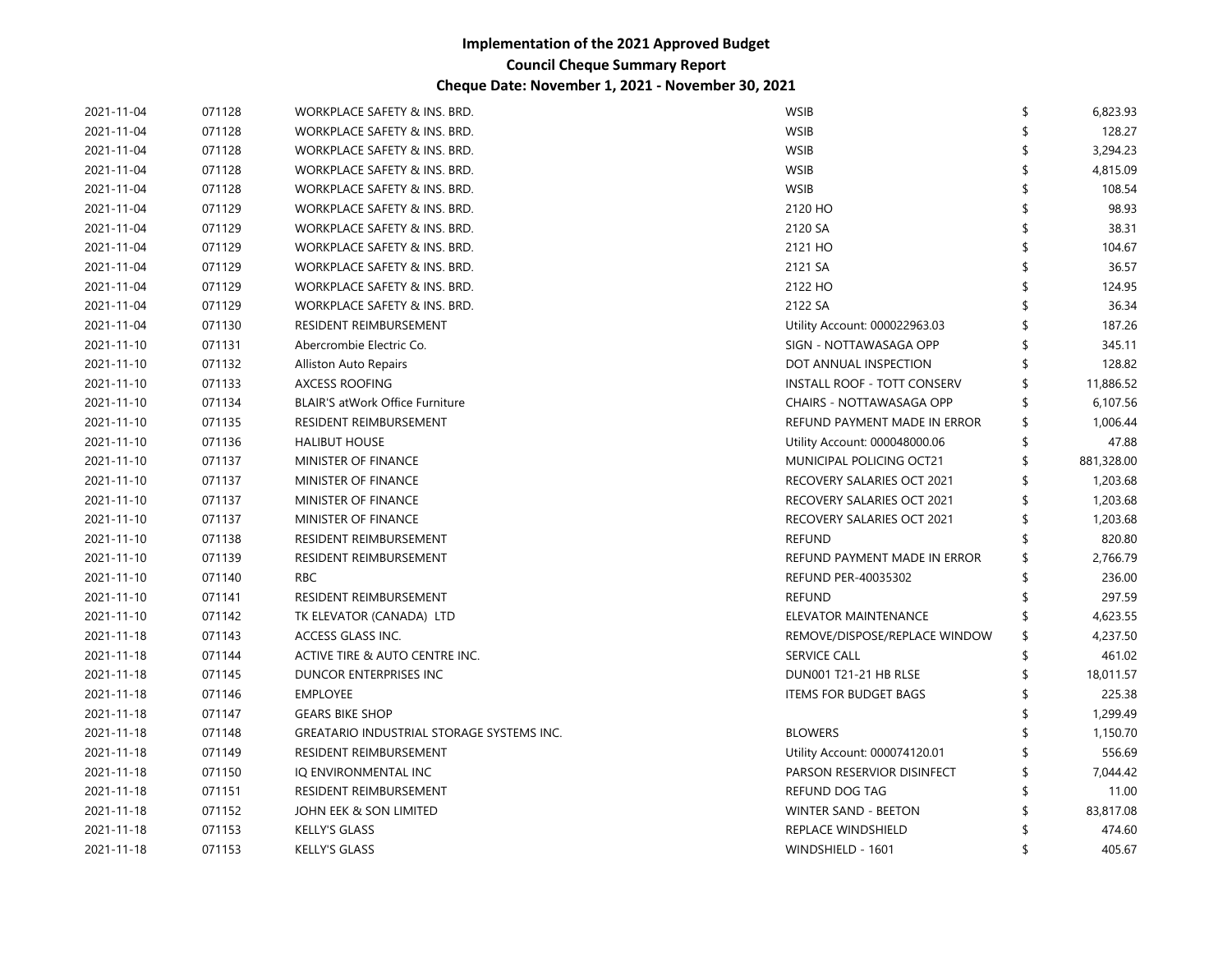#### Implementation of the 2021 Approved Budget

Council Cheque Summary Report

Cheque Date: November 1, 2021 - November 30, 2021

| 2021-11-18 | 071153 | <b>KELLY'S GLASS</b>             | WINDSHIELD - 16174           | \$<br>439.57 |
|------------|--------|----------------------------------|------------------------------|--------------|
| 2021-11-18 | 071153 | <b>KELLY'S GLASS</b>             | WINDSHIELD - 17171           | 383.07       |
| 2021-11-18 | 071154 | <b>EMPLOYEE</b>                  | AUXILIARY MEETING DINNER     | 113.44       |
| 2021-11-18 | 071155 | MINISTER OF FINANCE              | <b>COMMUNITY SAFETY</b>      | 130.00       |
| 2021-11-18 | 071155 | MINISTER OF FINANCE              | DEBENTURE REPAYMENT          | 3,097.79     |
| 2021-11-18 | 071155 | MINISTER OF FINANCE              | PROGRAM REGISTRATION         | 195.00       |
| 2021-11-18 | 071156 | ROYAL CANADIAN LEGION BR.171     | REMEMBER DAY WREATH 2021     | 75.00        |
| 2021-11-18 | 071157 | ROYAL CANADIAN LEGION BRANCH 421 | REMEMBER DAY WREATH 2021     | 75.00        |
| 2021-11-18 | 071158 | SANTA CLAUS PARADE COMMITTEE     | COMMUNITY GRANT PROGRAM      | 4,000.00     |
| 2021-11-18 | 071159 | SIMCOE CONDOMINIUM CORP SCC66    | TREE MAINT REFUND PROGRAM    | 1,762.50     |
| 2021-11-18 | 071160 | SMARTEX PRODUCTS (CANADA) LTD    | <b>FACE MASKS</b>            | 1,170.63     |
| 2021-11-18 | 071161 | <b>TD VISA</b>                   | <b>CONTACTS</b>              | 21.18        |
| 2021-11-18 | 071161 | <b>TD VISA</b>                   | <b>FLOWERS</b>               | 107.35       |
| 2021-11-18 | 071161 | <b>TD VISA</b>                   | MEAL                         | 101.73       |
| 2021-11-18 | 071161 | <b>TD VISA</b>                   | MEAL                         | 84.08        |
| 2021-11-18 | 071161 | <b>TD VISA</b>                   | MEAL                         | 100.72       |
| 2021-11-18 | 071161 | <b>TD VISA</b>                   | MEAL                         | 59.92        |
| 2021-11-18 | 071161 | <b>TD VISA</b>                   | <b>MISC</b>                  | 1.18         |
| 2021-11-18 | 071162 | <b>TOTTENHAM FOODLAND</b>        | <b>WATER</b>                 | 59.80        |
| 2021-11-18 | 071163 | TOTTENHAM HOME HARDWARE LTD.     | <b>BOOSTER CABLES</b>        | 54.23        |
| 2021-11-18 | 071163 | TOTTENHAM HOME HARDWARE LTD.     | SANDPAPER AND CLEANER        | 14.78        |
| 2021-11-18 | 071164 | <b>TOWN OF GRIMSBY</b>           | <b>TRAINING COURSE</b>       | 339.00       |
| 2021-11-18 | 071165 | TURNER CONSULTING GROUP          | TERMS TO AVOID USING         | 339.00       |
| 2021-11-18 | 071166 | WORKPLACE SAFETY & INS. BRD.     | <b>ADMIN CHARGE - NOV21</b>  | 128.27       |
| 2021-11-18 | 071166 | WORKPLACE SAFETY & INS. BRD.     | ADMIN/PHYSICIAN CHRG - NOV21 | 2,619.01     |
| 2021-11-18 | 071166 | WORKPLACE SAFETY & INS. BRD.     | <b>EMPLOYEE</b>              | 204.66       |
| 2021-11-18 | 071166 | WORKPLACE SAFETY & INS. BRD.     | <b>EMPLOYEE</b>              | 4,668.94     |
| 2021-11-18 | 071166 | WORKPLACE SAFETY & INS. BRD.     | <b>EMPLOYEE</b>              | 4,831.71     |
| 2021-11-18 | 071166 | WORKPLACE SAFETY & INS. BRD.     | <b>EMPLOYEE</b>              | 521.44       |
| 2021-11-18 | 071166 | WORKPLACE SAFETY & INS. BRD.     | <b>EMPLOYEE</b>              | 162.54       |
| 2021-11-18 | 071166 | WORKPLACE SAFETY & INS. BRD.     | <b>EMPLOYEE</b>              | 124.98       |
| 2021-11-19 | 071167 | <b>TELUS MOBILITY</b>            | <b>MOBILITY OCT'21</b>       | 6,493.43     |
| 2021-11-24 | 071168 | <b>BC LIBRARY ASSOCIATION</b>    | ADVERTISED AD                | 55.00        |
| 2021-11-24 | 071169 | <b>BRODART CANADA COMPANY</b>    | <b>TAPE VINYL HINGE</b>      | 114.72       |
| 2021-11-24 | 071170 | <b>CINTAS CANADA LTD</b>         | <b>MAT SERVICE</b>           | 43.42        |
| 2021-11-24 | 071170 | <b>CINTAS CANADA LTD</b>         | <b>MAT SERVICE</b>           | 28.63        |
| 2021-11-24 | 071170 | <b>CINTAS CANADA LTD</b>         | MAT SERVICE NOV2021          | 48.03        |
| 2021-11-24 | 071170 | CINTAS CANADA LTD                | MAT SERVICE NOV2021          | 28.63        |
| 2021-11-24 | 071171 | CORPORATE EXPRESS CANADA INC     | <b>OFFICE SUPPLIES</b>       | 388.63       |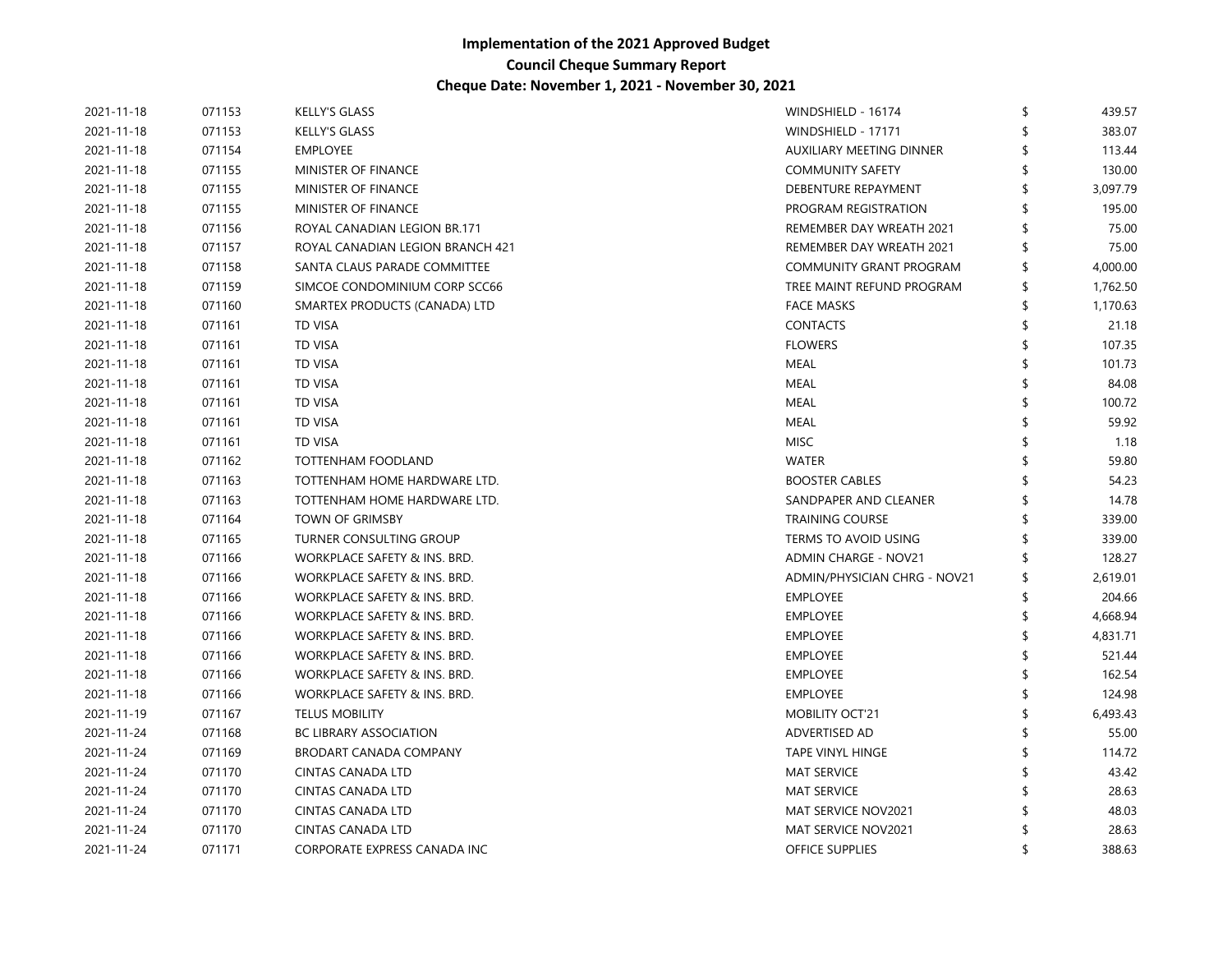#### Implementation of the 2021 Approved Budget

# Council Cheque Summary Report

# Cheque Date: November 1, 2021 - November 30, 2021

| 2021-11-24 | 071172 | <b>COUNTY OF SIMCOE</b>                | <b>DAMAGED BOOK</b>            | \$<br>15.75 |
|------------|--------|----------------------------------------|--------------------------------|-------------|
| 2021-11-24 | 071173 | CULLIGAN WATER COND BARRIE LTD         | <b>WATER</b>                   | 22.52       |
| 2021-11-24 | 071173 | CULLIGAN WATER COND BARRIE LTD         | <b>WATER COOLER RENTAL</b>     | 16.95       |
| 2021-11-24 | 071174 | <b>I READ BOOKS</b>                    | <b>BOOKS</b>                   | 106.00      |
| 2021-11-24 | 071175 | <b>EMPLOYEE</b>                        | <b>HOOKS</b>                   | 28.43       |
| 2021-11-24 | 071176 | <b>KANOPY INC</b>                      | <b>PLAY CREDITS</b>            | 169.00      |
| 2021-11-24 | 071177 | <b>LBC CAPITAL</b>                     | RENTAL DEC2021                 | 548.06      |
| 2021-11-24 | 071178 | LIBRARY SERVICES CENTRE                | <b>BOOKS</b>                   | 2,569.65    |
| 2021-11-24 | 071178 | LIBRARY SERVICES CENTRE                | <b>BOOKS</b>                   | 1,121.14    |
| 2021-11-24 | 071178 | LIBRARY SERVICES CENTRE                | <b>DVDS</b>                    | 203.89      |
| 2021-11-24 | 071178 | <b>LIBRARY SERVICES CENTRE</b>         | <b>DVDS</b>                    | 138.43      |
| 2021-11-24 | 071179 | PITNEY BOWES LEASING                   | LEASE CHARGE DEC               | 251.73      |
| 2021-11-24 | 071180 | RETTIE PAUL                            | <b>COURIER SERVICE OCT2021</b> | 900.00      |
| 2021-11-24 | 071181 | <b>RINGOFFICE CORP</b>                 | AC POWER SUPPLY                | 210.75      |
| 2021-11-24 | 071181 | RINGOFFICE CORP                        | <b>MONTHLY SUBSCRIPTION</b>    | 597.40      |
| 2021-11-24 | 071182 | ROGERS WIRELESS                        | WIRELESS NOV2021               | 796.65      |
| 2021-11-24 | 071183 | SUPER CLEAN BUILDING MAINT INC         | <b>CLEANING NOV2021</b>        | 2,268.88    |
| 2021-11-24 | 071184 | <b>TELIZON INC</b>                     | PHONE LINES OCT2021            | 44.27       |
| 2021-11-24 | 071184 | <b>TELIZON INC</b>                     | PHONE LINES OCT2021            | 44.25       |
| 2021-11-24 | 071185 | <b>TELUS MOBILITY</b>                  | <b>MOBILITY NOV2021</b>        | 45.20       |
| 2021-11-24 | 071186 | THE BEGUILING                          | <b>BOOK</b>                    | 38.01       |
| 2021-11-24 | 071186 | THE BEGUILING                          | <b>BOOKS</b>                   | 113.55      |
| 2021-11-24 | 071186 | THE BEGUILING                          | <b>BOOKS</b>                   | 119.43      |
| 2021-11-24 | 071186 | THE BEGUILING                          | <b>BOOKS</b>                   | 109.35      |
| 2021-11-24 | 071186 | THE BEGUILING                          | <b>BOOKS</b>                   | 20.92       |
| 2021-11-24 | 071186 | THE BEGUILING                          | <b>BOOKS</b>                   | 112.92      |
| 2021-11-24 | 071187 | THE PRINTING HOUSE LTD                 | PROCESSING/BUS CARDS           | 179.30      |
| 2021-11-24 | 071188 | RESIDENT REIMBURSEMENT                 | <b>BOOK</b>                    | 15.00       |
| 2021-11-24 | 071189 | <b>WHITEHOTS INC</b>                   | <b>BOOKS</b>                   | 200.34      |
| 2021-11-24 | 071189 | <b>WHITEHOTS INC</b>                   | <b>BOOKS</b>                   | 22.79       |
| 2021-11-24 | 071189 | <b>WHITEHOTS INC</b>                   | MARC RECORD/PROCESSING         | 3.53        |
| 2021-11-24 | 071189 | <b>WHITEHOTS INC</b>                   | MARC RECORD/PROCESSING         | 41.49       |
| 2021-11-24 | 071190 | <b>EMPLOYEE</b>                        | SUPPLIES FOR PROGRAMMING       | 274.41      |
| 2021-11-24 | 071191 | 1321335 ONTARIO LTD                    | LEASE AGREEMENT DECEMBER 2021  | 1,830.60    |
| 2021-11-24 | 071192 | ACTIVE TIRE & AUTO CENTRE INC.         | <b>TIRES</b>                   | 1,414.20    |
| 2021-11-24 | 071193 | <b>ALEXIOU FARMS</b>                   | <b>STRAW BALES</b>             | 50.00       |
| 2021-11-24 | 071194 | <b>RESIDENT REIMBURSEMENT</b>          | LEASE AGREEMENT DECEMBER 2021  | 960.50      |
| 2021-11-24 | 071195 | <b>B &amp; I COMPLETE TRUCK CENTRE</b> | CABLE/TEMP SENSOR              | 1,280.54    |
| 2021-11-24 | 071196 | RESIDENT REIMBURSEMENT                 | Utility Account: 000046624.09  | 52.32       |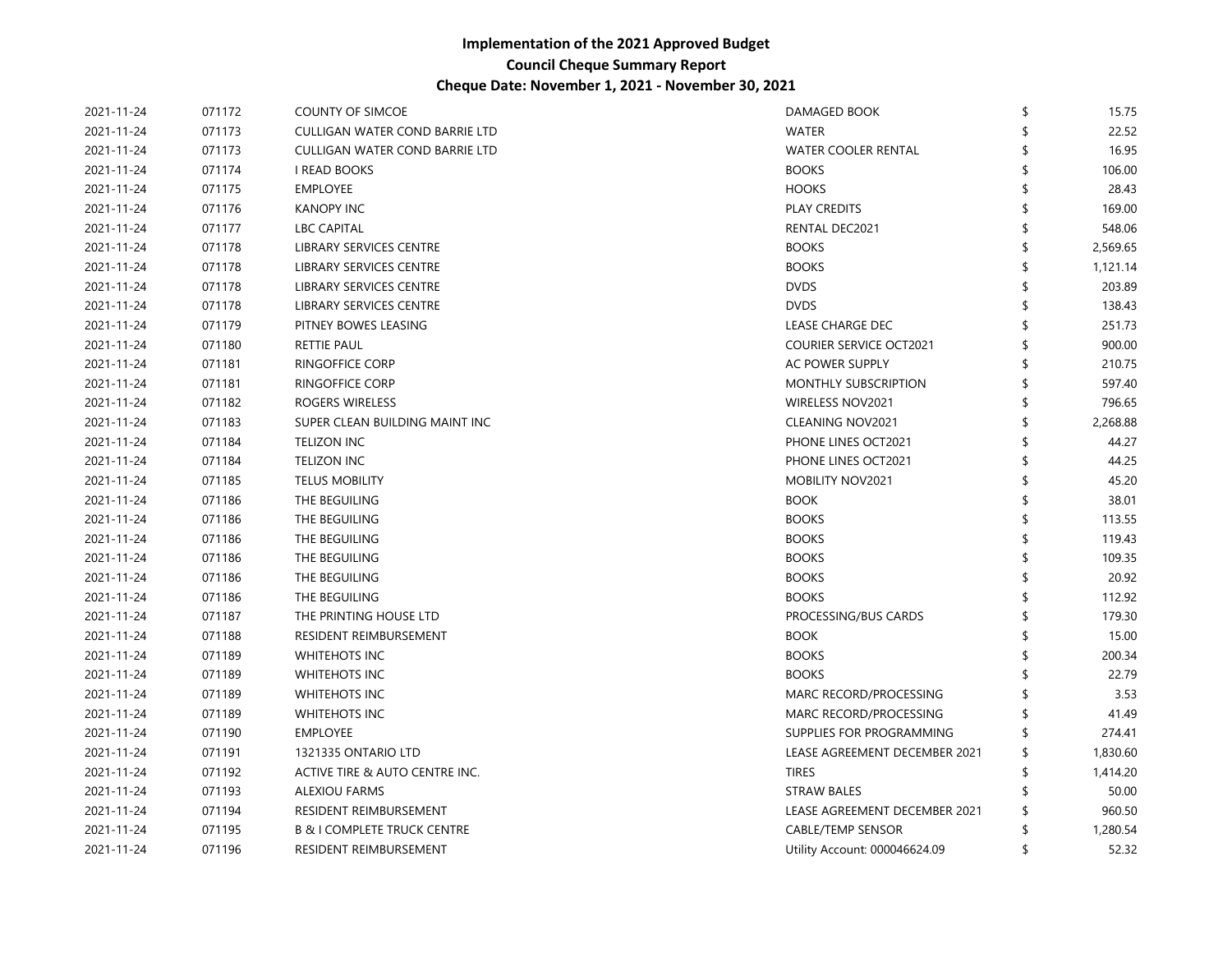| 2021-11-24 | 071197 | <b>BELL MOBILITY</b>           | <b>MOBILITY NOVEMBER 2021</b> | \$<br>2,252.51 |
|------------|--------|--------------------------------|-------------------------------|----------------|
| 2021-11-24 | 071198 | BELL ONTARIO CLAIMS OFFICE     | <b>BELL CANADA</b>            | 2,498.31       |
| 2021-11-24 | 071199 | RESIDENT REIMBURSEMENT         | Utility Account: 000008799.19 | 78.96          |
| 2021-11-24 | 071200 | RESIDENT REIMBURSEMENT         | REFUND OVERPAYMENT TAX        | 1,286.09       |
| 2021-11-24 | 071201 | RESIDENT REIMBURSEMENT         | REFUND OVERPAYMENT TAX        | 290.00         |
| 2021-11-24 | 071202 | CANADIAN BLACK BELT ACADEMY    | Utility Account: 000000307.08 | 29.29          |
| 2021-11-24 | 071203 | RESIDENT REIMBURSEMENT         | Utility Account: 000058843.04 | 131.83         |
| 2021-11-24 | 071204 | RESIDENT REIMBURSEMENT         | Utility Account: 000008864.07 | 68.23          |
| 2021-11-24 | 071205 | RESIDENT REIMBURSEMENT         | Utility Account: 005134505.01 | 39.00          |
| 2021-11-24 | 071206 | RESIDENT REIMBURSEMENT         | Utility Account: 000000133.04 | 30.12          |
| 2021-11-24 | 071207 | DAVE'S MOBILE AUTO SERVICE     | <b>EMISSION TEST</b>          | 96.05          |
| 2021-11-24 | 071207 | DAVE'S MOBILE AUTO SERVICE     | <b>EMISSION TEST</b>          | 96.05          |
| 2021-11-24 | 071207 | DAVE'S MOBILE AUTO SERVICE     | <b>EMISSION TEST</b>          | 96.05          |
| 2021-11-24 | 071207 | DAVE'S MOBILE AUTO SERVICE     | <b>EMISSION TEST</b>          | 96.05          |
| 2021-11-24 | 071207 | DAVE'S MOBILE AUTO SERVICE     | <b>EMISSION TEST</b>          | 96.05          |
| 2021-11-24 | 071208 | RESIDENT REIMBURSEMENT         | Utility Account: 000007171.30 | 65.64          |
| 2021-11-24 | 071209 | FEEHELY, GASTALDI - IN TRUST   | 7TH LINE RD IMPROV PROJECT    | 5,856.00       |
| 2021-11-24 | 071210 | RESIDENT REIMBURSEMENT         | Utility Account: 000002816.12 | 74.52          |
| 2021-11-24 | 071211 | RESIDENT REIMBURSEMENT         | Utility Account: 000005191.05 | 161.32         |
| 2021-11-24 | 071212 | RESIDENT REIMBURSEMENT         | Utility Account: 000007147.24 | 7.92           |
| 2021-11-24 | 071213 | <b>EMPLOYEE</b>                | REPLENISH PETTY CASH          | 102.20         |
| 2021-11-24 | 071214 | RESIDENT REIMBURSEMENT         | Utility Account: 000008822.08 | 107.38         |
| 2021-11-24 | 071215 | <b>GOOD SHEPHERD FOOD BANK</b> | DECEMBER 2021 DONATION        | 2,400.00       |
| 2021-11-24 | 071217 | HICKS MORLEY HAMILTON STEWART  | SERV TO SEP2'21               | 300.58         |
| 2021-11-24 | 071218 | HURONIA VETERINARY             | <b>VET SERVICES</b>           | 1,087.51       |
| 2021-11-24 | 071219 | RESIDENT REIMBURSEMENT         | Utility Account: 000006488.07 | 21.24          |
| 2021-11-24 | 071220 | RESIDENT REIMBURSEMENT         | Utility Account: 000048571.01 | 21.24          |
| 2021-11-24 | 071221 | RESIDENT REIMBURSEMENT         | REFUND OVERPAYMENT            | 657.86         |
| 2021-11-24 | 071222 | <b>LISBON PAVING</b>           | 3RD LINE ASPHALT REHAB        | 208,012.61     |
| 2021-11-24 | 071223 | RESIDENT REIMBURSEMENT         | Utility Account: 000000315.05 | 34.56          |
| 2021-11-24 | 071224 | RESIDENT REIMBURSEMENT         | Utility Account: 000071121.26 | 78.68          |
| 2021-11-24 | 071225 | RESIDENT REIMBURSEMENT         | Utility Account: 000047101.06 | 12.36          |
| 2021-11-24 | 071226 | RESIDENT REIMBURSEMENT         | Utility Account: 000006115.03 | 34.56          |
| 2021-11-24 | 071227 | RESIDENT REIMBURSEMENT         | Utility Account: 000007155.21 | 115.16         |
| 2021-11-24 | 071228 | RESIDENT REIMBURSEMENT         | Utility Account: 000006462.11 | 3.48           |
| 2021-11-24 | 071229 | <b>RES</b>                     | Utility Account: 000011578.03 | 73.70          |
| 2021-11-24 | 071230 | RESIDENT REIMBURSEMENT         | Utility Account: 005117300.00 | 114.48         |
| 2021-11-24 | 071231 | RESIDENT REIMBURSEMENT         | Utility Account: 005103300.04 | 56.94          |
| 2021-11-24 | 071232 | RESIDENT REIMBURSEMENT         | Utility Account: 000006529.20 | \$<br>132.24   |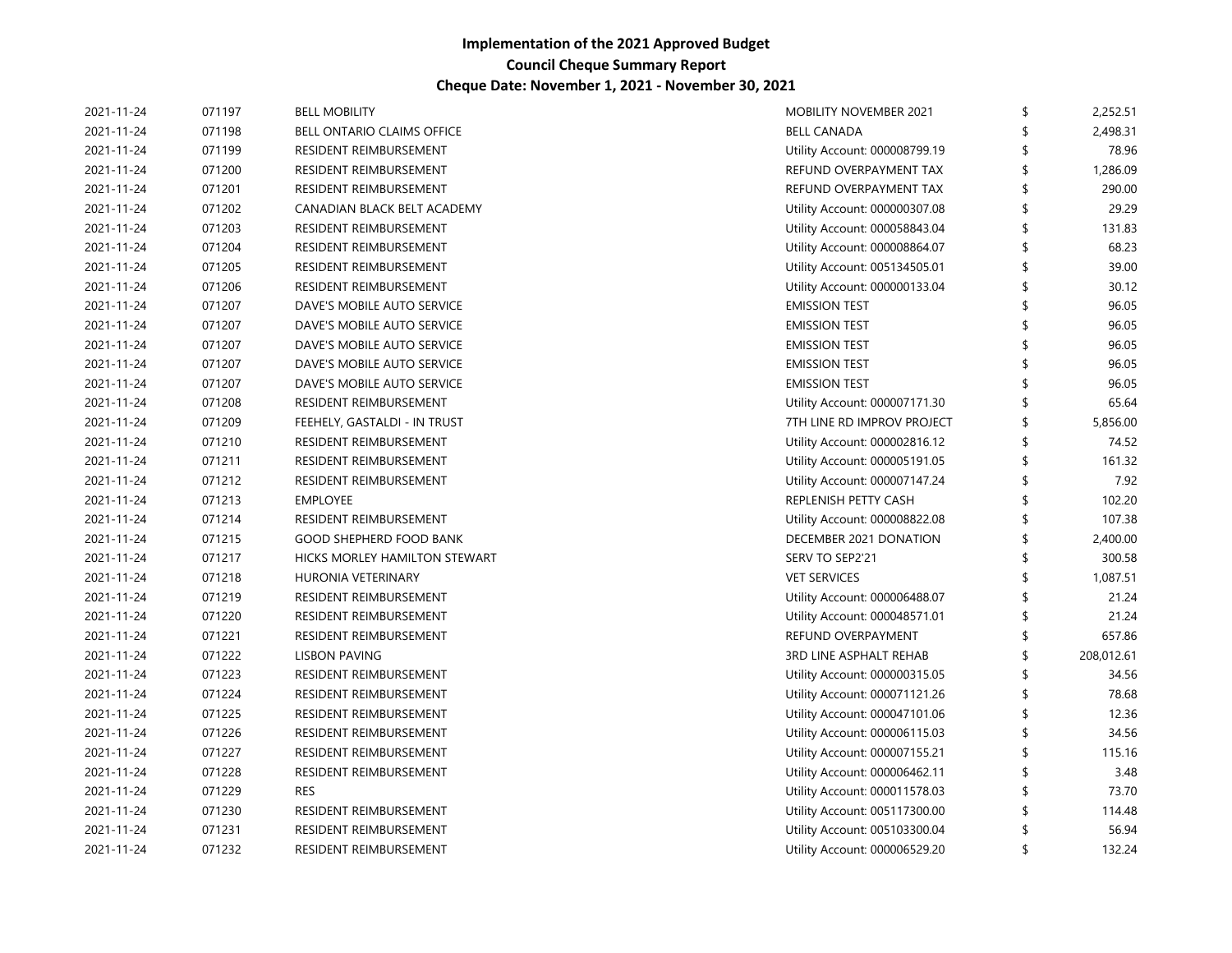| 2021-11-24 | 071233          | RESIDENT REIMBURSEMENT         | Utility Account: 000006470.14      | \$<br>47.88    |
|------------|-----------------|--------------------------------|------------------------------------|----------------|
| 2021-11-24 | 071234          | RESIDENT REIMBURSEMENT         | Utility Account: 000008781.10      | 132.24         |
| 2021-11-24 | 071235          | RESIDENT REIMBURSEMENT         | Utility Account: 004536999.02      | 145.56         |
| 2021-11-24 | 071236          | SKYLINE ENTERPRISE INC         | REFUND/ADJUSTMENT                  | 1,227.92       |
| 2021-11-24 | 071237          | RESIDENT REIMBURSEMENT         | Utility Account: 000007113.13      | 70.08          |
| 2021-11-24 | 071238          | RESIDENT REIMBURSEMENT         | Utility Account: 000008806.15      | 61.20          |
| 2021-11-24 | 071239          | STEWART'S EQUIPMENT            | <b>BELT</b>                        | 56.91          |
| 2021-11-24 | 071240          | <b>TD VISA</b>                 | CONTINUED EDUCATION                | 306.75         |
| 2021-11-24 | 071240          | <b>TD VISA</b>                 | COUNCIL MEETING MEAL               | 65.20          |
| 2021-11-24 | 071240          | <b>TD VISA</b>                 | <b>DEBRIEF AT STATION 2</b>        | 139.64         |
| 2021-11-24 | 071240          | <b>TD VISA</b>                 | <b>MEALS</b>                       | 69.48          |
| 2021-11-24 | 071240          | <b>TD VISA</b>                 | NFPA INCIDENT 2020 MANUAL          | 78.74          |
| 2021-11-24 | 071240          | <b>TD VISA</b>                 | NFPA STANDARDS                     | 142.37         |
| 2021-11-24 | 071240          | <b>TD VISA</b>                 | OBOA FIRE PROTECTION COURSE        | 369.07         |
| 2021-11-24 | 071241          | RESIDENT REIMBURSEMENT         | Utility Account: 000006503.18      | 132.24         |
| 2021-11-24 | 071242          | RESIDENT REIMBURSEMENT         | Utility Account: 000006454.11      | 65.64          |
| 2021-11-24 | 071243          | RESIDENT REIMBURSEMENT         | Utility Account: 000008814.11      | 39.87          |
| 2021-11-24 | 071244          | WOODINGTON LAKE GOLF CLUB INC  | LEASE AGREEMENT DECEMBER 2021      | 282.50         |
| 2021-11-24 | 071245          | WORKPLACE SAFETY & INS. BRD.   | <b>EMPLOYEE</b>                    | 521.44         |
| 2021-11-24 | 071245          | WORKPLACE SAFETY & INS. BRD.   | EMPLOYEE                           | 4,843.98       |
| 2021-11-24 | 071246          | RESIDENT REIMBURSEMENT         | Utility Account: 000007139.24      | 92.28          |
| 2021-11-24 | 071247          | RESIDENT REIMBURSEMENT         | Utility Account: 005102500.01      | 3.48           |
| 2021-11-24 | 071248          | FEEHELY, GASTALDI - IN TRUST   | LAND ACQUISITION                   | 1,422.50       |
| 2021-11-24 | 071249          | FRONTLINE PROPERTY MANAGEMENT  | LEASE AGREEMENT DECEMBER 20211     | \$<br>1,820.04 |
| 2021-11-24 | 071250          | FEEHELY, GASTALDI - IN TRUST   | LAND ACQUISITION                   | 3,598.95       |
| 2021-11-16 | 3456143         | <b>KIMTEK CORPORATION</b>      | ULTRA HP PUMP                      | 12,745.31      |
| 2021-11-01 | EFT000000019498 | AIRD & BERLIS LLP              | <b>CLOSED MEETING INVESTIGATOR</b> | \$<br>1,163.90 |
| 2021-11-01 | EFT000000019498 | AIRD & BERLIS LLP              | <b>INTEGRITY COMMISSIONER</b>      | 12,492.15      |
| 2021-11-01 | EFT000000019499 | RESIDENT REIMBURSEMENT         | LEASE AGREEMENT NOVEMBER 2021      | \$<br>960.50   |
| 2021-11-01 | EFT000000019500 | BATTLEFIELD EQUIPMENT-ONTARIO  | RENTAL OF SCISSOR LIFT             | 584.21         |
| 2021-11-01 | EFT000000019501 | BRYAN'S ELECTRIC MOTORS & PUMP | <b>BALL BEARINGS</b>               | 499.57         |
| 2021-11-01 | EFT000000019501 | BRYAN'S ELECTRIC MOTORS & PUMP | BELTED FAN MOTOR AND PULLEY        | 183.06         |
| 2021-11-01 | EFT000000019501 | BRYAN'S ELECTRIC MOTORS & PUMP | ELBOW, PIPE, GLUE, GAUGE           | 147.94         |
| 2021-11-01 | EFT000000019501 | BRYAN'S ELECTRIC MOTORS & PUMP | <b>EPDM GASKET</b>                 | 20.39          |
| 2021-11-01 | EFT000000019501 | BRYAN'S ELECTRIC MOTORS & PUMP | <b>PARTS</b>                       | 163.10         |
| 2021-11-01 | EFT000000019501 | BRYAN'S ELECTRIC MOTORS & PUMP | <b>PARTS</b>                       | 535.79         |
| 2021-11-01 | EFT000000019501 | BRYAN'S ELECTRIC MOTORS & PUMP | PVC 22 ELBOW                       | 65.09          |
| 2021-11-01 | EFT000000019501 | BRYAN'S ELECTRIC MOTORS & PUMP | PVC 4" MPT PLUG                    | 38.14          |
| 2021-11-01 | EFT000000019501 | BRYAN'S ELECTRIC MOTORS & PUMP | SOLDER WIRE AND PASTE              | 65.23          |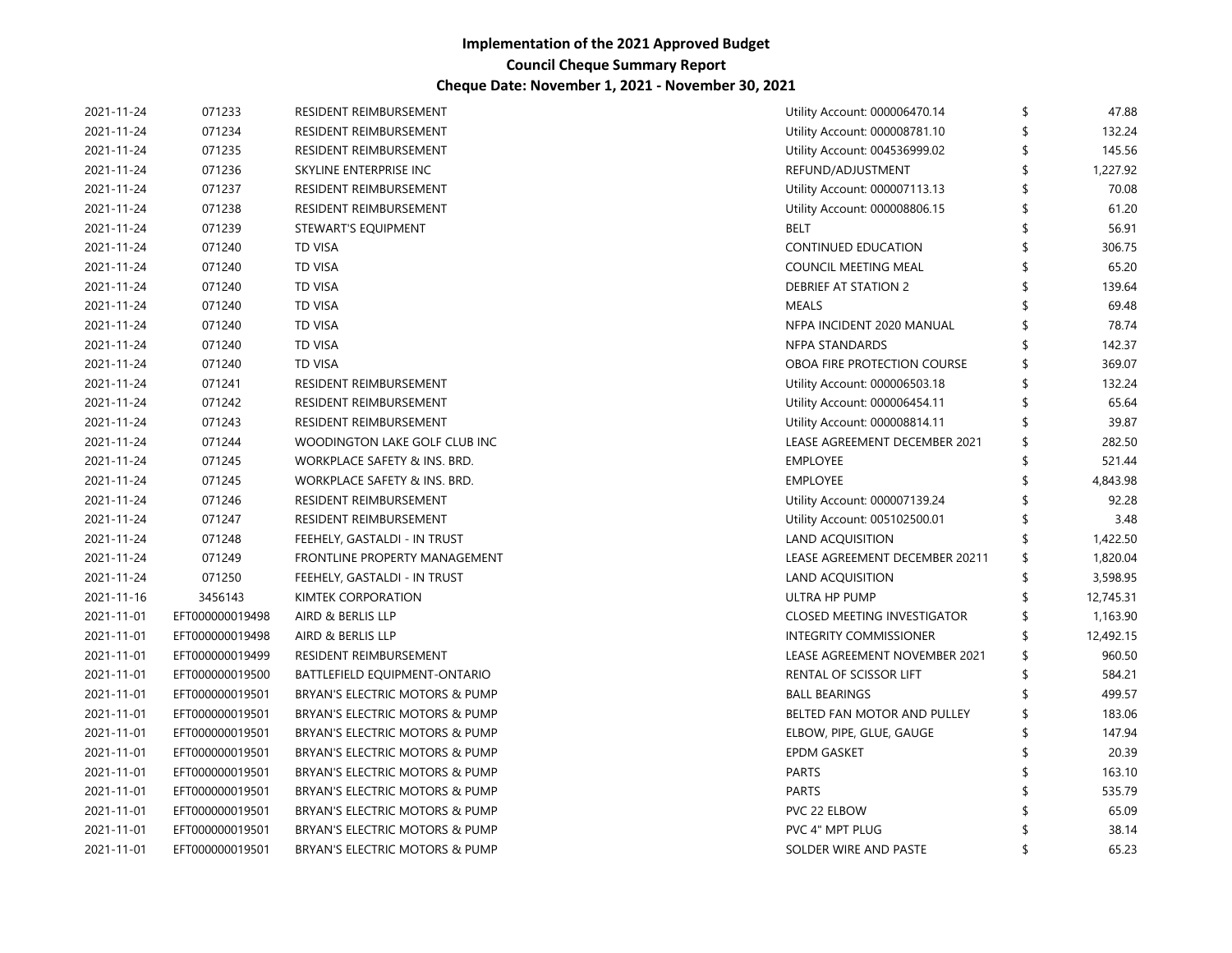| 2021-11-01 | EFT000000019501 | BRYAN'S ELECTRIC MOTORS & PUMP                                   | <b>SS BALL VALVE</b>          | \$<br>54.58  |
|------------|-----------------|------------------------------------------------------------------|-------------------------------|--------------|
| 2021-11-01 | EFT000000019501 | BRYAN'S ELECTRIC MOTORS & PUMP                                   | V-BELT                        | 29.97        |
| 2021-11-01 | EFT000000019502 | RESIDENT REIMBURSEMENT                                           | TRANSIT PRGM - SEP10-OCT07'21 | 50.80        |
| 2021-11-01 | EFT000000019503 | CANADIAN UNION OF PUBLIC EMPLOYEES                               | 2118 HO                       | \$<br>466.31 |
| 2021-11-01 | EFT000000019503 | CANADIAN UNION OF PUBLIC EMPLOYEES                               | 2119 HO                       | \$<br>512.37 |
| 2021-11-01 | EFT000000019503 | CANADIAN UNION OF PUBLIC EMPLOYEES                               | 2120 HO                       | 505.21       |
| 2021-11-01 | EFT000000019504 | CENTRALSQUARE CANADA SOFTWARE INC., FORMERLY DIAMOND SOFTWARE IN | <b>GP UPGRADE</b>             | 508.50       |
| 2021-11-01 | EFT000000019505 | CINTAS CANADA LIMITED                                            | MAT                           | 5.94         |
| 2021-11-01 | EFT000000019505 | CINTAS CANADA LIMITED                                            | <b>MATS</b>                   | 30.39        |
| 2021-11-01 | EFT000000019505 | CINTAS CANADA LIMITED                                            | MATS                          | 42.21        |
| 2021-11-01 | EFT000000019505 | CINTAS CANADA LIMITED                                            | <b>MATS</b>                   | 10.45        |
| 2021-11-01 | EFT000000019505 | CINTAS CANADA LIMITED                                            | MATS                          | 21.92        |
| 2021-11-01 | EFT000000019505 | CINTAS CANADA LIMITED                                            | <b>MATS</b>                   | 53.04        |
| 2021-11-01 | EFT000000019505 | <b>CINTAS CANADA LIMITED</b>                                     | <b>MATS</b>                   | 26.42        |
| 2021-11-01 | EFT000000019505 | CINTAS CANADA LIMITED                                            | <b>MATS</b>                   | 35.69        |
| 2021-11-01 | EFT000000019505 | CINTAS CANADA LIMITED                                            | SHOP TOWELS AND UNIFORMS      | 69.75        |
| 2021-11-01 | EFT000000019505 | <b>CINTAS CANADA LIMITED</b>                                     | SHOP TOWELS AND UNIFORMS      | 74.59        |
| 2021-11-01 | EFT000000019505 | CINTAS CANADA LIMITED                                            | SHOP TOWELS AND UNIFORMS      | 74.59        |
| 2021-11-01 | EFT000000019505 | <b>CINTAS CANADA LIMITED</b>                                     | SHOP TOWELS AND UNIFORMS      | 66.52        |
| 2021-11-01 | EFT000000019505 | CINTAS CANADA LIMITED                                            | SHOP TOWELS AND UNIFORMS      | 69.75        |
| 2021-11-01 | EFT000000019505 | CINTAS CANADA LIMITED                                            | <b>UNIFORMS</b>               | 124.54       |
| 2021-11-01 | EFT000000019505 | CINTAS CANADA LIMITED                                            | UNIFORMS AND MATS             | \$<br>157.40 |
| 2021-11-01 | EFT000000019506 | <b>EMPLOYEE</b>                                                  | MIILEAGE                      | 85.12        |
| 2021-11-01 | EFT000000019507 | CORPORATE EXPRESS CANADA INC.                                    | 24MM BLACK TAPE               | 79.08        |
| 2021-11-01 | EFT000000019507 | CORPORATE EXPRESS CANADA INC.                                    | <b>ENVELOPES</b>              | 42.21        |
| 2021-11-01 | EFT000000019507 | CORPORATE EXPRESS CANADA INC.                                    | HARD COVER JOURNAL            | 19.53        |
| 2021-11-01 | EFT000000019507 | CORPORATE EXPRESS CANADA INC.                                    | <b>OFFICE SUPPLIES</b>        | 51.69        |
| 2021-11-01 | EFT000000019507 | CORPORATE EXPRESS CANADA INC.                                    | <b>OFFICE SUPPLIES</b>        | 19.76        |
| 2021-11-01 | EFT000000019508 | <b>CULLIGAN WATER CONDITIONING</b>                               | <b>BOTTLED WATER</b>          | 64.58        |
| 2021-11-01 | EFT000000019508 | CULLIGAN WATER CONDITIONING                                      | <b>BOTTLED WATER</b>          | 47.29        |
| 2021-11-01 | EFT000000019508 | <b>CULLIGAN WATER CONDITIONING</b>                               | <b>BOTTLED WATER</b>          | 43.78        |
| 2021-11-01 | EFT000000019508 | <b>CULLIGAN WATER CONDITIONING</b>                               | <b>BOTTLED WATER</b>          | 80.11        |
| 2021-11-01 | EFT000000019508 | <b>CULLIGAN WATER CONDITIONING</b>                               | <b>BOTTLED WATER</b>          | 45.02        |
| 2021-11-01 | EFT000000019508 | <b>CULLIGAN WATER CONDITIONING</b>                               | <b>BOTTLED WATER</b>          | 49.95        |
| 2021-11-01 | EFT000000019508 | CULLIGAN WATER CONDITIONING                                      | WATER                         | 1.00         |
| 2021-11-01 | EFT000000019509 | CUMMINS HYDRAULICS LTD.                                          | MJIC ADAPTER                  | 3.92         |
| 2021-11-01 | EFT000000019510 | <b>CURRIE TRUCK CENTRE</b>                                       | <b>ACCUSEAL</b>               | 10.58        |
| 2021-11-01 | EFT000000019510 | <b>CURRIE TRUCK CENTRE</b>                                       | AIR CYLINDER                  | 90.16        |
| 2021-11-01 | EFT000000019510 | <b>CURRIE TRUCK CENTRE</b>                                       | CAB AIR BAG                   | \$<br>35.06  |
|            |                 |                                                                  |                               |              |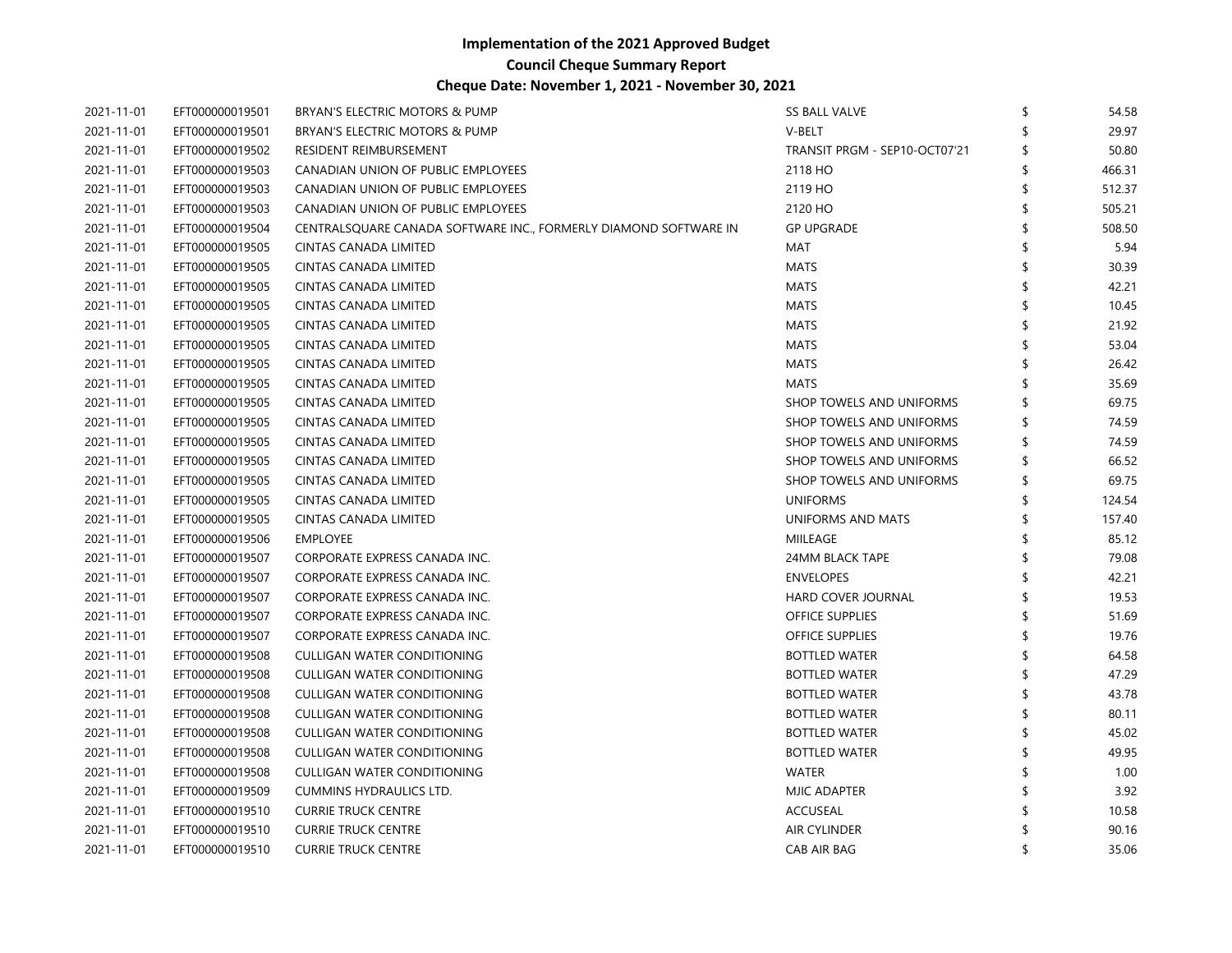| 2021-11-01 | EFT000000019510 | <b>CURRIE TRUCK CENTRE</b>           | LICENSE FEE                    | 919.82    |
|------------|-----------------|--------------------------------------|--------------------------------|-----------|
| 2021-11-01 | EFT000000019510 | <b>CURRIE TRUCK CENTRE</b>           | <b>PARTS</b>                   | 8,658.61  |
| 2021-11-01 | EFT000000019510 | <b>CURRIE TRUCK CENTRE</b>           | PIGGY CHAMBER                  | 46.75     |
| 2021-11-01 | EFT000000019510 | <b>CURRIE TRUCK CENTRE</b>           | <b>REPAIR FIRE PUMPER</b>      | 10,701.15 |
| 2021-11-01 | EFT000000019511 | DECKERS TIRE SERVICE                 | <b>SERVICE CALL</b>            | 344.65    |
| 2021-11-01 | EFT000000019512 | <b>DIXIE CLEANERS</b>                | <b>UNIFORMS</b>                | 1,439.85  |
| 2021-11-01 | EFT000000019513 | RESIDENT REIMBURSEMENT               | TRANSIT PRGM - AUG-SEP'21      | 32.40     |
| 2021-11-01 | EFT000000019514 | <b>ENBRIDGE GAS DISTRIBUTION INC</b> | 139 Queen St OCT2021           | 810.54    |
| 2021-11-01 | EFT000000019514 | <b>ENBRIDGE GAS DISTRIBUTION INC</b> | 24 Lilly St E OCT2021          | 355.87    |
| 2021-11-01 | EFT000000019514 | ENBRIDGE GAS DISTRIBUTION INC        | 44 Mill St E OCT2021           | 95.28     |
| 2021-11-01 | EFT000000019514 | <b>ENBRIDGE GAS DISTRIBUTION INC</b> | 5917 7th Line OCT2021          | 100.41    |
| 2021-11-01 | EFT000000019514 | ENBRIDGE GAS DISTRIBUTION INC        | 6375 14th Line OCT2021         | 217.60    |
| 2021-11-01 | EFT000000019514 | ENBRIDGE GAS DISTRIBUTION INC        | 6479 4th Line OCT2021          | 107.11    |
| 2021-11-01 | EFT000000019514 | ENBRIDGE GAS DISTRIBUTION INC        | 81 Pierce PL OCT2021           | 92.57     |
| 2021-11-01 | EFT000000019515 | <b>GOODYEAR CANADA INC</b>           | LT245/75R17 TIRES              | 452.95    |
| 2021-11-01 | EFT000000019516 | GORD DAVENPORT AUTOMOTIVE INC.       | HEAVY DUTY JACK STANDS         | 325.43    |
| 2021-11-01 | EFT000000019517 | RESIDENT REIMBURSEMENT               | TRANSIT PRGM - JAN-MAR'21      | 38.00     |
| 2021-11-01 | EFT000000019518 | <b>HYDRO ONE</b>                     | Valve Chambers VC2 - OCT'21    | 38.78     |
| 2021-11-01 | EFT000000019518 | <b>HYDRO ONE</b>                     | Valve Chambers VC3 - OCT'21    | 45.80     |
| 2021-11-01 | EFT000000019518 | HYDRO ONE                            | Valve Chambers VC5 - OCT'21    | 50.76     |
| 2021-11-01 | EFT000000019519 | <b>IDEAL SUPPLY</b>                  | 5 WIRE 5 AMP FORWARD/REVERSE   | 88.12     |
| 2021-11-01 | EFT000000019519 | <b>IDEAL SUPPLY</b>                  | C70S62/M PH 12 PK              | 216.82    |
| 2021-11-01 | EFT000000019519 | <b>IDEAL SUPPLY</b>                  | <b>FLOURESCENT TUBES</b>       | 39.50     |
| 2021-11-01 | EFT000000019519 | <b>IDEAL SUPPLY</b>                  | PVC ELBOWS, GANG BOX           | 100.56    |
| 2021-11-01 | EFT000000019520 | JOE JOHNSON EQUIPMENT INC.           | COWL R.H.                      | 900.03    |
| 2021-11-01 | EFT000000019520 | JOE JOHNSON EQUIPMENT INC.           | DRILL POINT, TIGER TAIL        | 143.66    |
| 2021-11-01 | EFT000000019520 | JOE JOHNSON EQUIPMENT INC.           | SHIFTER CABLE, CLEVIS ASSEMBLY | 675.54    |
| 2021-11-01 | EFT000000019520 | JOE JOHNSON EQUIPMENT INC.           | SPRING KITS, BRAKE ADJ, SEALS  | 574.81    |
| 2021-11-01 | EFT000000019521 | <b>JUTZI WATER TECHNOLOGIES</b>      | LIQUID CHLORINE                | 4,254.45  |
| 2021-11-01 | EFT000000019521 | <b>JUTZI WATER TECHNOLOGIES</b>      | LIQUID CHLORINE                | 1,328.88  |
| 2021-11-01 | EFT000000019522 | KEYTECH WATER MANAGEMENT             | AQUAPLAN PROGRAM               | 1,101.75  |
| 2021-11-01 | EFT000000019523 | <b>EMPLOYEE</b>                      | <b>COFFEE</b>                  | 96.32     |
| 2021-11-01 | EFT000000019524 | LAWSON PRODUCTS, INC.(ONTARIO)       | ANNULAR CUTTER SET             | 364.80    |
| 2021-11-01 | EFT000000019524 | LAWSON PRODUCTS, INC.(ONTARIO)       | CABLE TIES, PRIMARY WIRE       | 933.09    |
| 2021-11-01 | EFT000000019524 | LAWSON PRODUCTS, INC.(ONTARIO)       | DRILL BITS, CLAMPS, COUPLERS   | 500.00    |
| 2021-11-01 | EFT000000019524 | LAWSON PRODUCTS, INC.(ONTARIO)       | DRILL BITS, TAPE, CLAMPS       | 298.74    |
| 2021-11-01 | EFT000000019524 | LAWSON PRODUCTS, INC.(ONTARIO)       | NYLON CABLE CLAMP              | 1.89      |
| 2021-11-01 | EFT000000019525 | LENBY BUSINESS FORMS                 | <b>COMMISSIONER STAMPS</b>     | 135.43    |
| 2021-11-01 | EFT000000019525 | LENBY BUSINESS FORMS                 | WATER METER DOOR HANGERS       | 500.59    |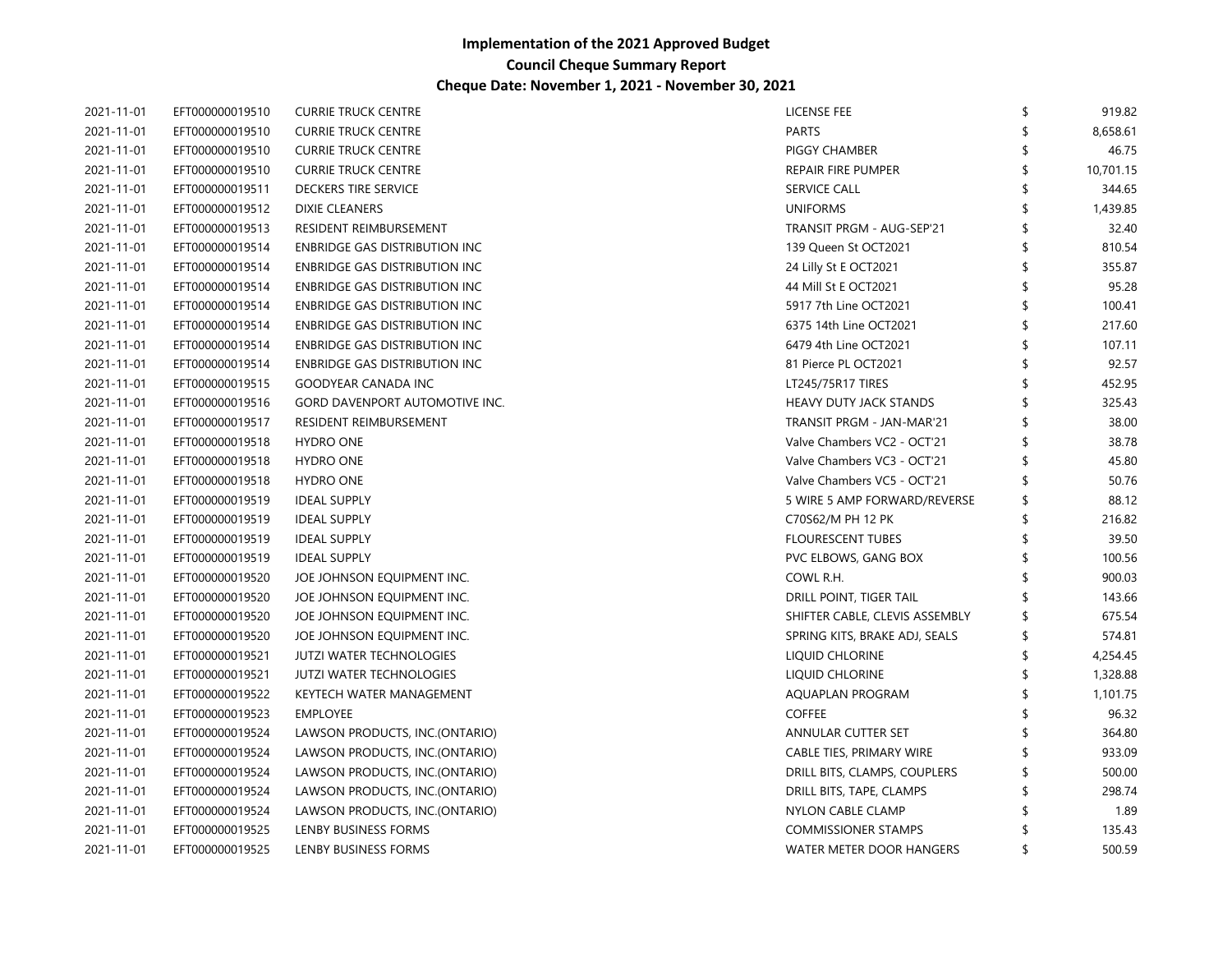| 2021-11-01 | EFT000000019526 | LEO & JOHN'S CAR & TRUCK SALES   | NEW HERCULES TERRA TRAC          | \$<br>705.12   |
|------------|-----------------|----------------------------------|----------------------------------|----------------|
| 2021-11-01 | EFT000000019527 | METROLAND MEDIA GROUP            | AD - ALLISTON HERALD             | 468.95         |
| 2021-11-01 | EFT000000019527 | METROLAND MEDIA GROUP            | AD - ALLISTON HERALD             | 676.87         |
| 2021-11-01 | EFT000000019527 | METROLAND MEDIA GROUP            | AD - ALLISTON HERALD             | 676.87         |
| 2021-11-01 | EFT000000019528 | MILLIGAN ENERGY INC.             | CLEAR DIESEL - 326.6 LITRES      | 396.84         |
| 2021-11-01 | EFT000000019528 | MILLIGAN ENERGY INC.             | CLEAR DIESEL - 430.8 LITRES      | 531.25         |
| 2021-11-01 | EFT000000019528 | MILLIGAN ENERGY INC.             | CLEAR DIESEL - 440.8 LITRES      | 618.84         |
| 2021-11-01 | EFT000000019528 | MILLIGAN ENERGY INC.             | CLEAR DIESEL - 548.7 LITRES      | 679.12         |
| 2021-11-01 | EFT000000019528 | MILLIGAN ENERGY INC.             | <b>CLEAR DIESEL - 550 LITRES</b> | 736.05         |
| 2021-11-01 | EFT000000019528 | MILLIGAN ENERGY INC.             | CLEAR DIESEL - 599.5 LITRES      | 778.58         |
| 2021-11-01 | EFT000000019528 | MILLIGAN ENERGY INC.             | CLEAR DIESEL - 631.1 LITRES      | 802.50         |
| 2021-11-01 | EFT000000019528 | MILLIGAN ENERGY INC.             | CLEAR DIESEL - 700.8 LITRES      | 877.67         |
| 2021-11-01 | EFT000000019528 | MILLIGAN ENERGY INC.             | DYED DIESEL - 100.4 LITRES       | 119.84         |
| 2021-11-01 | EFT000000019528 | MILLIGAN ENERGY INC.             | DYED DIESEL - 1009.9 LITRES      | 1,089.04       |
| 2021-11-01 | EFT000000019528 | MILLIGAN ENERGY INC.             | DYED DIESEL - 1028.1 LITRES      | 1,186.50       |
| 2021-11-01 | EFT000000019528 | MILLIGAN ENERGY INC.             | DYED DIESEL - 1200.4 LITRES      | 1,329.73       |
| 2021-11-01 | EFT000000019528 | MILLIGAN ENERGY INC.             | DYED DIESEL - 200.1 LITRES       | 215.78         |
| 2021-11-01 | EFT000000019528 | MILLIGAN ENERGY INC.             | DYED DIESEL - 300.1 LITRES       | 376.18         |
| 2021-11-01 | EFT000000019528 | MILLIGAN ENERGY INC.             | DYED DIESEL - 302.6 LITRES       | 381.02         |
| 2021-11-01 | EFT000000019528 | MILLIGAN ENERGY INC.             | DYED DIESEL - 350.1 LITRES       | 382.67         |
| 2021-11-01 | EFT000000019528 | MILLIGAN ENERGY INC.             | DYED DIESEL - 400.2 LITRES       | 451.01         |
| 2021-11-01 | EFT000000019528 | MILLIGAN ENERGY INC.             | DYED DIESEL - 60.3 LITRES        | 65.64          |
| 2021-11-01 | EFT000000019528 | MILLIGAN ENERGY INC.             | DYED DIESEL - 764.2 LITRES       | 915.62         |
| 2021-11-01 | EFT000000019528 | MILLIGAN ENERGY INC.             | DYED DIESEL - 800.5 LITRES       | 871.37         |
| 2021-11-01 | EFT000000019528 | MILLIGAN ENERGY INC.             | GAS - 1000.1 LITRES              | 1,415.36       |
| 2021-11-01 | EFT000000019528 | MILLIGAN ENERGY INC.             | GAS - 1000.2 LITRES              | \$<br>1,328.59 |
| 2021-11-01 | EFT000000019528 | MILLIGAN ENERGY INC.             | GAS - 1000.6 LITRES              | \$<br>1,365.18 |
| 2021-11-01 | EFT000000019528 | MILLIGAN ENERGY INC.             | GAS - 1351.3 LITRES              | \$<br>1,826.86 |
| 2021-11-01 | EFT000000019528 | MILLIGAN ENERGY INC.             | GAS - 1500.5 LITRES              | 2,054.01       |
| 2021-11-01 | EFT000000019528 | MILLIGAN ENERGY INC.             | GAS - 1550.4 LITRES              | 2,138.08       |
| 2021-11-01 | EFT000000019528 | MILLIGAN ENERGY INC.             | GAS - 2016.5 LITRES              | 2,753.52       |
| 2021-11-01 | EFT000000019528 | MILLIGAN ENERGY INC.             | GAS - 2100.6 LITRES              | 2,856.48       |
| 2021-11-01 | EFT000000019528 | MILLIGAN ENERGY INC.             | GAS - 600.8 LITRES               | 851.61         |
| 2021-11-01 | EFT000000019529 | NORTHERN SAFETY LIMITED          | FIRST AID SUPPLIES               | 15.71          |
| 2021-11-01 | EFT000000019529 | NORTHERN SAFETY LIMITED          | PPE                              | 572.29         |
| 2021-11-01 | EFT000000019530 | <b>ONTARIO ONE CALL</b>          | <b>ASSESSED NOTIFICATIONS</b>    | 512.20         |
| 2021-11-01 | EFT000000019531 | ORGANIZATIONAL SOLUTIONS         | DISABILITY CLAIMS - SEP'21       | 792.41         |
| 2021-11-01 | EFT000000019532 | PREMIER EQUIPMENT                | JOHN DEERE MOWERS                | 42,827.00      |
| 2021-11-01 | EFT000000019533 | WASTE CONNECTIONS OF CANADA INC. | <b>WASTE COLLECTION</b>          | \$<br>293.83   |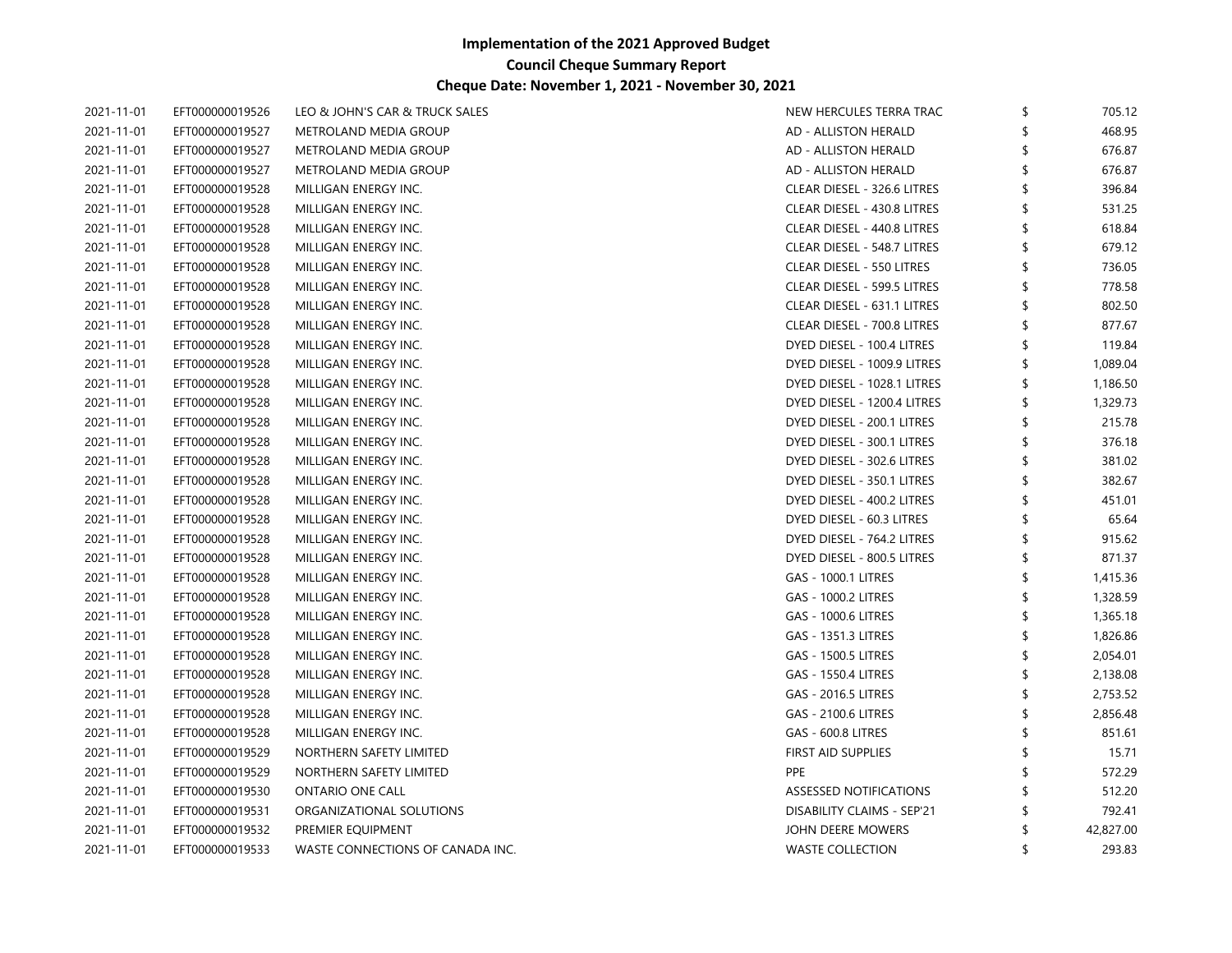| 2021-11-01 | EFT000000019533 | WASTE CONNECTIONS OF CANADA INC. | <b>WASTE COLLECTION</b>        | \$<br>211.62 |
|------------|-----------------|----------------------------------|--------------------------------|--------------|
| 2021-11-01 | EFT000000019533 | WASTE CONNECTIONS OF CANADA INC. | <b>WASTE COLLECTION</b>        | 600.47       |
| 2021-11-01 | EFT000000019533 | WASTE CONNECTIONS OF CANADA INC. | <b>WASTE COLLECTION</b>        | 2,131.85     |
| 2021-11-01 | EFT000000019533 | WASTE CONNECTIONS OF CANADA INC. | <b>WASTE COLLECTION</b>        | 548.58       |
| 2021-11-01 | EFT000000019533 | WASTE CONNECTIONS OF CANADA INC. | <b>WASTE COLLECTION</b>        | 98.85        |
| 2021-11-01 | EFT000000019534 | PUROLATOR COURIER LTD.           | <b>COURIER CHARGES</b>         | 178.83       |
| 2021-11-01 | EFT000000019534 | PUROLATOR COURIER LTD.           | <b>COURIER CHARGES</b>         | 39.08        |
| 2021-11-01 | EFT000000019535 | <b>RB ENTERPRIESES</b>           | SINGLE LINE TIMER              | 649.72       |
| 2021-11-01 | EFT000000019535 | <b>RB ENTERPRIESES</b>           | SINGLE LINE TIMER              | 649.72       |
| 2021-11-01 | EFT000000019536 | RCAP LEASING                     | FIRE/ADMIN-COPIER LEASE-NOV'21 | 135.60       |
| 2021-11-01 | EFT000000019537 | RENTSHOP INC.                    | PAINT MARKING INVERTED RED     | 106.15       |
| 2021-11-01 | EFT000000019538 | RESURFICE CORP.                  | EDGER BLADES, BRUSH, IMPELLER  | 1,404.65     |
| 2021-11-01 | EFT000000019538 | RESURFICE CORP.                  | RUNNERS, SPREADER CLOTH        | 1,511.66     |
| 2021-11-01 | EFT000000019539 | RICHARDS EQUIPMENT               | SHAFT, HUB ASSEMBLY, YOKE      | 1,315.51     |
| 2021-11-01 | EFT000000019540 | <b>EMPLOYEE</b>                  | INTERNET NOVEMBER 2021         | 82.49        |
| 2021-11-01 | EFT000000019541 | SGS LAKEFIELD RESEARCH LIMITED   | MICROBIOLOGICAL ANALYSIS       | 1,241.87     |
| 2021-11-01 | EFT000000019541 | SGS LAKEFIELD RESEARCH LIMITED   | MICROBIOLOGICAL ANALYSIS       | 1,809.13     |
| 2021-11-01 | EFT000000019542 | SIMCOE-YORK PRINTING             | AD - NEW TEC TIMES             | 307.54       |
| 2021-11-01 | EFT000000019542 | SIMCOE-YORK PRINTING             | DISPLAY AD - NEW TEC TIMES     | 193.64       |
| 2021-11-01 | EFT000000019542 | SIMCOE-YORK PRINTING             | NEW TEC TIMES - DISPLAY AD     | 182.25       |
| 2021-11-01 | EFT000000019542 | SIMCOE-YORK PRINTING             | NEW TEC TIMES - DISPLAY AD     | 310.39       |
| 2021-11-01 | EFT000000019543 | <b>EMPLOYEE</b>                  | SAFETY WINTER JACKET           | 209.04       |
| 2021-11-01 | EFT000000019544 | COOPER EQUIPMENT RENTALS         | RENTAL - BUSH HOG 5FT WHISTLER | 122.04       |
| 2021-11-01 | EFT000000019545 | STRONGCO CORPORATION             | <b>FREIGHT</b>                 | 16.95        |
| 2021-11-01 | EFT000000019546 | SUPERIOR PROPANE                 | 33 LB CYLINDER                 | 96.03        |
| 2021-11-01 | EFT000000019546 | SUPERIOR PROPANE                 | 33 LB CYLINDER                 | 64.01        |
| 2021-11-01 | EFT000000019546 | SUPERIOR PROPANE                 | 33 LB CYLINDER                 | 63.62        |
| 2021-11-01 | EFT000000019546 | SUPERIOR PROPANE                 | 33 LB CYLINDERS                | 61.00        |
| 2021-11-01 | EFT000000019546 | SUPERIOR PROPANE                 | <b>33 LB CYLINDERS</b>         | 63.62        |
| 2021-11-01 | EFT000000019546 | SUPERIOR PROPANE                 | <b>33LB CYLINDERS</b>          | 61.00        |
| 2021-11-01 | EFT000000019546 | SUPERIOR PROPANE                 | <b>CYLINDER CAGE RENTAL</b>    | 6.78         |
| 2021-11-01 | EFT000000019546 | SUPERIOR PROPANE                 | <b>CYLINDER CAGE RENTAL</b>    | 6.78         |
| 2021-11-01 | EFT000000019547 | SWEEPER PARTS SALES              | <b>FUSIBLE PLUG</b>            | 97.63        |
| 2021-11-01 | EFT000000019547 | SWEEPER PARTS SALES              | <b>VALVE SEGMENT</b>           | 527.15       |
| 2021-11-01 | EFT000000019548 | SYNTEC PROCESS EQUIPMENT LTD.    | <b>SS STRAINER SCREWS</b>      | 334.48       |
| 2021-11-01 | EFT000000019549 | <b>TEMP AIR CONTROL</b>          | NTRC-SERVICE ON ROOF TOP UNIT  | 324.88       |
| 2021-11-01 | EFT000000019549 | <b>TEMP AIR CONTROL</b>          | SERVICE ON HUMIDIFIER          | 307.93       |
| 2021-11-01 | EFT000000019549 | TEMP AIR CONTROL                 | WORK ON DUCTING                | 553.76       |
| 2021-11-01 | EFT000000019550 | <b>THINKTEL</b>                  | THINK 365 CLOUD VOICE          | 1,408.34     |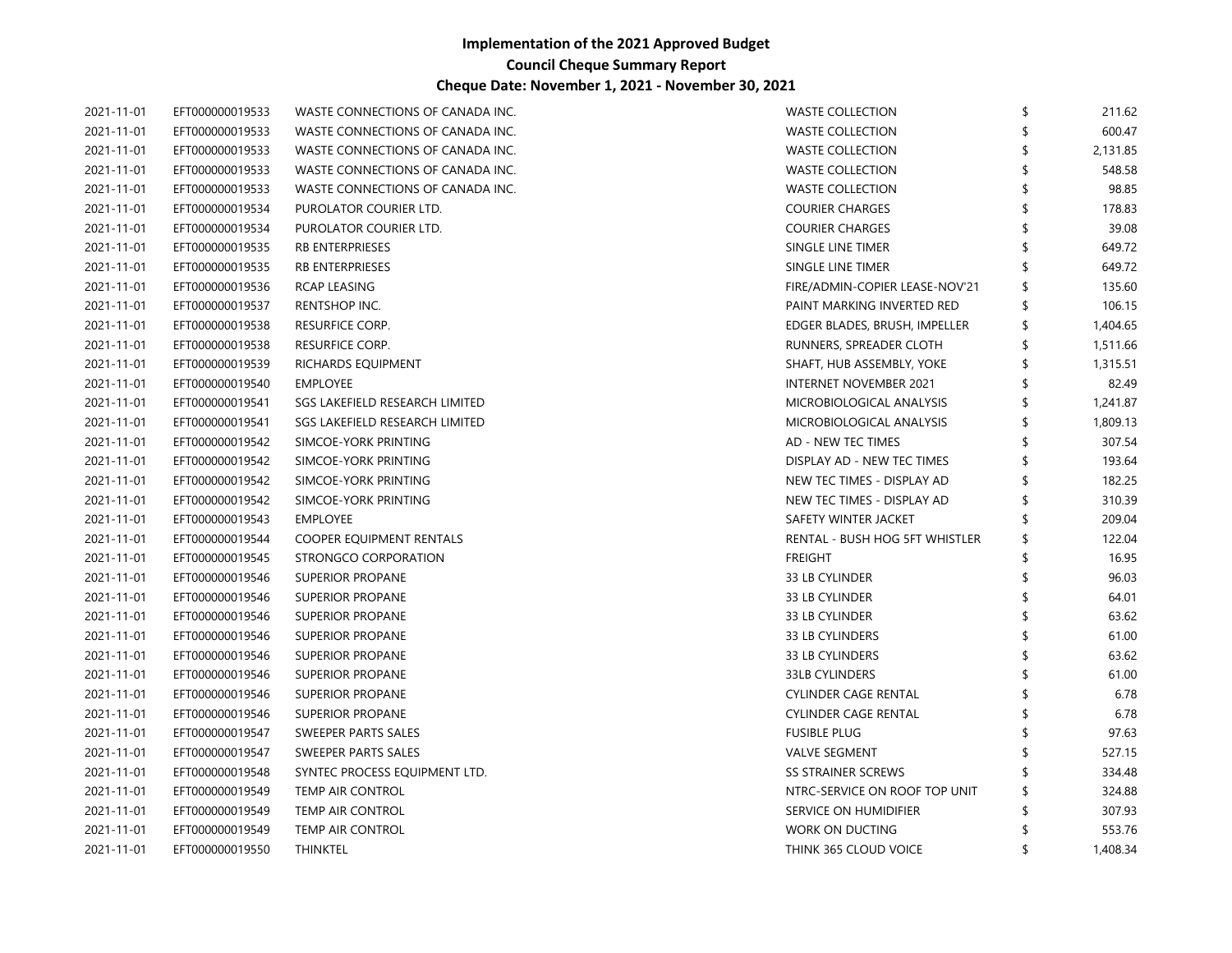| 2021-11-01<br>2021-11-01 | EFT000000019552<br>EFT000000019552 | THURBER ENGINEERING<br>THURBER ENGINEERING | SERV TO AUG31'21               | 6,265.12     |
|--------------------------|------------------------------------|--------------------------------------------|--------------------------------|--------------|
|                          |                                    |                                            |                                |              |
|                          |                                    |                                            | SERV TO SEP30'21               | 2,468.04     |
| 2021-11-01               | EFT000000019553                    | <b>TOTAL BATTERY</b>                       | CV-300H SHARP BT-H11           | 276.62       |
| 2021-11-01               | EFT000000019554                    | ULINE CANADA CORPORATION                   | FIRST AID KIT                  | 188.34       |
| 2021-11-01               | EFT000000019555                    | VAN LEEUWEN PLUMBING & HEATING             | <b>BROKEN PTRAP IN KITCHEN</b> | 184.66       |
| 2021-11-01               | EFT000000019556                    | VISCO INDUSTRIAL SALES CO                  | <b>6V BATTERY</b>              | 288.87       |
| 2021-11-01               | EFT000000019556                    | VISCO INDUSTRIAL SALES CO                  | FIRE EXTINGUISHERS             | 67.69        |
| 2021-11-01               | EFT000000019556                    | VISCO INDUSTRIAL SALES CO                  | FIRST AID KITS                 | \$<br>135.26 |
| 2021-11-01               | EFT000000019556                    | VISCO INDUSTRIAL SALES CO                  | HEADLIGHT AND BRACKETS         | \$<br>145.51 |
| 2021-11-01               | EFT000000019556                    | VISCO INDUSTRIAL SALES CO                  | LED WORK LAMP                  | 268.53       |
| 2021-11-01               | EFT000000019557                    | WILLIAMSON AUTOMOTIVE                      | 10W40                          | 44.53        |
| 2021-11-01               | EFT000000019557                    | <b>WILLIAMSON AUTOMOTIVE</b>               | 7 POLE ROUND CONNECTOR         | 19.14        |
| 2021-11-01               | EFT000000019557                    | WILLIAMSON AUTOMOTIVE                      | AIR AND OIL FILTERS            | 181.18       |
| 2021-11-01               | EFT000000019557                    | <b>WILLIAMSON AUTOMOTIVE</b>               | AIR FILTER                     | 73.05        |
| 2021-11-01               | EFT000000019557                    | WILLIAMSON AUTOMOTIVE                      | AIR FILTER                     | 92.48        |
| 2021-11-01               | EFT000000019557                    | <b>WILLIAMSON AUTOMOTIVE</b>               | AIR FILTER                     | 88.26        |
| 2021-11-01               | EFT000000019557                    | <b>WILLIAMSON AUTOMOTIVE</b>               | AIR FILTERS                    | 44.26        |
| 2021-11-01               | EFT000000019557                    | WILLIAMSON AUTOMOTIVE                      | <b>BACK UP ALARM</b>           | 48.22        |
| 2021-11-01               | EFT000000019557                    | <b>WILLIAMSON AUTOMOTIVE</b>               | <b>BATTERY CABLE</b>           | 13.67        |
| 2021-11-01               | EFT000000019557                    | WILLIAMSON AUTOMOTIVE                      | <b>BEARING</b>                 | 23.71        |
| 2021-11-01               | EFT000000019557                    | <b>WILLIAMSON AUTOMOTIVE</b>               | <b>BEP 665MF</b>               | \$<br>190.72 |
| 2021-11-01               | EFT000000019557                    | WILLIAMSON AUTOMOTIVE                      | <b>BEP 765MF</b>               | 14.55        |
| 2021-11-01               | EFT000000019557                    | <b>WILLIAMSON AUTOMOTIVE</b>               | BEP GC15                       | 757.50       |
| 2021-11-01               | EFT000000019557                    | <b>WILLIAMSON AUTOMOTIVE</b>               | <b>BRAKE PAD SET</b>           | 73.69        |
| 2021-11-01               | EFT000000019557                    | <b>WILLIAMSON AUTOMOTIVE</b>               | COUPLING AND OIL FILTER        | 29.88        |
| 2021-11-01               | EFT000000019557                    | <b>WILLIAMSON AUTOMOTIVE</b>               | <b>COUPLINGS</b>               | 46.42        |
| 2021-11-01               | EFT000000019557                    | WILLIAMSON AUTOMOTIVE                      | <b>GASKET MAKER</b>            | 18.62        |
| 2021-11-01               | EFT000000019557                    | <b>WILLIAMSON AUTOMOTIVE</b>               | <b>GAUGE MOUNT PANEL</b>       | 7.85         |
| 2021-11-01               | EFT000000019557                    | WILLIAMSON AUTOMOTIVE                      | <b>GLADHAND</b>                | 5.93         |
| 2021-11-01               | EFT000000019557                    | <b>WILLIAMSON AUTOMOTIVE</b>               | <b>GLOVES</b>                  | 82.42        |
| 2021-11-01               | EFT000000019557                    | <b>WILLIAMSON AUTOMOTIVE</b>               | <b>HALOGEN SEALED BEAM</b>     | 18.08        |
| 2021-11-01               | EFT000000019557                    | <b>WILLIAMSON AUTOMOTIVE</b>               | HD ON/OFF 2 SCREW              | 12.71        |
| 2021-11-01               | EFT000000019557                    | <b>WILLIAMSON AUTOMOTIVE</b>               | LED WORK LAMP                  | \$<br>90.38  |
| 2021-11-01               | EFT000000019557                    | WILLIAMSON AUTOMOTIVE                      | <b>MARKER LAMP</b>             | 54.44        |
| 2021-11-01               | EFT000000019557                    | <b>WILLIAMSON AUTOMOTIVE</b>               | <b>MOUNTING PANEL</b>          | 21.41        |
| 2021-11-01               | EFT000000019557                    | <b>WILLIAMSON AUTOMOTIVE</b>               | NEOFORM BEAM BLADES            | 38.65        |
| 2021-11-01               | EFT000000019557                    | <b>WILLIAMSON AUTOMOTIVE</b>               | OIL FILTER                     | 41.67        |
| 2021-11-01               | EFT000000019557                    | <b>WILLIAMSON AUTOMOTIVE</b>               | OIL FILTERS                    | 855.12       |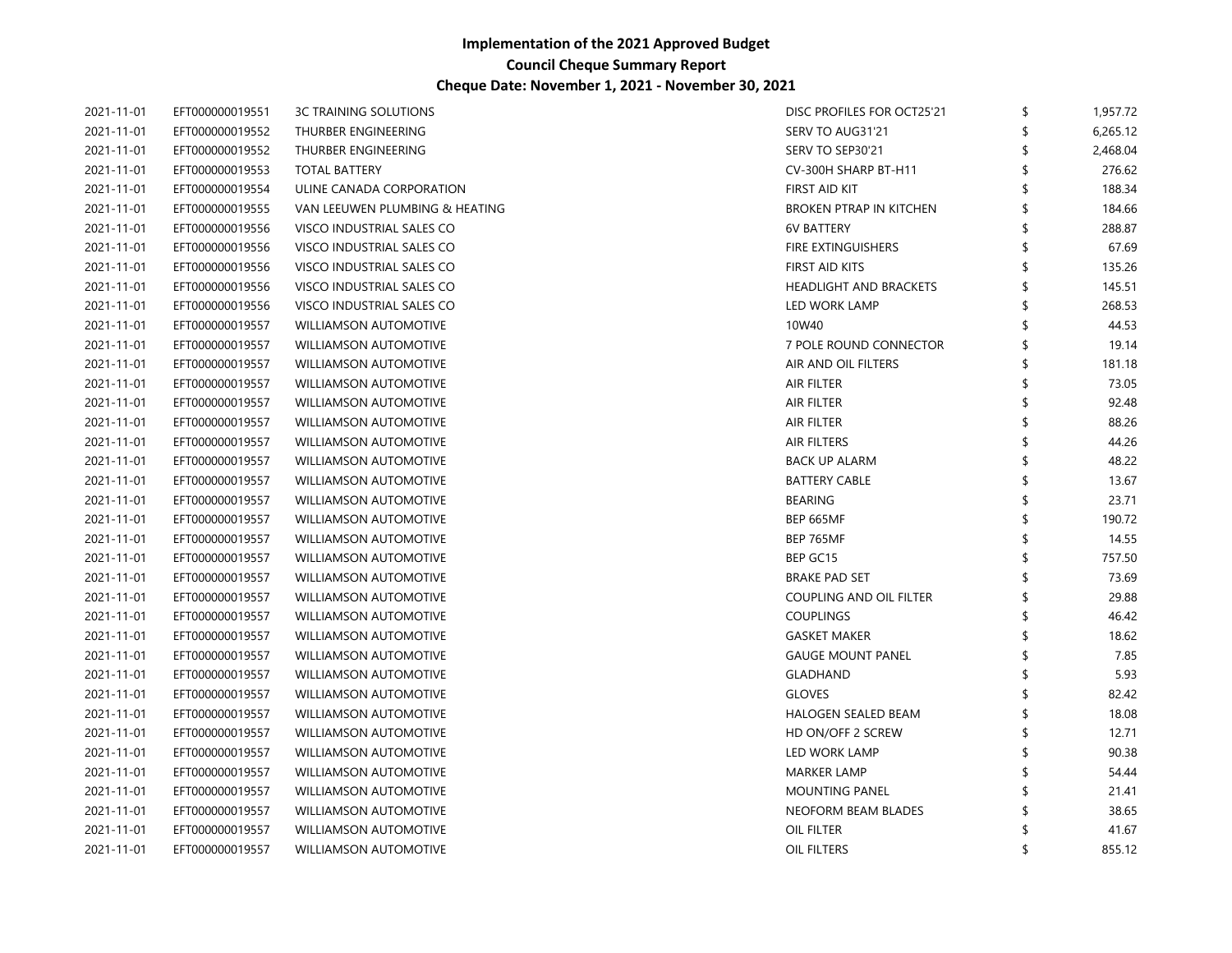| 2021-11-01 | EFT000000019557 | <b>WILLIAMSON AUTOMOTIVE</b>                 | OIL FILTERS                   | 64.50            |
|------------|-----------------|----------------------------------------------|-------------------------------|------------------|
| 2021-11-01 | EFT000000019557 | <b>WILLIAMSON AUTOMOTIVE</b>                 | ONYX BEAM BLADE               | 40.73            |
| 2021-11-01 | EFT000000019557 | <b>WILLIAMSON AUTOMOTIVE</b>                 | POWER STEERING FLUID          | 33.26            |
| 2021-11-01 | EFT000000019557 | <b>WILLIAMSON AUTOMOTIVE</b>                 | ROTORS AND BRAKE PAD SET      | 542.64           |
| 2021-11-01 | EFT000000019557 | <b>WILLIAMSON AUTOMOTIVE</b>                 | ROTORS AND BRAKE PAD SETS     | 723.54           |
| 2021-11-01 | EFT000000019557 | <b>WILLIAMSON AUTOMOTIVE</b>                 | SEMI LOAD CAL (DOM)           | 61.70            |
| 2021-11-01 | EFT000000019557 | <b>WILLIAMSON AUTOMOTIVE</b>                 | SOLENOID                      | 21.28            |
| 2021-11-01 | EFT000000019557 | <b>WILLIAMSON AUTOMOTIVE</b>                 | U-JOINT                       | 34.37            |
| 2021-11-01 | EFT000000019557 | <b>WILLIAMSON AUTOMOTIVE</b>                 | U-JOINT                       | 25.87            |
| 2021-11-01 | EFT000000019557 | <b>WILLIAMSON AUTOMOTIVE</b>                 | U-JOINT AND AIR FILTER        | 70.13            |
| 2021-11-01 | EFT000000019558 | <b>WOLSELEY MECHANICAL GROUP</b>             | <b>FLUSHMATE TANK</b>         | 669.50           |
| 2021-11-01 | EFT000000019558 | <b>WOLSELEY MECHANICAL GROUP</b>             | HONEYWELL FILTER CARTRIDGE    | 80.03            |
| 2021-11-01 | EFT000000019558 | <b>WOLSELEY MECHANICAL GROUP</b>             | REPLACEMENT FILTER            | 1,043.58         |
| 2021-11-01 | EFT000000019559 | RESIDENT REIMBURSEMENT                       | MONTHLY LEASE NOVEMBER 2021   | 400.00           |
| 2021-11-01 | EFT000000019560 | RESIDENT REIMBURSEMENT                       | TRANSIT PRGM - OCT12'21       | 80.00            |
| 2021-11-01 | EFT000000019561 | 1321335 ONTARIO LTD                          | LEASE AGREEMENT NOVEMBER 2021 | \$<br>1,830.60   |
| 2021-11-01 | EFT000000019562 | ARENES CONSTRUCTION                          | PITEL PARK SEP-2021           | \$<br>93,463.81  |
| 2021-11-01 | EFT000000019563 | AVERTEX UTILITY SOLUTIONS INC                | TOTTENHAM TRANSMISSION MAIN   | \$<br>283,279.69 |
| 2021-11-01 | EFT000000019564 | TOWN OF COLLINGWOOD                          | <b>WATER USAGE</b>            | 121,524.00       |
| 2021-11-01 | EFT000000019565 | ONTARIO MUNICIPAL EMPLOYEES RETIREMENT BOARD | 2118 HO                       | 48,878.96        |
| 2021-11-01 | EFT000000019565 | ONTARIO MUNICIPAL EMPLOYEES RETIREMENT BOARD | 2118 SA                       | 81,561.20        |
| 2021-11-01 | EFT000000019565 | ONTARIO MUNICIPAL EMPLOYEES RETIREMENT BOARD | 2119 HO                       | 49,125.72        |
| 2021-11-01 | EFT000000019565 | ONTARIO MUNICIPAL EMPLOYEES RETIREMENT BOARD | 2119 SA                       | 81,249.40        |
| 2021-11-01 | EFT000000019566 | POWERSTREAM INC                              | 13 CHURCH ST S                | 169.27           |
| 2021-11-01 | EFT000000019566 | POWERSTREAM INC                              | 139 PARSONS ROAD              | 10,888.09        |
| 2021-11-01 | EFT000000019566 | POWERSTREAM INC                              | 1460 Treetops blvd. OCT'21    | 1,342.34         |
| 2021-11-01 | EFT000000019566 | POWERSTREAM INC                              | 161 EIGHTH AVENUE             | 68.71            |
| 2021-11-01 | EFT000000019566 | POWERSTREAM INC                              | 17 VICTORIA ST E              | 799.53           |
| 2021-11-01 | EFT000000019566 | POWERSTREAM INC                              | 18 QUEEN ST N                 | 286.20           |
| 2021-11-01 | EFT000000019566 | POWERSTREAM INC                              | 214 CHURCH ST. ST.            | 1,537.15         |
| 2021-11-01 | EFT000000019566 | POWERSTREAM INC                              | 22 Second St S - OCT'21       | 304.77           |
| 2021-11-01 | EFT000000019566 | POWERSTREAM INC                              | 25 ALBERT ST W                | 66.52            |
| 2021-11-01 | EFT000000019566 | POWERSTREAM INC                              | <b>39 GRAY AVENUE</b>         | 496.10           |
| 2021-11-01 | EFT000000019566 | POWERSTREAM INC                              | 39 Lorne Thomas PI OCT'21     | 626.78           |
| 2021-11-01 | EFT000000019566 | POWERSTREAM INC                              | 4 NOLAN ROAD PUMP STN         | 351.24           |
| 2021-11-01 | EFT000000019566 | POWERSTREAM INC                              | 40/42 MILL ST E               | 41.17            |
| 2021-11-01 | EFT000000019566 | POWERSTREAM INC                              | 42 Main St.W. - OCT'21        | 1,343.27         |
| 2021-11-01 | EFT000000019566 | POWERSTREAM INC                              | 4383 Adjala TL OCT'21         | 385.15           |
| 2021-11-01 | EFT000000019566 | POWERSTREAM INC                              | 47 FLETCHER CRES PUMP         | 32.84            |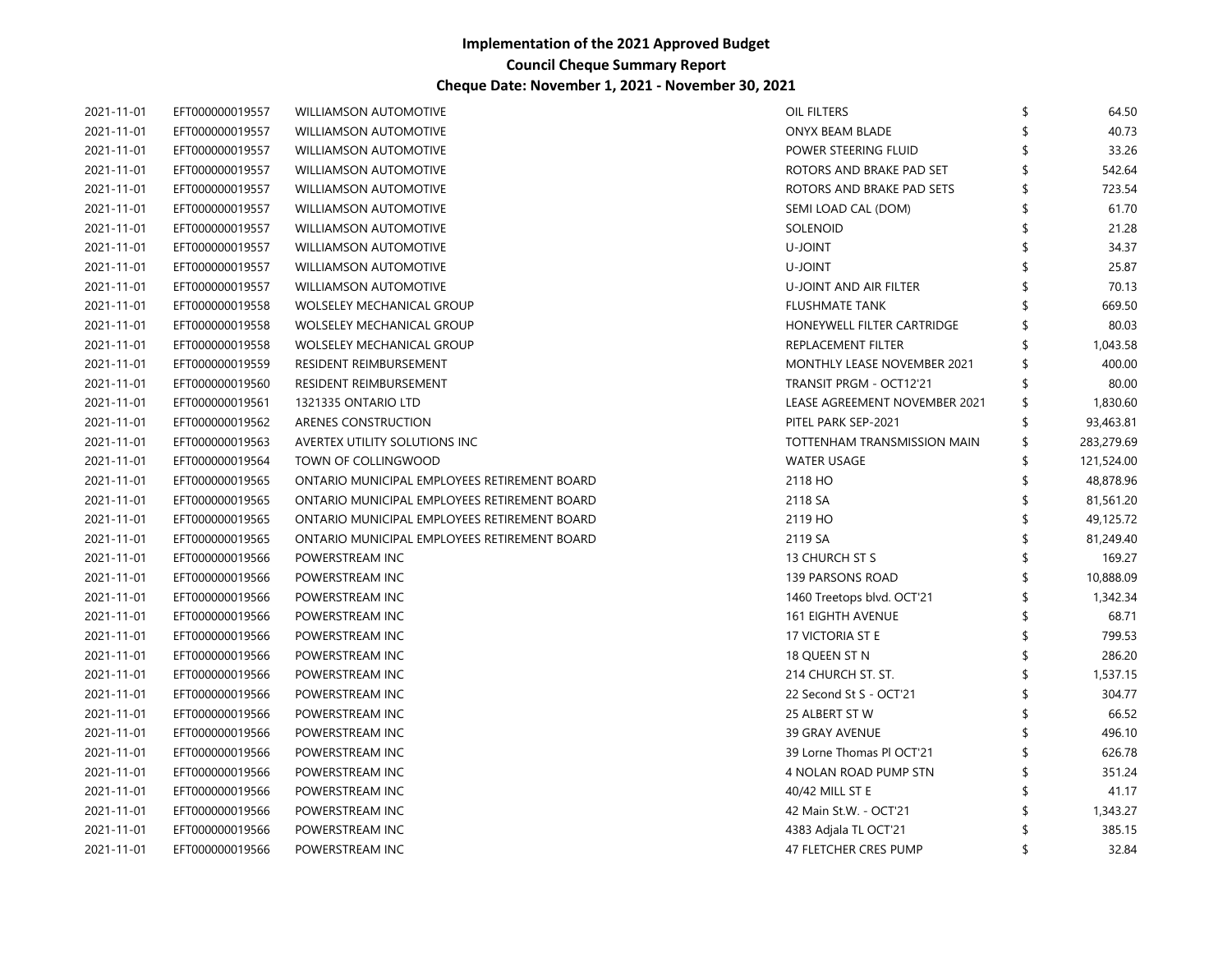| 2021-11-01 | EFT000000019566 | POWERSTREAM INC | 60 Cauthers Cres OCT'21     | \$<br>1,637.12 |
|------------|-----------------|-----------------|-----------------------------|----------------|
| 2021-11-01 | EFT000000019566 | POWERSTREAM INC | 6044 Ind Pkwy - OCT'21      | 132.78         |
| 2021-11-01 | EFT000000019566 | POWERSTREAM INC | 6558 Conc 8 Temp 1 - OCT'21 | 29.81          |
| 2021-11-01 | EFT000000019566 | POWERSTREAM INC | 6558 Conc 8 Temp 3 - OCT'21 | 29.81          |
| 2021-11-01 | EFT000000019566 | POWERSTREAM INC | 6558 Conc8 Temp 5 - OCT'21  | 44.26          |
| 2021-11-01 | EFT000000019566 | POWERSTREAM INC | 6830 LOT 4S CONC 4          | 15,546.81      |
| 2021-11-01 | EFT000000019566 | POWERSTREAM INC | 6854 Conc 14 Lot 4 - OCT'21 | 814.47         |
| 2021-11-01 | EFT000000019566 | POWERSTREAM INC | 6970 INDUSTRIAL PARKWAY     | 136.45         |
| 2021-11-01 | EFT000000019566 | POWERSTREAM INC | 75 King St AUG'21           | \$<br>2,624.21 |
| 2021-11-01 | EFT000000019566 | POWERSTREAM INC | 75 King St AUG'21           | \$<br>1,487.19 |
| 2021-11-01 | EFT000000019566 | POWERSTREAM INC | 75 King St AUG'21           | \$<br>2,263.08 |
| 2021-11-01 | EFT000000019566 | POWERSTREAM INC | 75 King St AUG'21           | \$<br>2,106.78 |
| 2021-11-01 | EFT000000019566 | POWERSTREAM INC | 75 King St AUG'21           | 1,882.63       |
| 2021-11-01 | EFT000000019566 | POWERSTREAM INC | 75 King St AUG'21           | 2,487.53       |
| 2021-11-01 | EFT000000019566 | POWERSTREAM INC | 75 King St OCT'21           | 229.77         |
| 2021-11-01 | EFT000000019566 | POWERSTREAM INC | 81 PIERCE PLACE             | 99.64          |
| 2021-11-01 | EFT000000019566 | POWERSTREAM INC | <b>ADMIN CENTRE</b>         | 1,862.61       |
| 2021-11-01 | EFT000000019566 | POWERSTREAM INC | Agric Bldg - OCT'21         | 56.65          |
| 2021-11-01 | EFT000000019566 | POWERSTREAM INC | Back Shed Rec2 - OCT'21     | 29.81          |
| 2021-11-01 | EFT000000019566 | POWERSTREAM INC | CHURCH STREET HEAT TRACE    | 30.07          |
| 2021-11-01 | EFT000000019566 | POWERSTREAM INC | COMM CENTRE BALL PARK       | 101.03         |
| 2021-11-01 | EFT000000019566 | POWERSTREAM INC | <b>COVENTRY PARK</b>        | 726.44         |
| 2021-11-01 | EFT000000019566 | POWERSTREAM INC | <b>FIRE STATION 1</b>       | 349.70         |
| 2021-11-01 | EFT000000019566 | POWERSTREAM INC | FIRE STATION 3              | 388.47         |
| 2021-11-01 | EFT000000019566 | POWERSTREAM INC | Fire Stn 2 - OCT'21         | 436.62         |
| 2021-11-01 | EFT000000019566 | POWERSTREAM INC | <b>FLETCHER CRES PARK</b>   | 131.04         |
| 2021-11-01 | EFT000000019566 | POWERSTREAM INC | FLETCHER CRES PLAYGROUND    | 29.90          |
| 2021-11-01 | EFT000000019566 | POWERSTREAM INC | FLETCHER CRES WATER TOWER   | 537.61         |
| 2021-11-01 | EFT000000019566 | POWERSTREAM INC | FLETCHER LANE WELL 1        | 138.34         |
| 2021-11-01 | EFT000000019566 | POWERSTREAM INC | FLETCHER PEDESTRIAN BRIDGE  | 87.43          |
| 2021-11-01 | EFT000000019566 | POWERSTREAM INC | <b>G A WRIGHT FIELD</b>     | 112.39         |
| 2021-11-01 | EFT000000019566 | POWERSTREAM INC | INDUSTRIAL ROAD RESERVOIR   | 5,814.35       |
| 2021-11-01 | EFT000000019566 | POWERSTREAM INC | INDUSTRIAL ROAD, SEWER 1    | \$<br>1,252.81 |
| 2021-11-01 | EFT000000019566 | POWERSTREAM INC | JOHN W TAYLOR               | 38.05          |
| 2021-11-01 | EFT000000019566 | POWERSTREAM INC | <b>KEOGH BALL PARK</b>      | 86.22          |
| 2021-11-01 | EFT000000019566 | POWERSTREAM INC | <b>KEOGH PARK</b>           | 54.41          |
| 2021-11-01 | EFT000000019566 | POWERSTREAM INC | KING ST N BANDS             | 30.05          |
| 2021-11-01 | EFT000000019566 | POWERSTREAM INC | MAPLE LANE SEWAGE PUMP      | 369.32         |
| 2021-11-01 | EFT000000019566 | POWERSTREAM INC | <b>MUSEUM</b>               | \$<br>246.33   |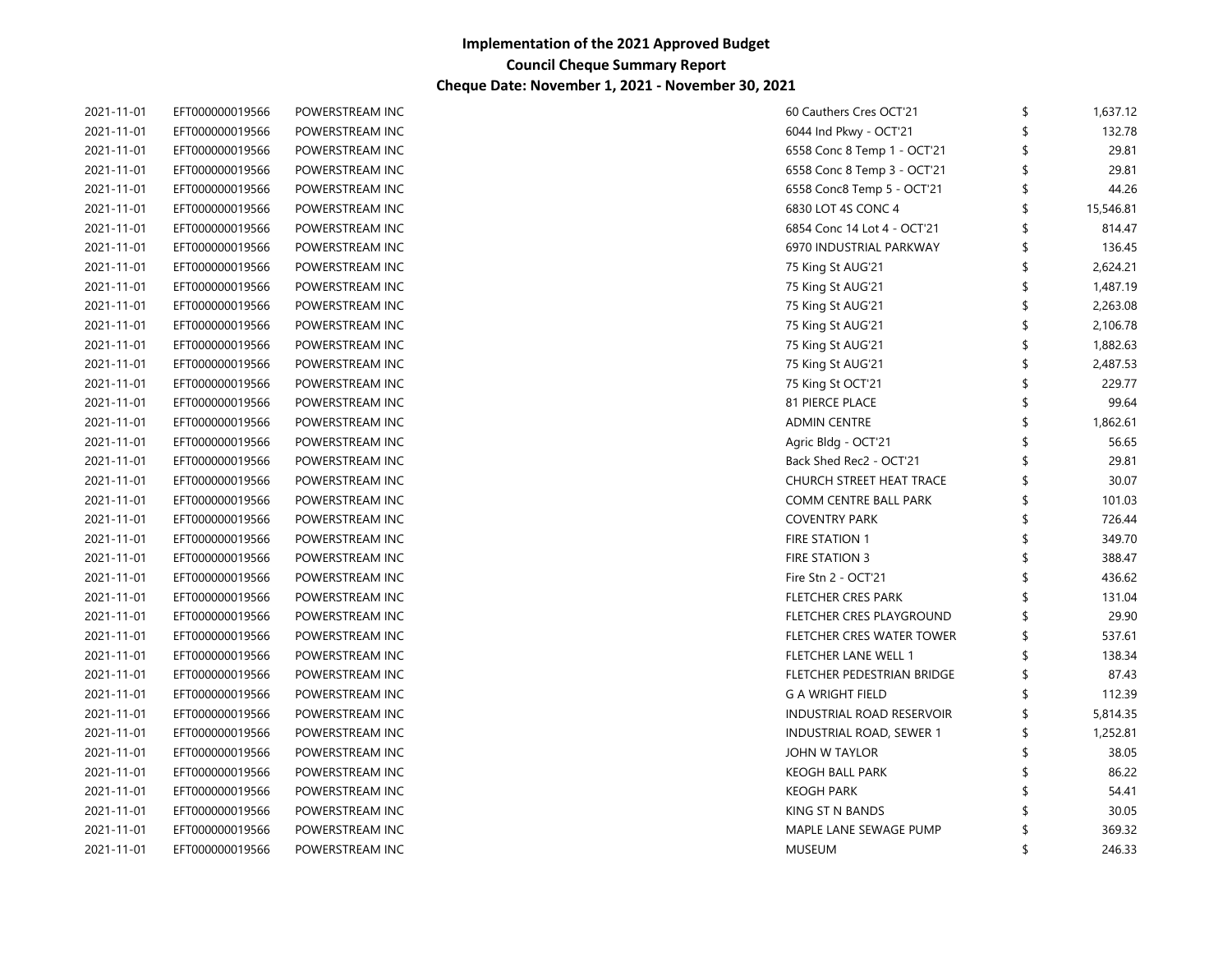| 2021-11-01 | EFT000000019566 | POWERSTREAM INC                     | NEW TEC ST LIGHTS - OCT'21        | \$<br>2,942.90 |
|------------|-----------------|-------------------------------------|-----------------------------------|----------------|
| 2021-11-01 | EFT000000019566 | POWERSTREAM INC                     | Nott River conc 12 OCT'21         | 30.10          |
| 2021-11-01 | EFT000000019566 | POWERSTREAM INC                     | <b>NTRC</b>                       | 20,744.11      |
| 2021-11-01 | EFT000000019566 | POWERSTREAM INC                     | POOL WASHROOM                     | 161.99         |
| 2021-11-01 | EFT000000019566 | POWERSTREAM INC                     | PPG PARK                          | 30.12          |
| 2021-11-01 | EFT000000019566 | POWERSTREAM INC                     | PPG PARK CENTRE METER             | 352.08         |
| 2021-11-01 | EFT000000019566 | POWERSTREAM INC                     | Prospect St Lts N - OCT'21        | 53.36          |
| 2021-11-01 | EFT000000019566 | POWERSTREAM INC                     | Prospect St Lts S - OCT'21        | 45.63          |
| 2021-11-01 | EFT000000019566 | POWERSTREAM INC                     | REGIONAL WW TREATMENT             | 30,167.24      |
| 2021-11-01 | EFT000000019566 | POWERSTREAM INC                     | ROADS DEPOT 3                     | 114.17         |
| 2021-11-01 | EFT000000019566 | POWERSTREAM INC                     | ROGERS ROAD WELL 8                | 332.48         |
| 2021-11-01 | EFT000000019566 | POWERSTREAM INC                     | Second St Park - OCT'21           | 29.81          |
| 2021-11-01 | EFT000000019566 | POWERSTREAM INC                     | Snack Booth - OCT'21              | 134.81         |
| 2021-11-01 | EFT000000019566 | POWERSTREAM INC                     | <b>STREET LIGHTING</b>            | 16,292.62      |
| 2021-11-01 | EFT000000019566 | POWERSTREAM INC                     | <b>TCA</b>                        | 151.96         |
| 2021-11-01 | EFT000000019566 | POWERSTREAM INC                     | <b>TCA PAVILLION 1</b>            | 29.99          |
| 2021-11-01 | EFT000000019566 | POWERSTREAM INC                     | <b>TCA WASHROOM</b>               | 194.78         |
| 2021-11-01 | EFT000000019566 | POWERSTREAM INC                     | <b>TCFC</b>                       | 10,851.47      |
| 2021-11-01 | EFT000000019566 | POWERSTREAM INC                     | TO DO Conc 8 Temp 4 OCT'21        | 30.03          |
| 2021-11-01 | EFT000000019566 | POWERSTREAM INC                     | <b>WELLS 4 &amp; 5</b>            | 1,004.54       |
| 2021-11-01 | EFT000000019566 | POWERSTREAM INC                     | <b>WELLS 6 &amp; 7</b>            | 3,301.45       |
| 2021-11-01 | EFT000000019566 | POWERSTREAM INC                     | Willoughby Way - OCT'21           | 43.87          |
| 2021-11-08 | EFT000000019567 | ACU TEC INSPECTION & SERVICE        | ANNUAL CERTIFICATION              | 1,287.16       |
| 2021-11-08 | EFT000000019568 | ADVANCED DOOR SYSTEMS LTD.          | SERVICE ON DOOR #1                | 296.07         |
| 2021-11-08 | EFT000000019569 | ALINE UTILITY LIMITED               | ST LIGHT MAINTENCE                | 2,389.95       |
| 2021-11-08 | EFT000000019570 | RESIDENT REIMBURSEMENT              | <b>TRANSPORTATION PROGRAM</b>     | 59.40          |
| 2021-11-08 | EFT000000019571 | <b>BLACK &amp; MCDONALD LIMITED</b> | NEW LOOPS CUT JUL27'21            | 15,560.10      |
| 2021-11-08 | EFT000000019572 | <b>BOSS LUBRICANTS</b>              | DIESEL OIL                        | 2,874.83       |
| 2021-11-08 | EFT000000019573 | RESIDENT REIMBURSEMENT              | TRANSPORTATION PROGRAM            | 24.60          |
| 2021-11-08 | EFT000000019574 | CANADA HEAVY EQUIPMENT COLLEGE      | <b>BACKHOE</b>                    | 5,394.00       |
| 2021-11-08 | EFT000000019575 | CANADIAN PACIFIC RAILWAY            | 50% COST DAMAGES                  | 727.98         |
| 2021-11-08 | EFT000000019575 | CANADIAN PACIFIC RAILWAY            | CP FLAGGING SERVICES              | 19,805.80      |
| 2021-11-08 | EFT000000019575 | CANADIAN PACIFIC RAILWAY            | <b>CROSSING WARNING MAINTENCE</b> | \$<br>4,061.50 |
| 2021-11-08 | EFT000000019576 | <b>EMPLOYEE</b>                     | MILEAGE - OCT'21                  | 46.48          |
| 2021-11-08 | EFT000000019577 | <b>COMMISSIONAIRES GREAT LAKES</b>  | BYLAW - 63HRS - OCT03-16'21       | 1,818.19       |
| 2021-11-08 | EFT000000019578 | <b>EMPLOYEE</b>                     | <b>WORK BOOTS</b>                 | 149.14         |
| 2021-11-08 | EFT000000019579 | CULLIGAN WATER CONDITIONING         | <b>WATER</b>                      | 43.04          |
| 2021-11-08 | EFT000000019579 | <b>CULLIGAN WATER CONDITIONING</b>  | <b>WATER</b>                      | 45.27          |
| 2021-11-08 | EFT000000019579 | <b>CULLIGAN WATER CONDITIONING</b>  | <b>WATER</b>                      | \$<br>20.39    |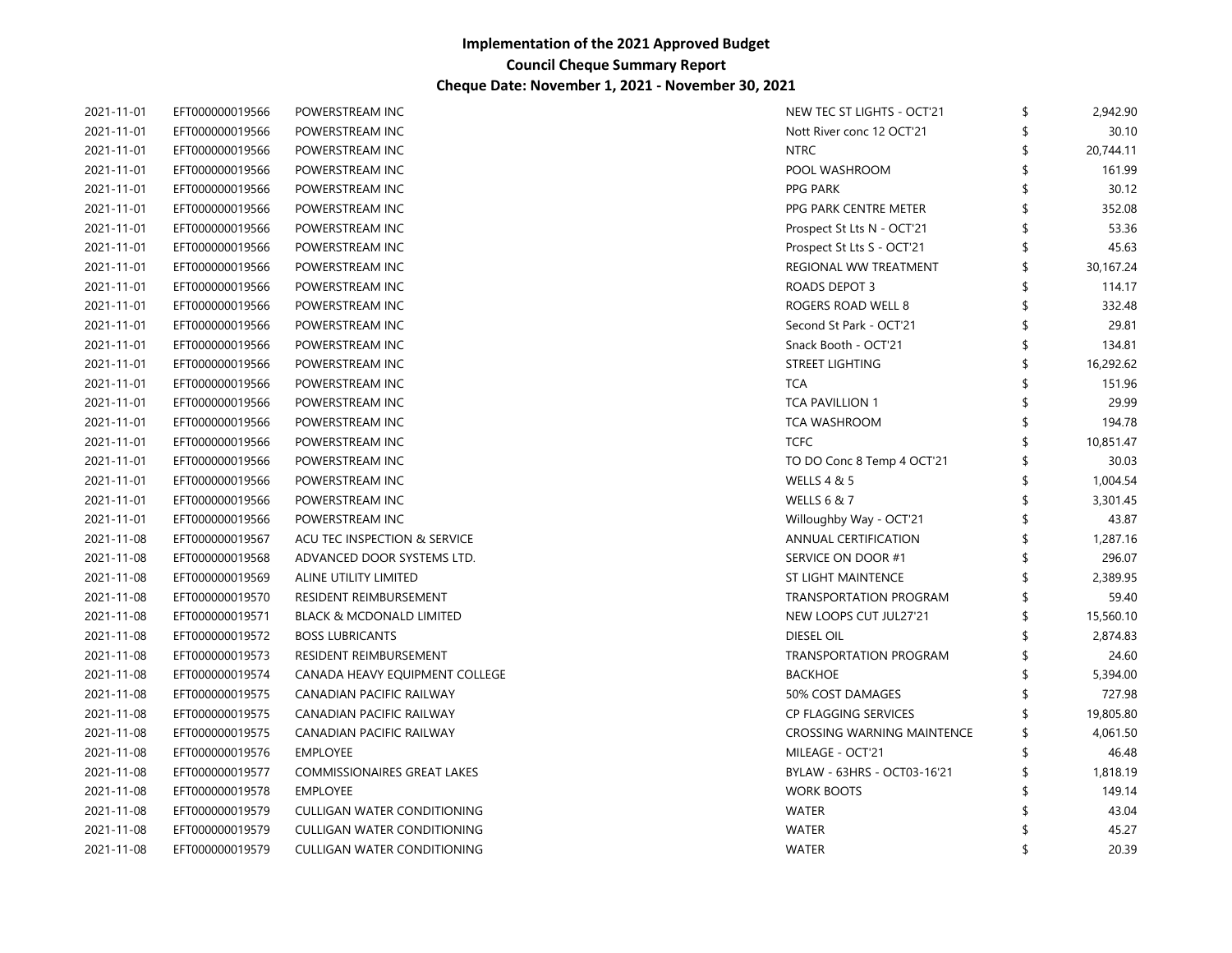| 2021-11-08 | EFT000000019579 | <b>CULLIGAN WATER CONDITIONING</b>   | <b>WATER</b>                     | 40.78     |
|------------|-----------------|--------------------------------------|----------------------------------|-----------|
| 2021-11-08 | EFT000000019579 | <b>CULLIGAN WATER CONDITIONING</b>   | <b>WATER</b>                     | 91.78     |
| 2021-11-08 | EFT000000019579 | <b>CULLIGAN WATER CONDITIONING</b>   | <b>WATER</b>                     | 37.39     |
| 2021-11-08 | EFT000000019579 | <b>CULLIGAN WATER CONDITIONING</b>   | <b>WATER</b>                     | 50.83     |
| 2021-11-08 | EFT000000019580 | <b>EMPLOYEE</b>                      | DW OPERATOR LIC RENEWAL 2021     | 170.00    |
| 2021-11-08 | EFT000000019581 | DE LAGE LANDEN FINANCIAL             | <b>COPIER</b>                    | 213.57    |
| 2021-11-08 | EFT000000019581 | DE LAGE LANDEN FINANCIAL             | <b>COPIER</b>                    | 213.57    |
| 2021-11-08 | EFT000000019581 | DE LAGE LANDEN FINANCIAL             | <b>COPIER</b>                    | 228.73    |
| 2021-11-08 | EFT000000019582 | DELL CANADA INC.                     | 3 LAPTOP DOCKS                   | 715.26    |
| 2021-11-08 | EFT000000019582 | DELL CANADA INC.                     | 3 LAPTOPS                        | 3,946.54  |
| 2021-11-08 | EFT000000019582 | DELL CANADA INC.                     | <b>BUSINESS VOICE/MONTHLY</b>    | 2,941.73  |
| 2021-11-08 | EFT000000019582 | DELL CANADA INC.                     | MONTHLY SUBSCRIPTION             | 2,941.73  |
| 2021-11-08 | EFT000000019583 | <b>DIXIE CLEANERS</b>                | CLEAN AND REPAIR UNIFORMS        | 1,949.37  |
| 2021-11-08 | EFT000000019584 | <b>EMPLOYEE</b>                      | <b>COMMITTEE MILEAGE OCT2021</b> | 25.13     |
| 2021-11-08 | EFT000000019585 | DOCUPET INC                          | FEES - SEP'21                    | 137.37    |
| 2021-11-08 | EFT000000019586 | DUDE SOLUTIONS CANADA INC.           |                                  | 15,820.00 |
| 2021-11-08 | EFT000000019587 | DUIVENVOORDEN HAULAGE LIMITED        | <b>GRAN A - 2192.06 TONNES</b>   | 40,251.71 |
| 2021-11-08 | EFT000000019588 | RESIDENT REIMBURSEMENT               | TRANSIT PRGM - SEP-OCT'21        | 681.80    |
| 2021-11-08 | EFT000000019589 | <b>ENBRIDGE GAS DISTRIBUTION INC</b> | 10 Wellington St E OCT'21        | 84.87     |
| 2021-11-08 | EFT000000019589 | ENBRIDGE GAS DISTRIBUTION INC        | 130 Prospect St OCT'21           | 101.73    |
| 2021-11-08 | EFT000000019589 | <b>ENBRIDGE GAS DISTRIBUTION INC</b> | 161 8th Ave OCT'21               | 85.03     |
| 2021-11-08 | EFT000000019589 | <b>ENBRIDGE GAS DISTRIBUTION INC</b> | 18 Queen St N OCT'21             | 94.23     |
| 2021-11-08 | EFT000000019589 | ENBRIDGE GAS DISTRIBUTION INC        | 20 2nd St OCT'21                 | 149.04    |
| 2021-11-08 | EFT000000019589 | ENBRIDGE GAS DISTRIBUTION INC        | 20 2nd St OCT'21                 | 107.07    |
| 2021-11-08 | EFT000000019589 | ENBRIDGE GAS DISTRIBUTION INC        | 250 Fletcher Cr OCT'21           | 102.90    |
| 2021-11-08 | EFT000000019589 | <b>ENBRIDGE GAS DISTRIBUTION INC</b> | 39 Lorne Thomas PI OCT'21        | 88.92     |
| 2021-11-08 | EFT000000019589 | ENBRIDGE GAS DISTRIBUTION INC        | 42 Main St OCT'21                | 118.30    |
| 2021-11-08 | EFT000000019589 | ENBRIDGE GAS DISTRIBUTION INC        | 42 Mill St E OCT'21              | 120.10    |
| 2021-11-08 | EFT000000019589 | <b>ENBRIDGE GAS DISTRIBUTION INC</b> | 4982 Sir Frederick OCT'21        | 659.33    |
| 2021-11-08 | EFT000000019589 | ENBRIDGE GAS DISTRIBUTION INC        | 5917 7th Line OCT'21             | 89.69     |
| 2021-11-08 | EFT000000019589 | ENBRIDGE GAS DISTRIBUTION INC        | 6315 14th Line OCT'21            | 1,452.66  |
| 2021-11-08 | EFT000000019589 | ENBRIDGE GAS DISTRIBUTION INC        | 6830 4th Line OCT'21             | 882.49    |
| 2021-11-08 | EFT000000019589 | <b>ENBRIDGE GAS DISTRIBUTION INC</b> | 7300 14th Line OCT'21            | 1,587.25  |
| 2021-11-08 | EFT000000019590 | EXTEND COMMUNICATIONS INC.           | MESSAGING SERV - NOV21           | 1,822.20  |
| 2021-11-08 | EFT000000019590 | EXTEND COMMUNICATIONS INC.           | MESSAGING SERV - OCT'21          | 1,986.94  |
| 2021-11-08 | EFT000000019591 | FIRESERVICE MANAGEMENT LTD           | <b>CLEANING</b>                  | 580.26    |
| 2021-11-08 | EFT000000019592 | FOCUS FLEET AND FUEL MANAGEMENT      | AIR TIME                         | 4,289.48  |
| 2021-11-08 | EFT000000019593 | RESIDENT REIMBURSEMENT               | TRANSPORTATION PROGRAM           | 103.80    |
| 2021-11-08 | EFT000000019594 | 4 OFFICE AUTOMATION LTD.             | <b>CONTRACT BASE OCT2021</b>     | 80.41     |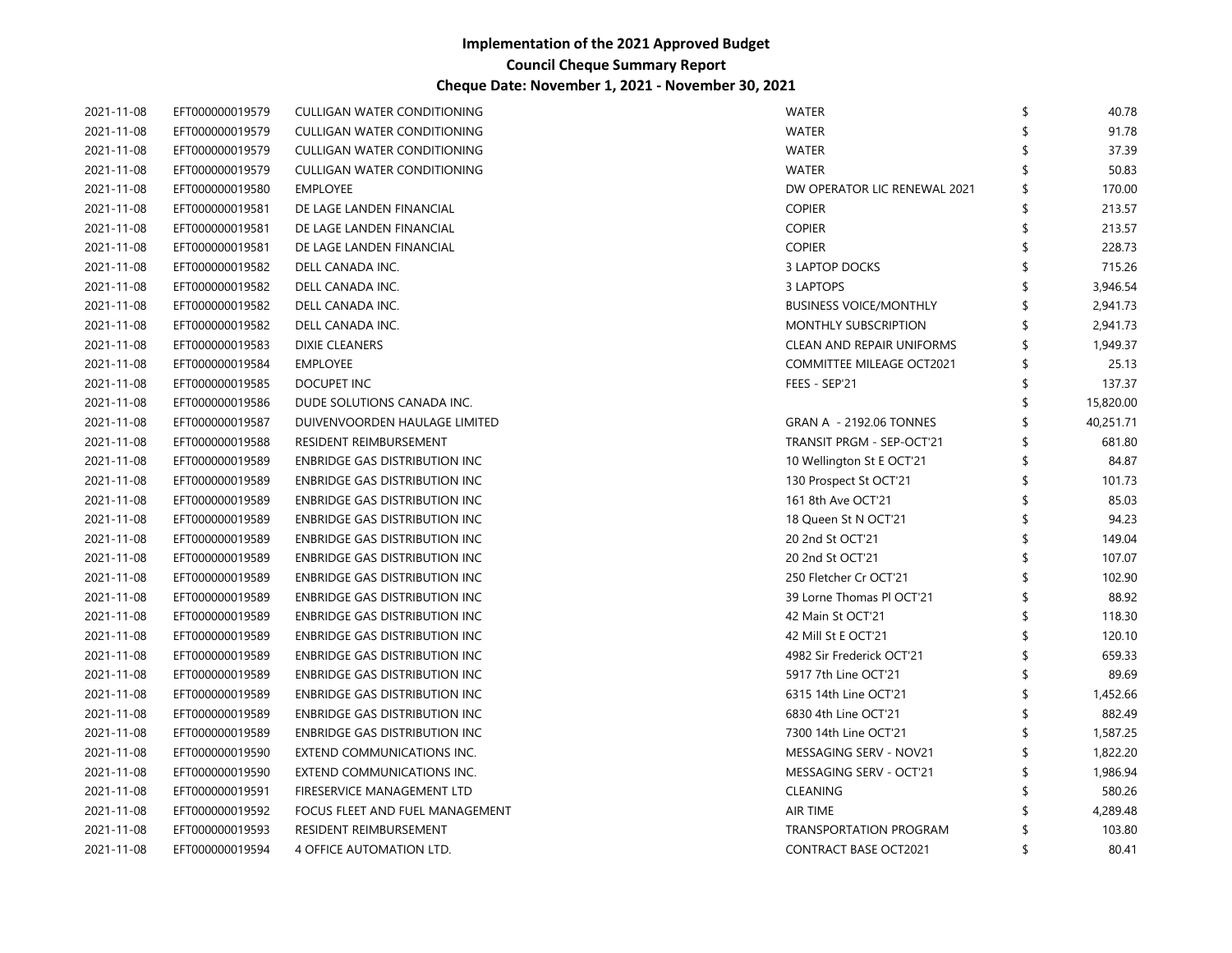| 2021-11-08 | EFT000000019594 | 4 OFFICE AUTOMATION LTD.      | <b>PHOTOCOPIES</b>               | 32.16     |
|------------|-----------------|-------------------------------|----------------------------------|-----------|
| 2021-11-08 | EFT000000019595 | GOODYEAR CANADA INC           | LT235/80R17 TIRES                | 1,514.79  |
| 2021-11-08 | EFT000000019596 | RESIDENT REIMBURSEMENT        | TRANSIT PRGM - NOV'20-JAN'21     | 34.40     |
| 2021-11-08 | EFT000000019596 | <b>RESIDENT REIMBURSEMENT</b> | TRANSPORTATION PROGRAM           | 37.00     |
| 2021-11-08 | EFT000000019597 | H <sub>2</sub> ONTARIO INC    | HON001 #5 T20-25 HB RELEASE      | 35,577.68 |
| 2021-11-08 | EFT000000019597 | H <sub>2</sub> ONTARIO INC    | PROGRESS PAYMENT # 5             | 15.26     |
| 2021-11-08 | EFT000000019598 | <b>HYDRO ONE</b>              | 3630 Siderd 10 - OCT'21          | 171.81    |
| 2021-11-08 | EFT000000019598 | <b>HYDRO ONE</b>              | 5917 7th Line DPT 2 - OCT'21     | 538.62    |
| 2021-11-08 | EFT000000019598 | <b>HYDRO ONE</b>              | 5917 7th Line OCT'21             | 229.45    |
| 2021-11-08 | EFT000000019598 | <b>HYDRO ONE</b>              | 9th Line traffic Lite - OCT'21   | 33.52     |
| 2021-11-08 | EFT000000019598 | <b>HYDRO ONE</b>              | <b>HWY 9, SDRD 10</b>            | 44.58     |
| 2021-11-08 | EFT000000019598 | <b>HYDRO ONE</b>              | NEW TEC ST LIGHTS OCT'21         | 590.92    |
| 2021-11-08 | EFT000000019598 | <b>HYDRO ONE</b>              | Valve Chambers VC6 - NOV'21      | 50.42     |
| 2021-11-08 | EFT000000019599 | <b>EMPLOYEE</b>               | MILEAGE OCT2021                  | 90.16     |
| 2021-11-08 | EFT000000019600 | INFINITE IT SOLUTIONS INC     | NETWORK CABLES                   | 655.67    |
| 2021-11-08 | EFT000000019601 | <b>KEMPENFELT IMAGING</b>     | <b>PHOTOCOPIES</b>               | 4,433.16  |
| 2021-11-08 | EFT000000019601 | <b>KEMPENFELT IMAGING</b>     | <b>PHOTOCOPIES</b>               | 2,151.60  |
| 2021-11-08 | EFT000000019602 | LEWIS MOTOR SALES INC.        | <b>SEAL KIT</b>                  | 425.14    |
| 2021-11-08 | EFT000000019603 | EMPLOYEE                      | <b>COMMITTEE MILEAGE OCT2021</b> | 30.24     |
| 2021-11-08 | EFT000000019604 | RESIDENT REIMBURSEMENT        | TRANSPORTATION PROGRAM           | 26.60     |
| 2021-11-08 | EFT000000019605 | <b>EMPLOYEE</b>               | <b>BOOT ALLOWANCE 2021</b>       | 127.67    |
| 2021-11-08 | EFT000000019606 | RESIDENT REIMBURSEMENT        | TRANSPORTATION PROGRAM           | 35.00     |
| 2021-11-08 | EFT000000019607 | ORKIN CANADA CORPORATION      | MONTHLY PEST CONTROL             | 126.56    |
| 2021-11-08 | EFT000000019607 | ORKIN CANADA CORPORATION      | MONTHLY PEST CONTROL             | 73.45     |
| 2021-11-08 | EFT000000019607 | ORKIN CANADA CORPORATION      | MONTHLY RODENT CONTROL           | 116.39    |
| 2021-11-08 | EFT000000019607 | ORKIN CANADA CORPORATION      | PEST CONTROL                     | 57.63     |
| 2021-11-08 | EFT000000019607 | ORKIN CANADA CORPORATION      | PEST CONTROL                     | 85.88     |
| 2021-11-08 | EFT000000019607 | ORKIN CANADA CORPORATION      | PEST CONTROL                     | 73.45     |
| 2021-11-08 | EFT000000019607 | ORKIN CANADA CORPORATION      | PEST CONTROL                     | 79.10     |
| 2021-11-08 | EFT000000019607 | ORKIN CANADA CORPORATION      | PEST CONTROL                     | 151.42    |
| 2021-11-08 | EFT000000019607 | ORKIN CANADA CORPORATION      | PEST CONTROL                     | 223.74    |
| 2021-11-08 | EFT000000019607 | ORKIN CANADA CORPORATION      | PEST CONTROL                     | 62.15     |
| 2021-11-08 | EFT000000019607 | ORKIN CANADA CORPORATION      | PEST CONTROL                     | 328.83    |
| 2021-11-08 | EFT000000019607 | ORKIN CANADA CORPORATION      | PEST CPNTROL - OCT'21            | 85.88     |
| 2021-11-08 | EFT000000019608 | POINT TO POINT COMMUNICATIONS | <b>HARDWARE &amp; UPGRADE</b>    | 3,734.65  |
| 2021-11-08 | EFT000000019608 | POINT TO POINT COMMUNICATIONS | MONTHLY/MONITORING - SEP'21      | 1,197.80  |
| 2021-11-08 | EFT000000019609 | POWERSTREAM INC               | 157 John W Taylor OCT'21         | 1,133.64  |
| 2021-11-08 | EFT000000019609 | POWERSTREAM INC               | 25 ALBERT ST W AIR HANDLERS      | 170.45    |
| 2021-11-08 | EFT000000019609 | POWERSTREAM INC               | 48 MAIN ST W SEP'21              | 33.78     |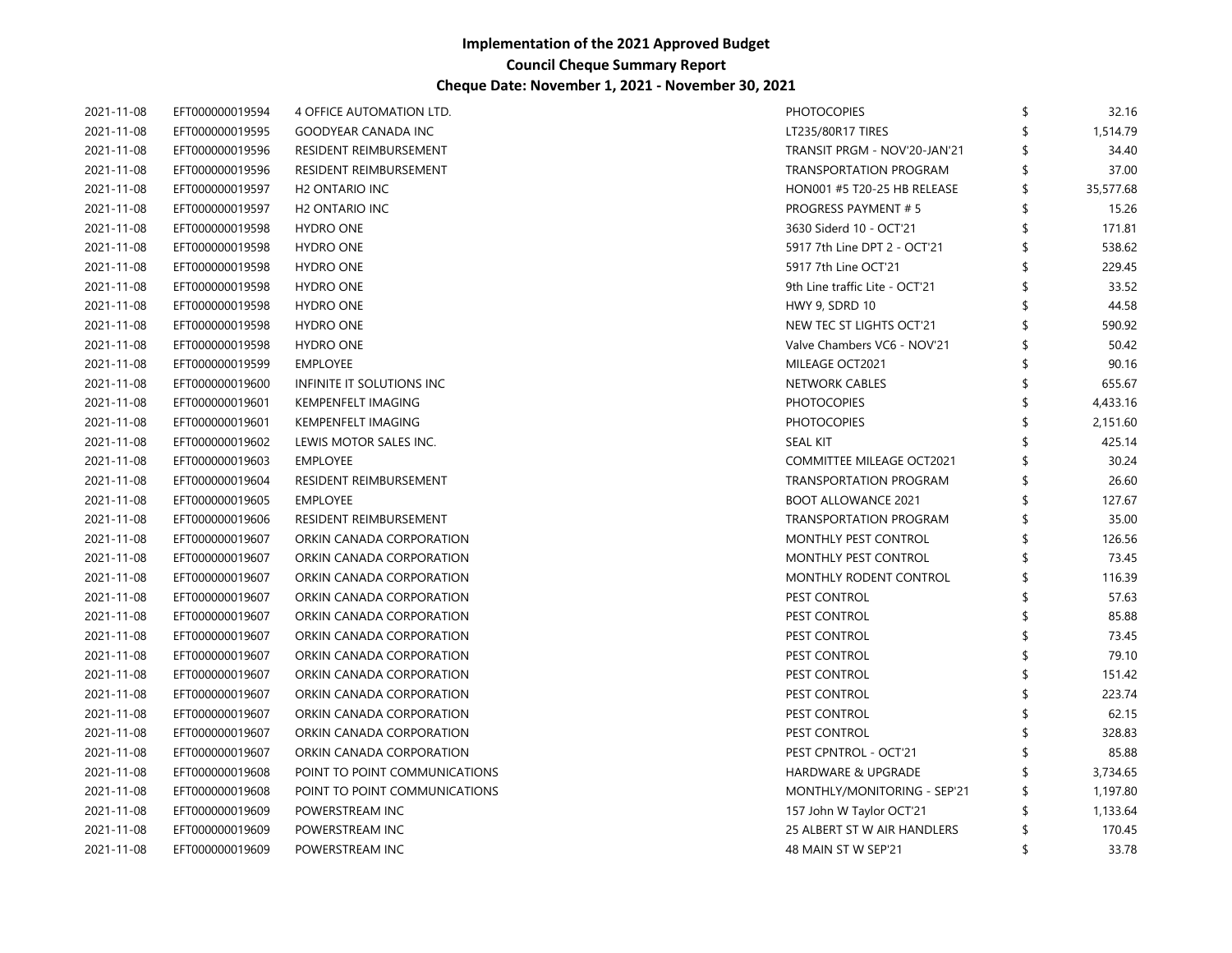| 2021-11-08 | EFT000000019609 | POWERSTREAM INC                     | 6558 Conc 8 SEP'21               | \$<br>1,291.74 |
|------------|-----------------|-------------------------------------|----------------------------------|----------------|
| 2021-11-08 | EFT000000019609 | POWERSTREAM INC                     | 6970 Ind.Pkwy SEP'21             | 129.54         |
| 2021-11-08 | EFT000000019609 | POWERSTREAM INC                     | 88 Boyne St. OCT'21              | 29.73          |
| 2021-11-08 | EFT000000019609 | POWERSTREAM INC                     | <b>BMA</b>                       | 5,113.86       |
| 2021-11-08 | EFT000000019609 | POWERSTREAM INC                     | County Rd 10 & 3rd Line OCT'21   | 46.98          |
| 2021-11-08 | EFT000000019609 | POWERSTREAM INC                     | County Rd 10 & 3rd Line SEP'21   | 45.84          |
| 2021-11-08 | EFT000000019609 | POWERSTREAM INC                     | Fletcher Cres Park SEP'21        | 243.51         |
| 2021-11-08 | EFT000000019609 | POWERSTREAM INC                     | P44628 King St N SEP'21          | 105.95         |
| 2021-11-08 | EFT000000019610 | WASTE CONNECTIONS OF CANADA INC.    | WASTE P/U - DEPOT 1              | 414.99         |
| 2021-11-08 | EFT000000019610 | WASTE CONNECTIONS OF CANADA INC.    | WASTE P/U - DEPOT 2              | 264.37         |
| 2021-11-08 | EFT000000019610 | WASTE CONNECTIONS OF CANADA INC.    | WASTE P/U - DEPOT 3              | 110.65         |
| 2021-11-08 | EFT000000019611 | <b>EMPLOYEE</b>                     | SAFTEY BOOTS 2021                | 456.50         |
| 2021-11-08 | EFT000000019612 | RESCUE 51 TOWING & RECOVERY         | TOW RESUCE TRUCK                 | 440.70         |
| 2021-11-08 | EFT000000019613 | RESIDENT REIMBURSEMENT              | <b>TRANSPORTATION PROGRAM</b>    | 66.40          |
| 2021-11-08 | EFT000000019614 | <b>EMPLOYEE</b>                     | <b>BOOT ALLOWANCE 2021</b>       | 215.26         |
| 2021-11-08 | EFT000000019615 | RV ANDERSON ASSOCIATES              | MILL ST. RESERVOIR UPGRADES      | 3,901.33       |
| 2021-11-08 | EFT000000019616 | <b>SHAW DIRECT</b>                  | SATELLITE TV - OCT'21            | 90.38          |
| 2021-11-08 | EFT000000019617 | <b>EMPLOYEE</b>                     | <b>TRAINING EXP</b>              | 2,416.85       |
| 2021-11-08 | EFT000000019618 | STRAIGHTLINE GROUP INC              | AERATION BLOWER REPLACEMENT      | 9,808.95       |
| 2021-11-08 | EFT000000019619 | SWEEPER PARTS SALES                 | <b>PARTS</b>                     | 423.75         |
| 2021-11-08 | EFT000000019619 | SWEEPER PARTS SALES                 | <b>VALVE SEGMENT</b>             | 1,010.67       |
| 2021-11-08 | EFT000000019620 | <b>EMPLOYEE</b>                     | <b>COMMITTEE MILEAGE OCT2021</b> | 35.28          |
| 2021-11-08 | EFT000000019621 | Tatham Engineering Limited          | SERV FOR SEP'21                  | 844.68         |
| 2021-11-08 | EFT000000019622 | TELIZON INC/SIMCOE COUNTY LONG      | Mckelvey Well - OCT'21           | 0.60           |
| 2021-11-08 | EFT000000019622 | TELIZON INC/SIMCOE COUNTY LONG      | PARKS & REC - OCT'21             | 764.49         |
| 2021-11-08 | EFT000000019622 | TELIZON INC/SIMCOE COUNTY LONG      | WASTEWATER - OCT'21              | 470.89         |
| 2021-11-08 | EFT000000019622 | TELIZON INC/SIMCOE COUNTY LONG      | WATER - OCT'21                   | 302.94         |
| 2021-11-08 | EFT000000019623 | THOMSON INSURANCE ADJUSTERS         | INSURANCE OCT'21                 | 4,116.00       |
| 2021-11-08 | EFT000000019624 | <b>EMPLOYEE</b>                     | <b>MEDICAL NOTE</b>              | 35.00          |
| 2021-11-08 | EFT000000019625 | UNI FIRST CANADA LIMITED            | <b>UNIFORMS</b>                  | 306.83         |
| 2021-11-08 | EFT000000019625 | UNI FIRST CANADA LIMITED            | <b>UNIFORMS</b>                  | 384.22         |
| 2021-11-08 | EFT000000019625 | UNI FIRST CANADA LIMITED            | <b>UNIFORMS</b>                  | 72.65          |
| 2021-11-08 | EFT000000019625 | UNI FIRST CANADA LIMITED            | <b>UNIFORMS</b>                  | 286.95         |
| 2021-11-08 | EFT000000019625 | UNI FIRST CANADA LIMITED            | <b>UNIFORMS</b>                  | 356.54         |
| 2021-11-08 | EFT000000019626 | VISCO INDUSTRIAL SALES CO           | <b>PARTS</b>                     | 150.28         |
| 2021-11-08 | EFT000000019627 | <b>WALKERTON CLEAN WATER CENTRE</b> | RENEWAL COURSE                   | 521.85         |
| 2021-11-08 | EFT000000019627 | <b>WALKERTON CLEAN WATER CENTRE</b> | RENEWAL COURSE                   | 980.00         |
| 2021-11-08 | EFT000000019628 | <b>WAMCO</b>                        | <b>SUPPLIES</b>                  | 3,915.45       |
| 2021-11-08 | EFT000000019628 | <b>WAMCO</b>                        | <b>SUPPLIES</b>                  | 1,356.00       |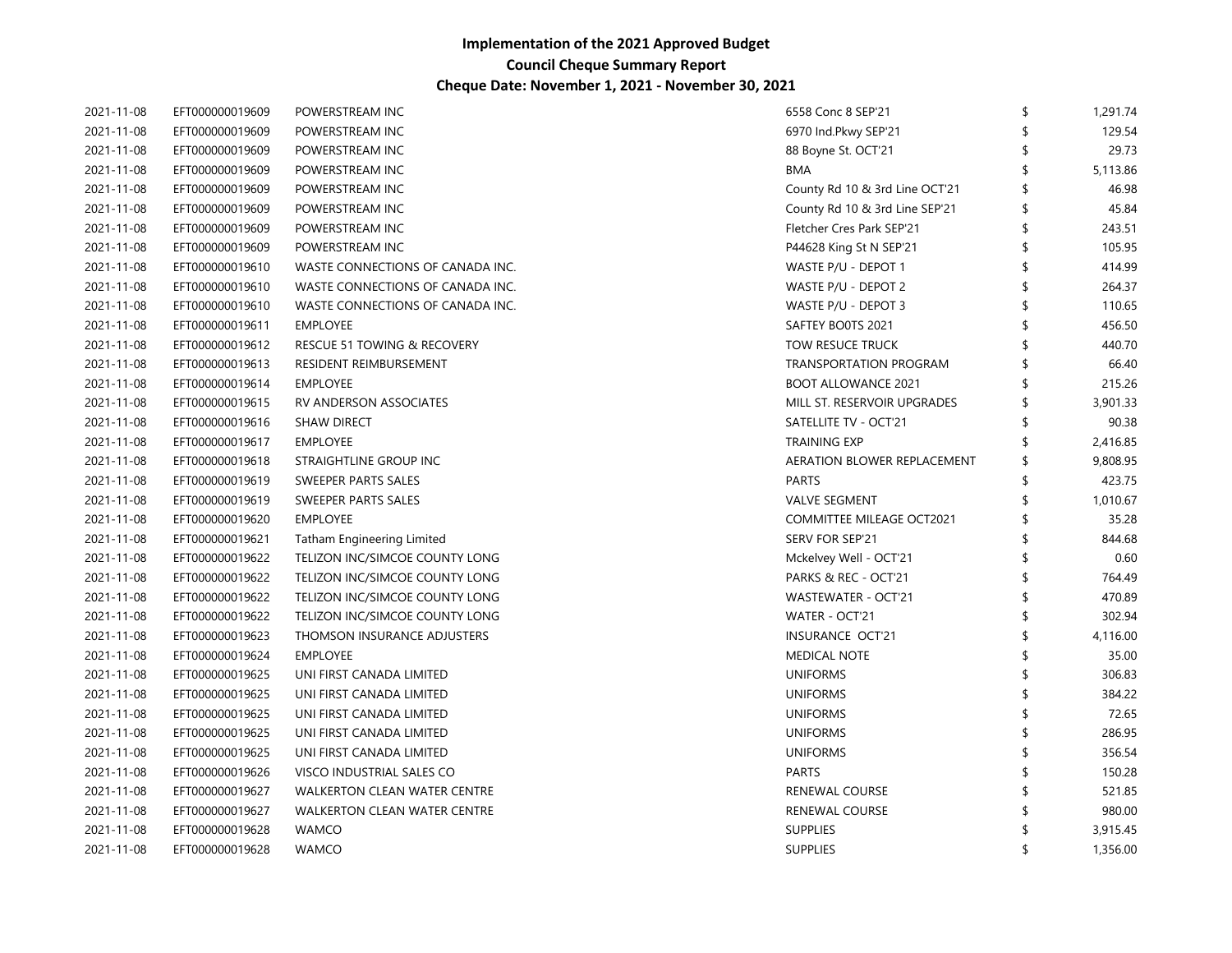| 2021-11-08 | EFT000000019628 | <b>WAMCO</b>                                 | <b>SUPPLIES</b>                  | \$<br>1,722.12 |
|------------|-----------------|----------------------------------------------|----------------------------------|----------------|
| 2021-11-08 | EFT000000019628 | <b>WAMCO</b>                                 | <b>SUPPLIES</b>                  | 2,757.20       |
| 2021-11-08 | EFT000000019629 | <b>EMPLOYEE</b>                              | <b>COMMITTEE MILEAGE OCT2021</b> | 24.64          |
| 2021-11-08 | EFT000000019630 | <b>WILLIAMSON AUTOMOTIVE</b>                 | 3.5 T JACK                       | 293.79         |
| 2021-11-08 | EFT000000019630 | <b>WILLIAMSON AUTOMOTIVE</b>                 | <b>GLOVES</b>                    | 128.89         |
| 2021-11-08 | EFT000000019630 | <b>WILLIAMSON AUTOMOTIVE</b>                 | <b>PARTS</b>                     | 364.19         |
| 2021-11-08 | EFT000000019630 | <b>WILLIAMSON AUTOMOTIVE</b>                 | <b>PARTS</b>                     | 218.12         |
| 2021-11-08 | EFT000000019630 | <b>WILLIAMSON AUTOMOTIVE</b>                 | <b>PARTS</b>                     | 150.46         |
| 2021-11-08 | EFT000000019630 | <b>WILLIAMSON AUTOMOTIVE</b>                 | <b>PARTS</b>                     | 83.34          |
| 2021-11-08 | EFT000000019630 | <b>WILLIAMSON AUTOMOTIVE</b>                 | <b>PARTS</b>                     | 67.80          |
| 2021-11-08 | EFT000000019630 | <b>WILLIAMSON AUTOMOTIVE</b>                 | <b>PARTS</b>                     | 57.95          |
| 2021-11-08 | EFT000000019630 | <b>WILLIAMSON AUTOMOTIVE</b>                 | <b>PARTS</b>                     | 81.64          |
| 2021-11-08 | EFT000000019630 | <b>WILLIAMSON AUTOMOTIVE</b>                 | <b>PARTS</b>                     | 15.48          |
| 2021-11-08 | EFT000000019630 | <b>WILLIAMSON AUTOMOTIVE</b>                 | <b>PARTS</b>                     | 361.32         |
| 2021-11-08 | EFT000000019630 | <b>WILLIAMSON AUTOMOTIVE</b>                 | <b>PARTS</b>                     | 387.99         |
| 2021-11-08 | EFT000000019630 | <b>WILLIAMSON AUTOMOTIVE</b>                 | <b>PARTS</b>                     | 41.09          |
| 2021-11-08 | EFT000000019630 | <b>WILLIAMSON AUTOMOTIVE</b>                 | <b>PARTS</b>                     | 16.67          |
| 2021-11-08 | EFT000000019631 | 1204459 ONTARIO o/a MAGNETSIGNS              | <b>SIGN RENTALS</b>              | 847.50         |
| 2021-11-08 | EFT000000019632 | ARENES CONSTRUCTION                          | ROTARY PLAYGROUND PRG#3          | 251,634.58     |
| 2021-11-08 | EFT000000019633 | DRYSDALE TREE FARMS LIMITED                  | NON-ASH TREE PLANTING            | 7,531.45       |
| 2021-11-08 | EFT000000019633 | DRYSDALE TREE FARMS LIMITED                  | NON-ASH TREE PLANTING            | 9,452.45       |
| 2021-11-08 | EFT000000019633 | DRYSDALE TREE FARMS LIMITED                  | NON-ASH TREE PLANTING            | 4,548.25       |
| 2021-11-08 | EFT000000019633 | DRYSDALE TREE FARMS LIMITED                  | NON-ASH TREE PLANTING            | 10,593.75      |
| 2021-11-08 | EFT000000019633 | DRYSDALE TREE FARMS LIMITED                  | NON-ASH TREE PLANTING            | 10,062.65      |
| 2021-11-08 | EFT000000019633 | DRYSDALE TREE FARMS LIMITED                  | NON-ASH TREE PLANTING            | 10,141.75      |
| 2021-11-08 | EFT000000019633 | DRYSDALE TREE FARMS LIMITED                  | NON-ASH TREE PLANTING            | 13,215.35      |
| 2021-11-08 | EFT000000019633 | DRYSDALE TREE FARMS LIMITED                  | NON-ASH TREE PLANTING            | 8,571.05       |
| 2021-11-08 | EFT000000019633 | DRYSDALE TREE FARMS LIMITED                  | NON-ASH TREE PLANTING            | 9,040.00       |
| 2021-11-08 | EFT000000019634 | NOTTAWASAGA VALLEY                           | LEVY 2021 4TH INSTALLMENT        | 92,391.00      |
| 2021-11-08 | EFT000000019635 | PROTECK ROOFING & SHEET METAL INC            | PROGRESS PAYMENT # 5             | 79,425.36      |
| 2021-11-08 | EFT000000019636 | WESSUC INC.                                  | <b>BIO SOLIDS - TOTT</b>         | 130,308.55     |
| 2021-11-08 | EFT000000019637 | CANADIAN UNION OF PUBLIC EMPLOYEES           | 2121 HO                          | 512.01         |
| 2021-11-08 | EFT000000019637 | CANADIAN UNION OF PUBLIC EMPLOYEES           | 2122 HO                          | 551.45         |
| 2021-11-08 | EFT000000019638 | ONTARIO MUNICIPAL EMPLOYEES RETIREMENT BOARD | 2120 HO                          | 49,309.16      |
| 2021-11-08 | EFT000000019638 | ONTARIO MUNICIPAL EMPLOYEES RETIREMENT BOARD | 2120 SA                          | 81,802.26      |
| 2021-11-08 | EFT000000019638 | ONTARIO MUNICIPAL EMPLOYEES RETIREMENT BOARD | 2121 HO                          | 49,145.70      |
| 2021-11-08 | EFT000000019638 | ONTARIO MUNICIPAL EMPLOYEES RETIREMENT BOARD | 2121 SA                          | 81,018.90      |
| 2021-11-08 | EFT000000019638 | ONTARIO MUNICIPAL EMPLOYEES RETIREMENT BOARD | 2122 HO                          | 49,187.06      |
| 2021-11-08 | EFT000000019638 | ONTARIO MUNICIPAL EMPLOYEES RETIREMENT BOARD | 2122 SA                          | 79,568.00      |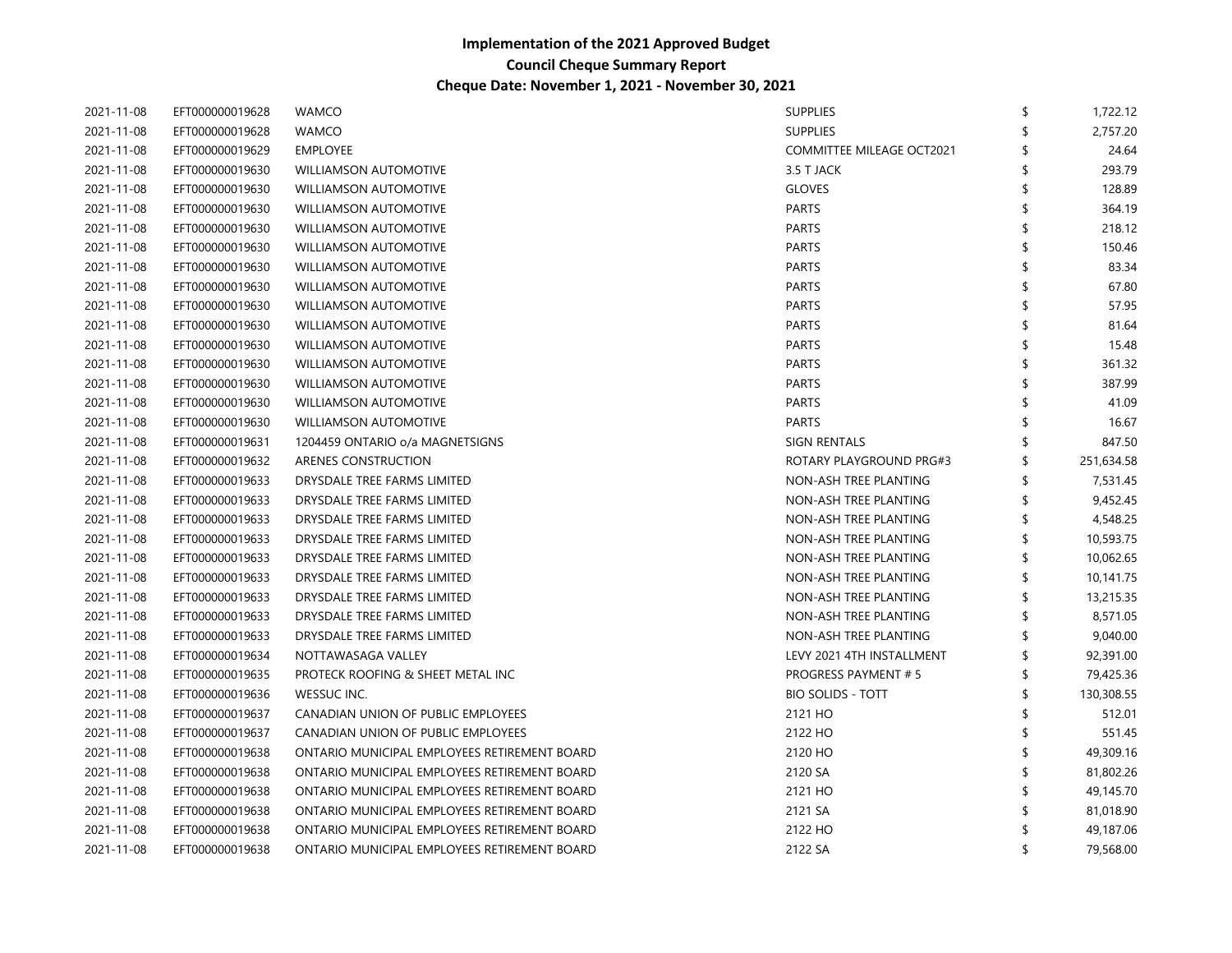| 2021-11-08 | EFT000000019638 | ONTARIO MUNICIPAL EMPLOYEES RETIREMENT BOARD | <b>BUY BACK - IDEAL</b>       | 738.26    |
|------------|-----------------|----------------------------------------------|-------------------------------|-----------|
| 2021-11-08 | EFT000000019638 | ONTARIO MUNICIPAL EMPLOYEES RETIREMENT BOARD | OMERS BUY BACK - PARENT LEAVE | 22,743.67 |
| 2021-11-15 | EFT000000019639 | AJ STONE COMPANY LTD.                        | <b>EARLAP</b>                 | 82.99     |
| 2021-11-15 | EFT000000019639 | AJ STONE COMPANY LTD.                        | <b>HELMET</b>                 | 455.39    |
| 2021-11-15 | EFT000000019640 | ALLIED MEDICAL INSTRUMENTS INC               | <b>GLOVES</b>                 | 451.95    |
| 2021-11-15 | EFT000000019641 | ALLISTON LUMBER CO. LIMITED                  | <b>SUPPLIES</b>               | 17.36     |
| 2021-11-15 | EFT000000019641 | ALLISTON LUMBER CO. LIMITED                  | <b>SUPPLIES</b>               | 83.87     |
| 2021-11-15 | EFT000000019641 | ALLISTON LUMBER CO. LIMITED                  | <b>SUPPLIES</b>               | 156.26    |
| 2021-11-15 | EFT000000019641 | ALLISTON LUMBER CO. LIMITED                  | <b>SUPPLIES</b>               | 27.67     |
| 2021-11-15 | EFT000000019642 | ARCTICLIGHT BOARDING KENNELS                 | BOARDING/OCT 2021             | 1,370.00  |
| 2021-11-15 | EFT000000019643 | <b>BARRISTON LLP</b>                         | LAND EXCHANGE                 | 5,473.89  |
| 2021-11-15 | EFT000000019644 | BATTLEFIELD EQUIPMENT-ONTARIO                | RENTAL                        | 765.01    |
| 2021-11-15 | EFT000000019645 | CAIRNS ROOFING SERVICES LTD                  | REPAIRS TO BEETON LIBRARY     | 406.80    |
| 2021-11-15 | EFT000000019646 | <b>CANADOOR DOOR SYSTEMS</b>                 | SHOP SUPPLIES/REPAIR          | 251.16    |
| 2021-11-15 | EFT000000019647 | CC TATHAM & ASSOCIATES                       | <b>CHURCH ST IMPROVEMENTS</b> | 1,442.16  |
| 2021-11-15 | EFT000000019648 | CHEM-AQUA                                    | <b>PUMP</b>                   | 699.47    |
| 2021-11-15 | EFT000000019649 | CHEMTRADE CHEMICALS CANADA LTD               | ALUM SULFATE                  | 5,317.01  |
| 2021-11-15 | EFT000000019650 | CINTAS CANADA LIMITED                        | MAT                           | 10.45     |
| 2021-11-15 | EFT000000019650 | <b>CINTAS CANADA LIMITED</b>                 | <b>MAT</b>                    | 42.21     |
| 2021-11-15 | EFT000000019650 | <b>CINTAS CANADA LIMITED</b>                 | <b>MAT SERVICE</b>            | 5.94      |
| 2021-11-15 | EFT000000019650 | <b>CINTAS CANADA LIMITED</b>                 | <b>MAT SERVICE</b>            | 16.60     |
| 2021-11-15 | EFT000000019650 | CINTAS CANADA LIMITED                        | <b>MAT SERVICE</b>            | 72.00     |
| 2021-11-15 | EFT000000019650 | <b>CINTAS CANADA LIMITED</b>                 | <b>MAT SERVICE</b>            | 171.08    |
| 2021-11-15 | EFT000000019650 | <b>CINTAS CANADA LIMITED</b>                 | <b>MAT SERVICE</b>            | 26.42     |
| 2021-11-15 | EFT000000019650 | <b>CINTAS CANADA LIMITED</b>                 | <b>MAT SERVICE</b>            | 35.69     |
| 2021-11-15 | EFT000000019650 | <b>CINTAS CANADA LIMITED</b>                 | <b>MAT SERVICE</b>            | 11.90     |
| 2021-11-15 | EFT000000019650 | CINTAS CANADA LIMITED                        | <b>MAT SERVICES</b>           | 21.92     |
| 2021-11-15 | EFT000000019650 | <b>CINTAS CANADA LIMITED</b>                 | <b>MAT SERVICES</b>           | 158.55    |
| 2021-11-15 | EFT000000019650 | <b>CINTAS CANADA LIMITED</b>                 | MATS                          | 21.92     |
| 2021-11-15 | EFT000000019650 | <b>CINTAS CANADA LIMITED</b>                 | MATS                          | 35.69     |
| 2021-11-15 | EFT000000019650 | <b>CINTAS CANADA LIMITED</b>                 | MATS                          | 72.00     |
| 2021-11-15 | EFT000000019650 | CINTAS CANADA LIMITED                        | MATS                          | 158.55    |
| 2021-11-15 | EFT000000019650 | CINTAS CANADA LIMITED                        | UNIFORM CLEANING              | 69.75     |
| 2021-11-15 | EFT000000019650 | <b>CINTAS CANADA LIMITED</b>                 | UNIFORM CLEANING              | 74.59     |
| 2021-11-15 | EFT000000019650 | <b>CINTAS CANADA LIMITED</b>                 | UNIFORM CLEANING              | 124.54    |
| 2021-11-15 | EFT000000019650 | <b>CINTAS CANADA LIMITED</b>                 | UNIFORM CLEANING              | 157.40    |
| 2021-11-15 | EFT000000019651 | <b>EMPLOYEE</b>                              | MILEAGE OCT2021               | 26.88     |
| 2021-11-15 | EFT000000019652 | CORPORATE EXPRESS CANADA INC.                | <b>OFFICE SUPPLIES</b>        | 23.49     |
| 2021-11-15 | EFT000000019652 | CORPORATE EXPRESS CANADA INC.                | <b>OFFICE SUPPLIES</b>        | 50.84     |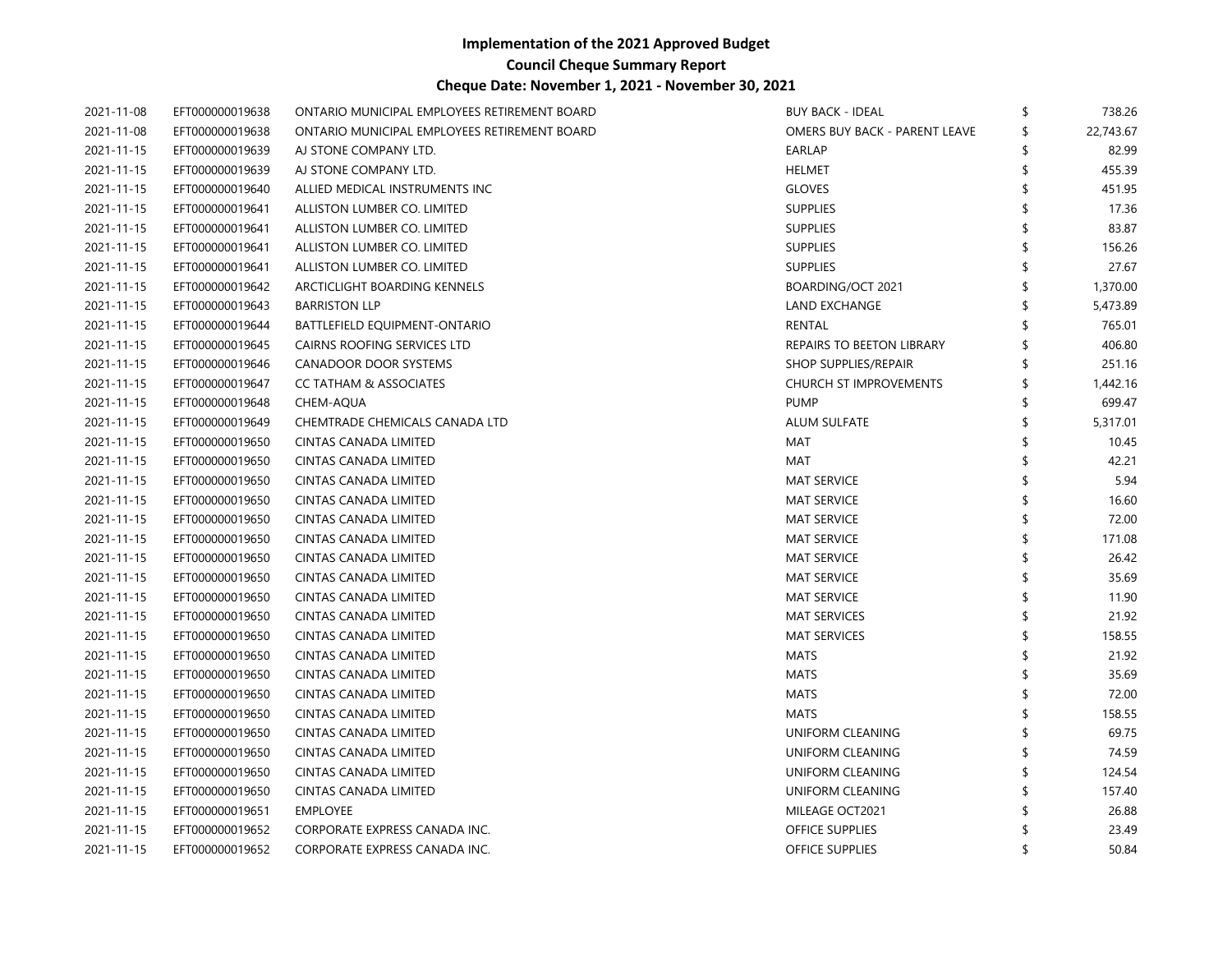| 2021-11-15 | EFT000000019652 | CORPORATE EXPRESS CANADA INC.             | <b>OFFICE SUPPLIES</b>            | 53.09     |
|------------|-----------------|-------------------------------------------|-----------------------------------|-----------|
| 2021-11-15 | EFT000000019652 | CORPORATE EXPRESS CANADA INC.             | <b>OFFICE SUPPLIES</b>            | 2,729.12  |
| 2021-11-15 | EFT000000019653 | DELL CANADA INC.                          | <b>DOCK</b>                       | 238.42    |
| 2021-11-15 | EFT000000019654 | <b>EMPLOYEE</b>                           | <b>SAFETY BOOTS</b>               | 293.79    |
| 2021-11-15 | EFT000000019655 | DEREK'S DIESEL SERVICE INC                | <b>PARTS</b>                      | 631.26    |
| 2021-11-15 | EFT000000019656 | ENBRIDGE GAS DISTRIBUTION INC             | 3377 10th Sideroad OCT'21         | 94.84     |
| 2021-11-15 | EFT000000019656 | ENBRIDGE GAS DISTRIBUTION INC             | 5917 7th Line - OCT'21            | 89.69     |
| 2021-11-15 | EFT000000019657 | <b>ESRI CANADA</b>                        | PH1 REPORT JUN30'21               | 27,120.00 |
| 2021-11-15 | EFT000000019658 | EVOQUA WATER TECHNOLOGIES LTD.            | <b>PARTS</b>                      | 1,471.63  |
| 2021-11-15 | EFT000000019659 | <b>EXECUTIVE TOWING</b>                   | <b>OLYMPA 12207</b>               | 151.42    |
| 2021-11-15 | EFT000000019659 | <b>EXECUTIVE TOWING</b>                   | <b>OLYMPA 13223</b>               | 117.52    |
| 2021-11-15 | EFT000000019659 | <b>EXECUTIVE TOWING</b>                   | TOW OLYMPIA - NTRC TO DEPOT 2     | 144.64    |
| 2021-11-15 | EFT000000019659 | <b>EXECUTIVE TOWING</b>                   | TOW TO FLEET                      | 113.13    |
| 2021-11-15 | EFT000000019659 | <b>EXECUTIVE TOWING</b>                   | TOW ZAMBONI - DEPOT 2 TO NTRC     | 144.64    |
| 2021-11-15 | EFT000000019659 | <b>EXECUTIVE TOWING</b>                   | <b>TOWING SERVICES</b>            | 151.42    |
| 2021-11-15 | EFT000000019659 | <b>EXECUTIVE TOWING</b>                   | <b>TOWING SERVICES</b>            | 117.52    |
| 2021-11-15 | EFT000000019660 | FEEHELY, GASTALDI                         | DEVELOP CHRGBK - RIZZARDO         | 10,639.67 |
| 2021-11-15 | EFT000000019661 | FIRE MARSHAL'S PUBLIC FIRE SAFETY COUNCIL | <b>ESSENTIALS OF FIREFIGHTING</b> | 619.73    |
| 2021-11-15 | EFT000000019662 | <b>GALLAGHER BENEFIT SERVICES</b>         | <b>JOB EVALUATION</b>             | 211.59    |
| 2021-11-15 | EFT000000019663 | <b>GARDEN CITY INC</b>                    | PEA STONE                         | 1,685.28  |
| 2021-11-15 | EFT000000019664 | <b>GC DUKE EQUIPMENT LIMITED</b>          | EXHAUST SLEEVES AND MANIFOLD      | 470.90    |
| 2021-11-15 | EFT000000019665 | <b>GERRIE ELECTRIC WHOLESALE LTD</b>      | <b>SUPPLIES</b>                   | 241.26    |
| 2021-11-15 | EFT000000019666 | <b>GLEN MARTIN</b>                        | <b>CLEANING SUPPLIES</b>          | 687.98    |
| 2021-11-15 | EFT000000019666 | <b>GLEN MARTIN</b>                        | <b>CLEANING SUPPLIES</b>          | 69.07     |
| 2021-11-15 | EFT000000019666 | <b>GLEN MARTIN</b>                        | <b>DISINFECTANT WIPES</b>         | 152.75    |
| 2021-11-15 | EFT000000019666 | <b>GLEN MARTIN</b>                        | <b>SUPPLIES</b>                   | 1,017.29  |
| 2021-11-15 | EFT000000019666 | <b>GLEN MARTIN</b>                        | <b>SUPPLIES</b>                   | 612.89    |
| 2021-11-15 | EFT000000019667 | <b>GLOBAL FINANCIAL SOLUTIONS INC.</b>    | DEC21 - RENTAL                    | 7,966.50  |
| 2021-11-15 | EFT000000019668 | <b>HARRINGTON MCAVAN LTD</b>              | PROGRESS #7                       | 788.18    |
| 2021-11-15 | EFT000000019668 | HARRINGTON MCAVAN LTD                     | PROGRESS #9                       | 1,796.70  |
| 2021-11-15 | EFT000000019669 | <b>HYDRO ONE</b>                          | 9th Ln TRAFFIC LIGHT - NOV'21     | 32.98     |
| 2021-11-15 | EFT000000019670 | <b>IDEAL SUPPLY</b>                       | <b>PARTS</b>                      | 121.97    |
| 2021-11-15 | EFT000000019670 | <b>IDEAL SUPPLY</b>                       | <b>PARTS</b>                      | 58.13     |
| 2021-11-15 | EFT000000019670 | <b>IDEAL SUPPLY</b>                       | <b>PARTS</b>                      | 2.85      |
| 2021-11-15 | EFT000000019671 | <b>EMPLOYEE</b>                           | PMP MEMBERSHIP                    | 188.75    |
| 2021-11-15 | EFT000000019672 | <b>EMPLOYEE</b>                           | MILEAGE - OCT'21                  | 111.44    |
| 2021-11-15 | EFT000000019673 | <b>JUTZI WATER TECHNOLOGIES</b>           | <b>CHEMICALS</b>                  | 4,034.10  |
| 2021-11-15 | EFT000000019674 | LENBY BUSINESS FORMS                      | <b>COMMISSIONER STAMP</b>         | 45.14     |
| 2021-11-15 | EFT000000019675 | <b>MARSH CANADA LIMITED</b>               | <b>CRIME JUN08'21-'22</b>         | 2,160.00  |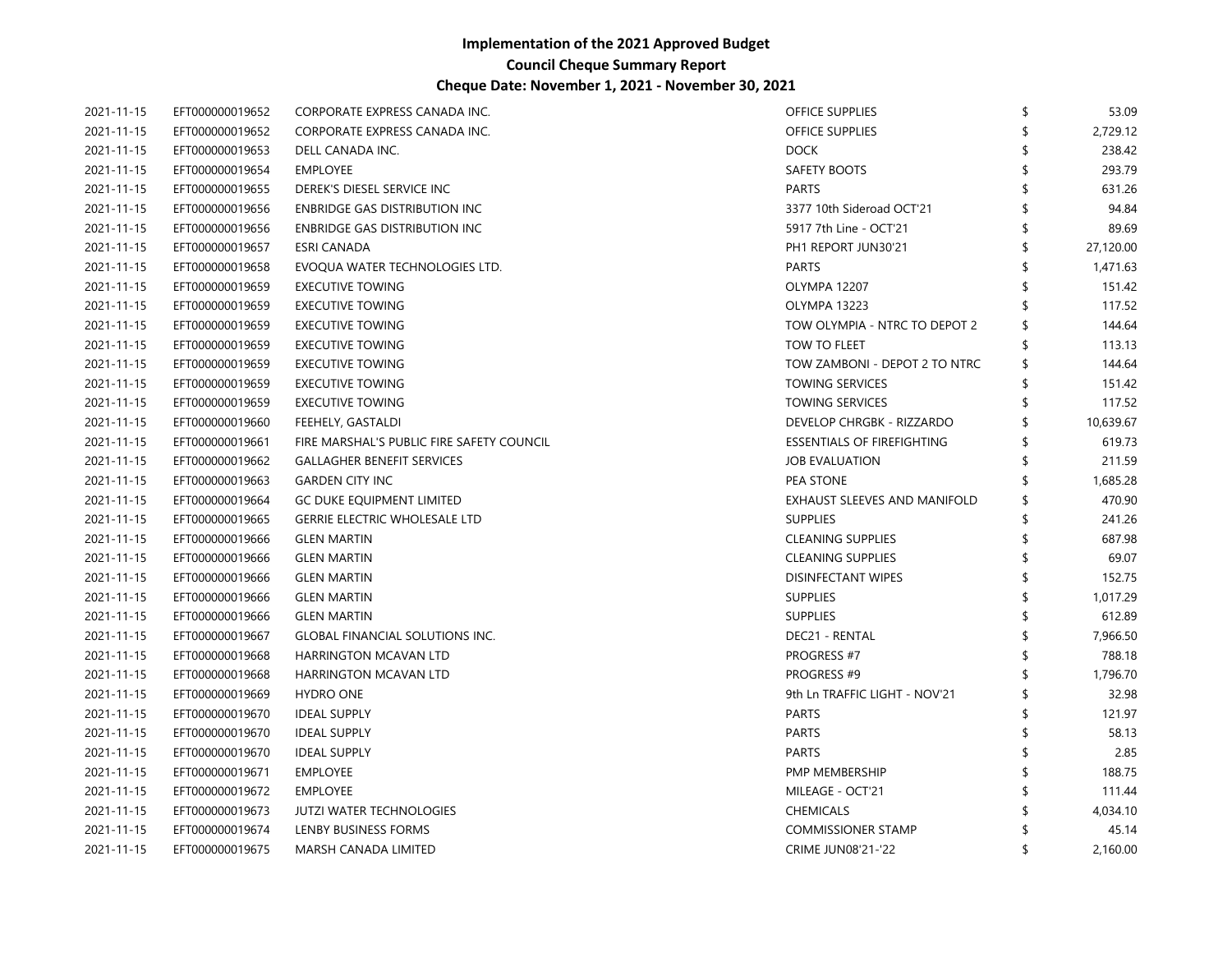| 2021-11-15 | EFT000000019676 | <b>MAXIMUM SIGNS</b>           | DELINEATOR POSTS & PLOW MARKER | \$ | 1,281.12  |
|------------|-----------------|--------------------------------|--------------------------------|----|-----------|
| 2021-11-15 | EFT000000019676 | <b>MAXIMUM SIGNS</b>           | <b>SIGN</b>                    |    | 109.61    |
| 2021-11-15 | EFT000000019676 | <b>MAXIMUM SIGNS</b>           | <b>SIGNS</b>                   |    | 255.23    |
| 2021-11-15 | EFT000000019676 | <b>MAXIMUM SIGNS</b>           | <b>SIGNS</b>                   |    | 2,681.95  |
| 2021-11-15 | EFT000000019677 | MILLIGAN ENERGY INC.           | DIESEL - 1000.10               |    | 1,432.20  |
| 2021-11-15 | EFT000000019677 | MILLIGAN ENERGY INC.           | DIESEL - 450.40                |    | 579.85    |
| 2021-11-15 | EFT000000019677 | MILLIGAN ENERGY INC.           | GAS - 1600.10                  |    | 2,349.46  |
| 2021-11-15 | EFT000000019678 | <b>EMPLOYEE</b>                | MILEAGE OCT 2021               |    | 33.60     |
| 2021-11-15 | EFT000000019679 | RESIDENT REIMBURSEMENT         | MILEAGE JUN/JUL/AUG 2021       |    | 495.60    |
| 2021-11-15 | EFT000000019680 | OLIVER FUELS LIMITED           | 1936.2L REG GAS                |    | 2,920.86  |
| 2021-11-15 | EFT000000019680 | OLIVER FUELS LIMITED           | CLEAR DIESEL - 1420.3 LITRES   |    | 2,139.38  |
| 2021-11-15 | EFT000000019680 | OLIVER FUELS LIMITED           | DYED DIESEL - 1444.5 LITRES    |    | 2,040.36  |
| 2021-11-15 | EFT000000019680 | OLIVER FUELS LIMITED           | GAS - 1075.1 LITRES            |    | 1,646.14  |
| 2021-11-15 | EFT000000019680 | OLIVER FUELS LIMITED           | GAS - 1196.3 LITRES            |    | 1,804.68  |
| 2021-11-15 | EFT000000019680 | OLIVER FUELS LIMITED           | GAS - 2528.3 LITRES            |    | 3,956.92  |
| 2021-11-15 | EFT000000019681 | PENDERGAST LAWN CARE LTD       | <b>GRASS CUTIING</b>           |    | 5,521.61  |
| 2021-11-15 | EFT000000019682 | THE PLANNING PARTNERSHIP       | PERIOD ENDING SEP'21           |    | 2,258.59  |
| 2021-11-15 | EFT000000019683 | POWERSTREAM INC                | P44628 King St N - NOV'21      |    | 106.53    |
| 2021-11-15 | EFT000000019684 | PREMIER EQUIPMENT              | MOTO4PLUS                      |    | 159.20    |
| 2021-11-15 | EFT000000019685 | PUROLATOR COURIER LTD.         | <b>COURIER OCT2021</b>         |    | 41.51     |
| 2021-11-15 | EFT000000019686 | RENTSHOP INC.                  | <b>PARTS</b>                   |    | 171.10    |
| 2021-11-15 | EFT000000019686 | RENTSHOP INC.                  | <b>TOOL RENTAL</b>             |    | 415.84    |
| 2021-11-15 | EFT000000019687 | RJ BURNSIDE ASSOCIATES LTD.    | DRAINAGE SUPERINTENDENT SERV   |    | 41,096.59 |
| 2021-11-15 | EFT000000019688 | <b>EMPLOYEE</b>                | OBOA CBCO APP                  |    | 282.50    |
| 2021-11-15 | EFT000000019689 | RV ANDERSON ASSOCIATES         | PARSON RD. STRUCTURE REPAIR    |    | 3,025.58  |
| 2021-11-15 | EFT000000019689 | RV ANDERSON ASSOCIATES         | SERV AUG28-SEP24'21            |    | 3,552.44  |
| 2021-11-15 | EFT000000019689 | RV ANDERSON ASSOCIATES         | SERV JUL31-AUG27'21            |    | 1,898.40  |
| 2021-11-15 | EFT000000019690 | <b>EMPLOYEE</b>                | D/L MEDICAL EXAMINE            |    | 226.00    |
| 2021-11-15 | EFT000000019691 | STAGE2 DATA INC.               | STAGE 2DATA MONTHLY - OCTOBER  | S  | 1,098.64  |
| 2021-11-15 | EFT000000019692 | SUMMA ENGINEERING LTD.         | 10% HOLDBACK                   |    | 6,330.77  |
| 2021-11-15 | EFT000000019693 | SUPERIOR PROPANE               | <b>PROPANE</b>                 |    | 62.87     |
| 2021-11-15 | EFT000000019693 | SUPERIOR PROPANE               | <b>PROPANE</b>                 |    | 62.87     |
| 2021-11-15 | EFT000000019694 | TELIZON INC/SIMCOE COUNTY LONG | PHONE LINES OCT2021            |    | 1,002.42  |
| 2021-11-15 | EFT000000019695 | 3C TRAINING SOLUTIONS          | <b>TRIMETRIX DNA</b>           |    | 197.75    |
| 2021-11-15 | EFT000000019696 | UCC INDUSTRIES INTERNATIONAL   | <b>DELINEATOR POSTS</b>        |    | 299.81    |
| 2021-11-15 | EFT000000019697 | <b>WILLIAMSON AUTOMOTIVE</b>   | <b>PARTS</b>                   |    | 3.30      |
| 2021-11-15 | EFT000000019697 | <b>WILLIAMSON AUTOMOTIVE</b>   | <b>PARTS</b>                   |    | 19.31     |
| 2021-11-15 | EFT000000019697 | <b>WILLIAMSON AUTOMOTIVE</b>   | <b>PARTS</b>                   |    | 44.88     |
| 2021-11-15 | EFT000000019697 | <b>WILLIAMSON AUTOMOTIVE</b>   | <b>PARTS</b>                   |    | 67.71     |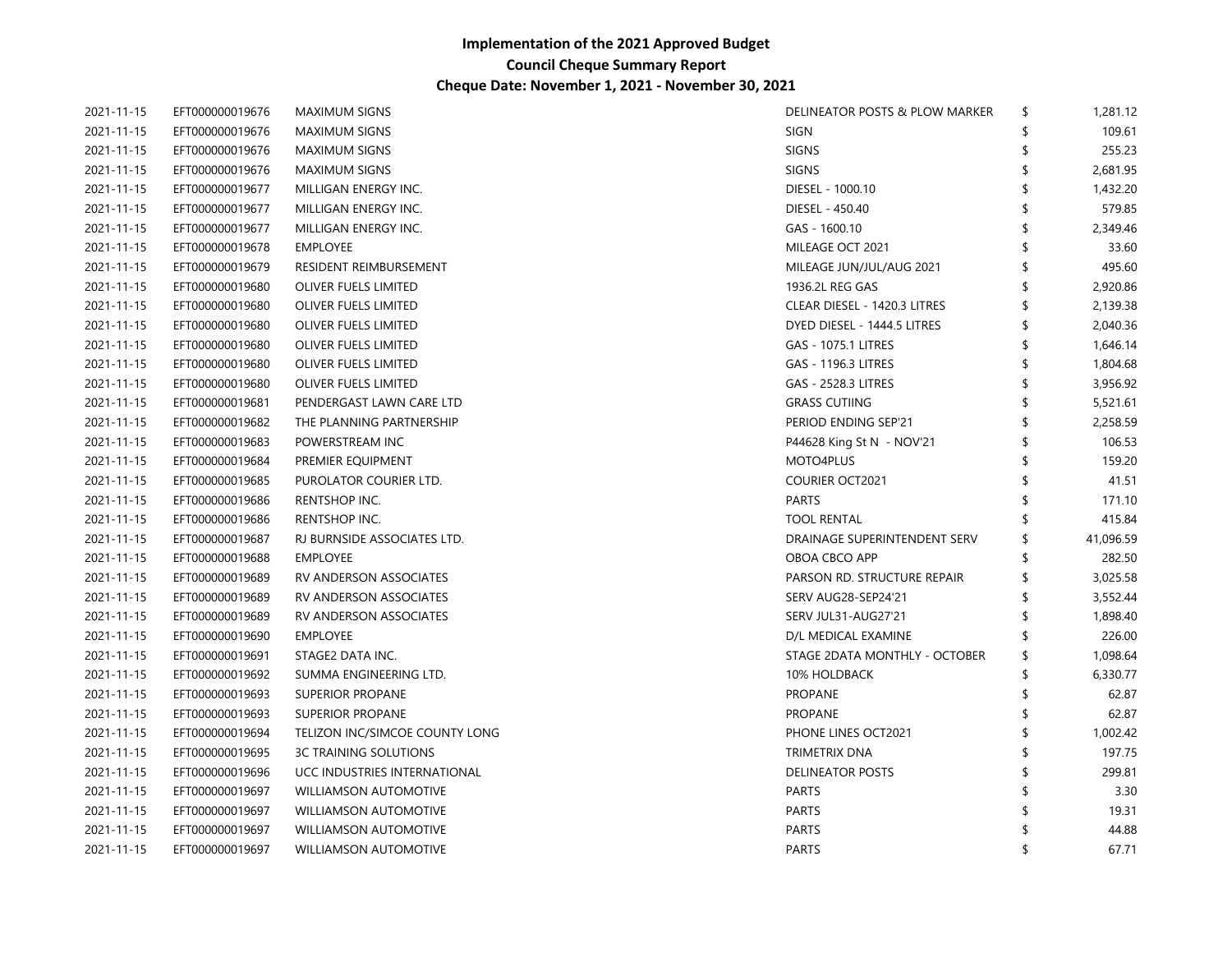| 2021-11-15 | EFT000000019698 | XYLEM CANADA COMPANY                  | REPAIR PUMP MILL ST.          | \$<br>31,154.27 |
|------------|-----------------|---------------------------------------|-------------------------------|-----------------|
| 2021-11-15 | EFT000000019699 | PROTRADE CONTRACTING INC              | REPLACE DAMAGED DOOR AT TCFC  | 937.34          |
| 2021-11-15 | EFT000000019699 | PROTRADE CONTRACTING INC              | WASHRM UPGRADES - TOTT REC    | 50,680.50       |
| 2021-11-22 | EFT000000019700 | ADVANCED VOICE & DATA CONTRACTING INC | SUPPLY/INSTALL CABLES         | 638.45          |
| 2021-11-22 | EFT000000019701 | ALECTRA UTILITIES CORPORATION         | OTC - 25 ALBERT ST            | 49,918.10       |
| 2021-11-22 | EFT000000019702 | <b>EMPLOYEE</b>                       | MILEAGE AUG2021               | 187.60          |
| 2021-11-22 | EFT000000019703 | <b>EMPLOYEE</b>                       | <b>BOOT ALLOWANCE 2021</b>    | 282.49          |
| 2021-11-22 | EFT000000019704 | BOWERS JONES FOURNIER SURVEYING LTD   | TOPOGRAPHIC PLAN - 251 ALBERT | 3,403.10        |
| 2021-11-22 | EFT000000019705 | <b>EMPLOYEE</b>                       | MILEAGE OCT2021               | 5.94            |
| 2021-11-22 | EFT000000019705 | <b>EMPLOYEE</b>                       | MILEAGE SEPT2021              | 32.09           |
| 2021-11-22 | EFT000000019706 | RESIDENT REIMBURSEMENT                | TNSPT PROG OCT-NOV2021        | 82.60           |
| 2021-11-22 | EFT000000019707 | RESIDENT REIMBURSEMENT                | TNSPT PROG JUN-SEP2021        | 14.00           |
| 2021-11-22 | EFT000000019708 | CANADIAN PACIFIC RAILWAY              | CROSSING WARN MAINTENANCE     | 4,061.50        |
| 2021-11-22 | EFT000000019709 | <b>EMPLOYEE</b>                       | DW CERTIFICATE                | 175.00          |
| 2021-11-22 | EFT000000019710 | <b>COMMISSIONAIRES GREAT LAKES</b>    | BYLAW - 67HRS - OCT17-30'21   | 1,933.63        |
| 2021-11-22 | EFT000000019711 | CORPORATE EXPRESS CANADA INC.         | <b>CHAIR</b>                  | 363.86          |
| 2021-11-22 | EFT000000019711 | CORPORATE EXPRESS CANADA INC.         | OFFICE SUPPLIES               | 294.17          |
| 2021-11-22 | EFT000000019711 | CORPORATE EXPRESS CANADA INC.         | <b>OFFICE SUPPLIES</b>        | 185.01          |
| 2021-11-22 | EFT000000019711 | CORPORATE EXPRESS CANADA INC.         | <b>OFFICE SUPPLIES</b>        | 46.05           |
| 2021-11-22 | EFT000000019711 | CORPORATE EXPRESS CANADA INC.         | OFFICE SUPPLIES               | 158.46          |
| 2021-11-22 | EFT000000019711 | CORPORATE EXPRESS CANADA INC.         | PAPER                         | 130.99          |
| 2021-11-22 | EFT000000019711 | CORPORATE EXPRESS CANADA INC.         | <b>SUPPLIES</b>               | 29.83           |
| 2021-11-22 | EFT000000019711 | CORPORATE EXPRESS CANADA INC.         | <b>SUPPLIES</b>               | 58.75           |
| 2021-11-22 | EFT000000019711 | CORPORATE EXPRESS CANADA INC.         | <b>SUPPLIES</b>               | 111.40          |
| 2021-11-22 | EFT000000019712 | <b>EMPLOYEE</b>                       | <b>BOOT ALLOWANCE 2021</b>    | 280.22          |
| 2021-11-22 | EFT000000019712 | <b>EMPLOYEE</b>                       | OWWCO EXAM                    | 124.92          |
| 2021-11-22 | EFT000000019713 | CULLIGAN WATER CONDITIONING           | <b>WATER</b>                  | 28.64           |
| 2021-11-22 | EFT000000019713 | CULLIGAN WATER CONDITIONING           | WATER                         | 70.04           |
| 2021-11-22 | EFT000000019713 | <b>CULLIGAN WATER CONDITIONING</b>    | <b>WATER</b>                  | 75.88           |
| 2021-11-22 | EFT000000019714 | <b>CURRIE TRUCK CENTRE</b>            | PARTS                         | 406.80          |
| 2021-11-22 | EFT000000019714 | <b>CURRIE TRUCK CENTRE</b>            | <b>PARTS</b>                  | 100.94          |
| 2021-11-22 | EFT000000019714 | <b>CURRIE TRUCK CENTRE</b>            | <b>PARTS</b>                  | 284.10          |
| 2021-11-22 | EFT000000019714 | <b>CURRIE TRUCK CENTRE</b>            | <b>PARTS</b>                  | 39.91           |
| 2021-11-22 | EFT000000019714 | <b>CURRIE TRUCK CENTRE</b>            | REPAIRS/PARTS                 | 947.92          |
| 2021-11-22 | EFT000000019714 | <b>CURRIE TRUCK CENTRE</b>            | <b>SWITCH</b>                 | 165.23          |
| 2021-11-22 | EFT000000019715 | DECKERS TIRE SERVICE                  | <b>SERVICE CALL</b>           | 209.05          |
| 2021-11-22 | EFT000000019715 | <b>DECKERS TIRE SERVICE</b>           | <b>SERVICE CALL</b>           | 197.75          |
| 2021-11-22 | EFT000000019716 | DELL CANADA INC.                      | <b>DOCK</b>                   | 1,192.09        |
| 2021-11-22 | EFT000000019716 | DELL CANADA INC.                      | <b>LAPTOP</b>                 | 1,315.51        |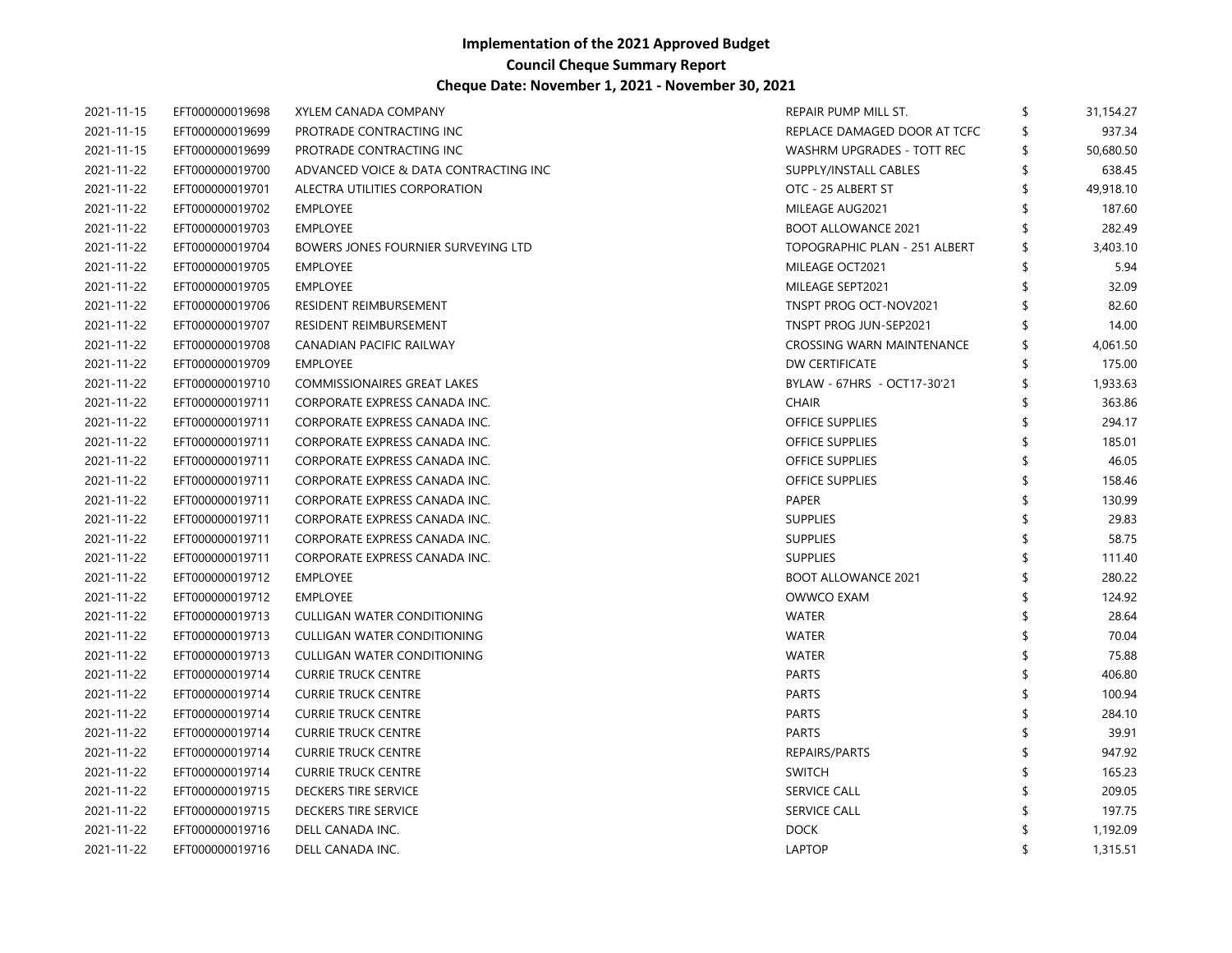| 2021-11-22 | EFT000000019716 | DELL CANADA INC.              | <b>MONITORS</b>              | 788.14    |
|------------|-----------------|-------------------------------|------------------------------|-----------|
| 2021-11-22 | EFT000000019716 | DELL CANADA INC.              | VM WARE                      | 1,379.73  |
| 2021-11-22 | EFT000000019717 | DONWAY FORD SALES LIMITED     | <b>BY-LAW VEHICLE</b>        | 34,526.02 |
| 2021-11-22 | EFT000000019718 | <b>EMPLOYEE</b>               | <b>BOOT ALLOWANCE 2021</b>   | 248.59    |
| 2021-11-22 | EFT000000019719 | 4 OFFICE AUTOMATION LTD.      | <b>CONTRACT BASE NOV2021</b> | 51.81     |
| 2021-11-22 | EFT000000019719 | 4 OFFICE AUTOMATION LTD.      | <b>CONTRACT BASE OCT2021</b> | 16.95     |
| 2021-11-22 | EFT000000019720 | <b>FS PARTNERS</b>            | FUEL OCT2021                 | 701.63    |
| 2021-11-22 | EFT000000019721 | <b>EMPLOYEE</b>               | TRAVEL PAY NOV5/21           | 38.76     |
| 2021-11-22 | EFT000000019722 | EMPLOYEE                      | TRAVEL PAY OCT 26/21         | 19.38     |
| 2021-11-22 | EFT000000019723 | <b>HYDRO ONE</b>              | STREET LIGHT NOV2021         | 600.41    |
| 2021-11-22 | EFT000000019724 | <b>EMPLOYEE</b>               | MILEAGE OCT2021              | 107.52    |
| 2021-11-22 | EFT000000019724 | <b>EMPLOYEE</b>               | MILEAGE SEPT2021             | 161.28    |
| 2021-11-22 | EFT000000019725 | <b>EMPLOYEE</b>               | MILEAGE NOV2021              | 80.64     |
| 2021-11-22 | EFT000000019726 | JOE JOHNSON EQUIPMENT INC.    | <b>HINGE</b>                 | 28.80     |
| 2021-11-22 | EFT000000019726 | JOE JOHNSON EQUIPMENT INC.    | <b>HUB SEAL</b>              | 233.73    |
| 2021-11-22 | EFT000000019726 | JOE JOHNSON EQUIPMENT INC.    | <b>PARTS</b>                 | 667.82    |
| 2021-11-22 | EFT000000019727 | JOHN'S LEISURE SCAPES         | <b>CHEMICALS</b>             | 98.75     |
| 2021-11-22 | EFT000000019728 | <b>EMPLOYEE</b>               | MILEAGE AUG2021              | 194.26    |
| 2021-11-22 | EFT000000019728 | EMPLOYEE                      | MILEAGE JULY 2021            | 175.95    |
| 2021-11-22 | EFT000000019728 | <b>EMPLOYEE</b>               | MILEAGE OCT 2021             | 146.94    |
| 2021-11-22 | EFT000000019728 | <b>EMPLOYEE</b>               | MILEAGE SEPT2021             | 138.94    |
| 2021-11-22 | EFT000000019729 | <b>EMPLOYEE</b>               | MILEAGE OCT2021              | 100.35    |
| 2021-11-22 | EFT000000019730 | <b>EMPLOYEE</b>               | NFPA COURSE NOV5-7/21        | 336.74    |
| 2021-11-22 | EFT000000019730 | <b>EMPLOYEE</b>               | <b>WIRELESS PRESENTER</b>    | 56.49     |
| 2021-11-22 | EFT000000019731 | <b>EMPLOYEE</b>               | NFPA INVESTIGATOR COURSE     | 42.71     |
| 2021-11-22 | EFT000000019732 | <b>MATRIX SOLUTIONS INC</b>   | SERV TO AUG31'21             | 42,004.64 |
| 2021-11-22 | EFT000000019733 | RESIDENT REIMBURSEMENT        | TNSPT PROG JUN-OCT2021       | 124.00    |
| 2021-11-22 | EFT000000019734 | OFS GROUP                     | START UP MAINTENANCE         | 549.18    |
| 2021-11-22 | EFT000000019735 | <b>ONTARIO ONE CALL</b>       | NOTIFICATIONS OCT2021        | 502.87    |
| 2021-11-22 | EFT000000019736 | ORGANIZATIONAL SOLUTIONS      | DISABILITY CLAIM - NOV21     | 1,718.17  |
| 2021-11-22 | EFT000000019737 | <b>EMPLOYEE</b>               | MILEAGE OCT 2021             | 45.92     |
| 2021-11-22 | EFT000000019738 | POINT TO POINT COMMUNICATIONS | MONITORING - NOV21           | 1,197.80  |
| 2021-11-22 | EFT000000019738 | POINT TO POINT COMMUNICATIONS | <b>SERVICE CALL</b>          | 525.45    |
| 2021-11-22 | EFT000000019739 | POWERSTREAM INC               | 13 Church St S - NOV21       | 265.55    |
| 2021-11-22 | EFT000000019739 | POWERSTREAM INC               | 139 Parsons - NOV21          | 15,018.31 |
| 2021-11-22 | EFT000000019739 | POWERSTREAM INC               | 139 Queen St N. - NOV21      | 12,917.30 |
| 2021-11-22 | EFT000000019739 | POWERSTREAM INC               | 161 8th Avenue - NOV21       | 50.43     |
| 2021-11-22 | EFT000000019739 | POWERSTREAM INC               | 17 Victoria St.E. - NOV21    | 687.12    |
| 2021-11-22 | EFT000000019739 | POWERSTREAM INC               | 214 Church St S - NOV21      | 1,442.98  |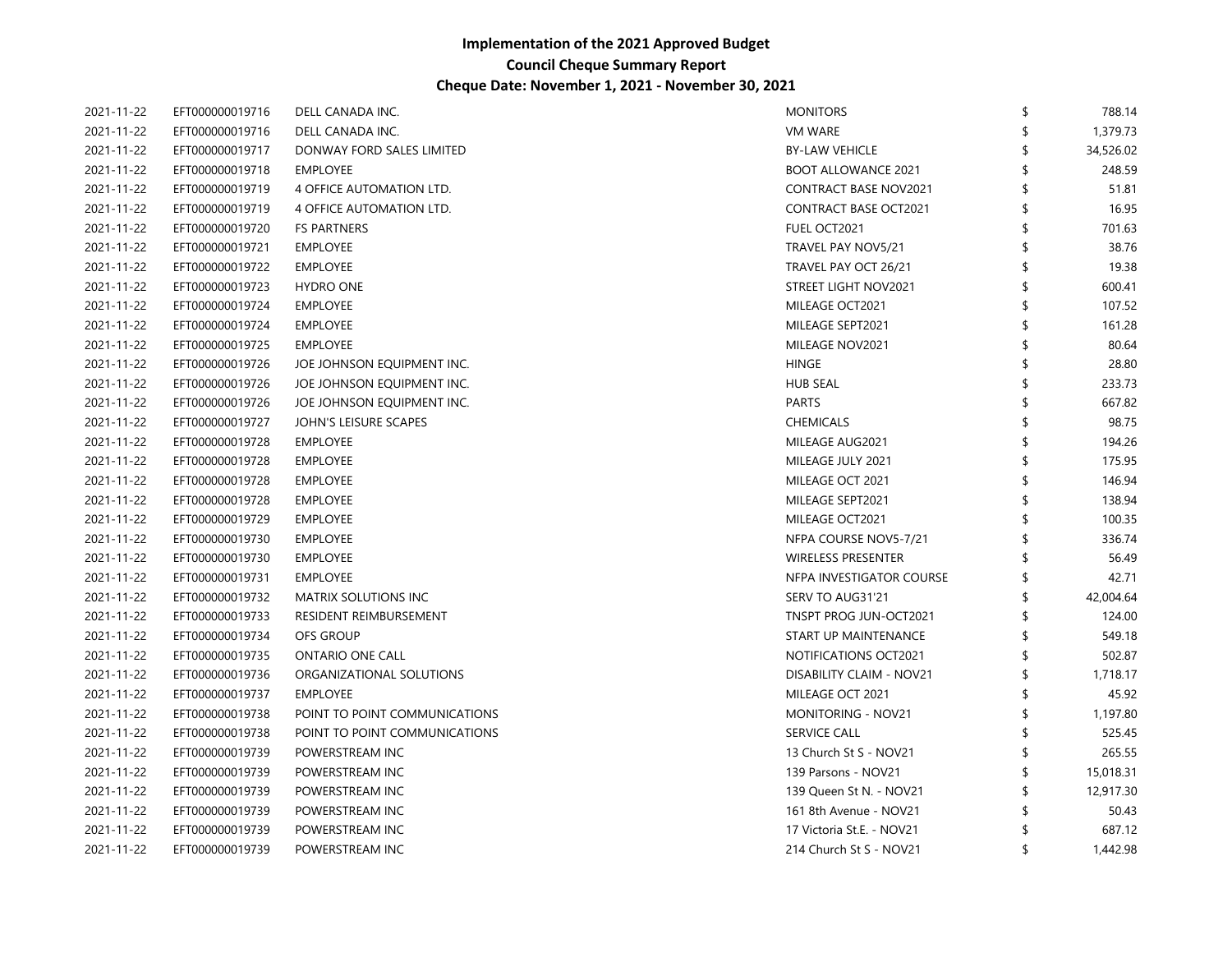| 2021-11-22 | EFT000000019739 | POWERSTREAM INC                           | 24 Lilly St - NOV21            | \$<br>3,950.76  |
|------------|-----------------|-------------------------------------------|--------------------------------|-----------------|
| 2021-11-22 | EFT000000019739 | POWERSTREAM INC                           | 25 Albert St W - AUG21-1       | 398.05          |
| 2021-11-22 | EFT000000019739 | POWERSTREAM INC                           | 25 Albert St W - AUG21-2       | 573.48          |
| 2021-11-22 | EFT000000019739 | POWERSTREAM INC                           | 25 Albert St W - AUG21-3       | 458.58          |
| 2021-11-22 | EFT000000019739 | POWERSTREAM INC                           | 25 Albert St W - AUG21-4       | 506.73          |
| 2021-11-22 | EFT000000019739 | POWERSTREAM INC                           | 25 Albert St W - AUG21-5       | 530.02          |
| 2021-11-22 | EFT000000019739 | POWERSTREAM INC                           | 25 Albert St W - AUG21-6       | 483.44          |
| 2021-11-22 | EFT000000019739 | POWERSTREAM INC                           | 48 MAIN ST W - NOV21           | 43.21           |
| 2021-11-22 | EFT000000019739 | POWERSTREAM INC                           | 49 Nelson - NOV21              | 574.73          |
| 2021-11-22 | EFT000000019739 | POWERSTREAM INC                           | 49 Nelson - NOV21              | 1,705.13        |
| 2021-11-22 | EFT000000019739 | POWERSTREAM INC                           | 6479 4th Line - NOV21          | 2,723.53        |
| 2021-11-22 | EFT000000019739 | POWERSTREAM INC                           | 6558 Conc 8 - NOV21            | 1,154.38        |
| 2021-11-22 | EFT000000019739 | POWERSTREAM INC                           | 6844 Ind Pkwy Lot4 - NOV21     | 1,452.67        |
| 2021-11-22 | EFT000000019739 | POWERSTREAM INC                           | 6970 Ind.Pkwy - NOV21          | 143.25          |
| 2021-11-22 | EFT000000019739 | POWERSTREAM INC                           | 7300 Industrial Pkwy - NOV21   | 26,649.06       |
| 2021-11-22 | EFT000000019739 | POWERSTREAM INC                           | 88 Boyne St. - NOV21           | 30.00           |
| 2021-11-22 | EFT000000019739 | POWERSTREAM INC                           | Church St - NOV21              | 36.47           |
| 2021-11-22 | EFT000000019739 | POWERSTREAM INC                           | County Rd 10 & 3rd Line - NOV2 | 49.73           |
| 2021-11-22 | EFT000000019739 | POWERSTREAM INC                           | Fletcher Cres Park - NOV21     | 48.10           |
| 2021-11-22 | EFT000000019739 | POWERSTREAM INC                           | Industrial Rd.Res - NOV21      | 7,382.35        |
| 2021-11-22 | EFT000000019739 | POWERSTREAM INC                           | Maple Lane NOV21               | 441.69          |
| 2021-11-22 | EFT000000019739 | POWERSTREAM INC                           | Rogers Rd WELL 8 - NOV21       | 217.52          |
| 2021-11-22 | EFT000000019739 | POWERSTREAM INC                           | Street Lighting - NOV21        | \$<br>20,457.72 |
| 2021-11-22 | EFT000000019740 | WASTE CONNECTIONS OF CANADA INC.          | <b>WASTE COLLECTION</b>        | \$<br>211.62    |
| 2021-11-22 | EFT000000019740 | WASTE CONNECTIONS OF CANADA INC.          | <b>WASTE COLLECTION</b>        | \$<br>545.15    |
| 2021-11-22 | EFT000000019740 | WASTE CONNECTIONS OF CANADA INC.          | <b>WASTE COLLECTION</b>        | \$<br>632.59    |
| 2021-11-22 | EFT000000019740 | WASTE CONNECTIONS OF CANADA INC.          | <b>WASTE COLLECTION</b>        | 238.51          |
| 2021-11-22 | EFT000000019740 | WASTE CONNECTIONS OF CANADA INC.          | WASTE REMOVAL OCT2021          | 221.30          |
| 2021-11-22 | EFT000000019740 | WASTE CONNECTIONS OF CANADA INC.          | WASTE REMOVAL OCT2021          | 114.72          |
| 2021-11-22 | EFT000000019741 | PUROLATOR COURIER LTD.                    | COURIER SERVICE OCT2021        | 245.95          |
| 2021-11-22 | EFT000000019742 | QUADIENT LEASING CANADA LTD.              | <b>INK CARTRIDGES</b>          | 240.63          |
| 2021-11-22 | EFT000000019743 | PENDERGAST LAWN CARE LTD                  | LANDSCAPE MAINTENANCE          | 5,521.62        |
| 2021-11-22 | EFT000000019744 | <b>EMPLOYEE</b>                           | MILEAGE - OCT21                | 27.44           |
| 2021-11-22 | EFT000000019745 | RESQTECH SYSTEMS INC.                     | <b>AUTOMATIC DRAIN VALVE</b>   | 268.94          |
| 2021-11-22 | EFT000000019746 | RICOH CANADA INC.                         | <b>CONTRACT BASE AUG2021</b>   | 96.28           |
| 2021-11-22 | EFT000000019746 | RICOH CANADA INC.                         | <b>CONTRACT BASE JULY2021</b>  | 344.28          |
| 2021-11-22 | EFT000000019747 | SCHINDLER ELEVATOR CORPORATION            | PREV MAINTENANCE               | 1,926.54        |
| 2021-11-22 | EFT000000019748 | SIMCOE-YORK PRINTING                      | DISPLAY AD                     | 227.81          |
| 2021-11-22 | EFT000000019749 | SMARTCELL COMMUNICATIONS INC. (NEWMARKET) | PHONE/HARDWARE                 | \$<br>257.63    |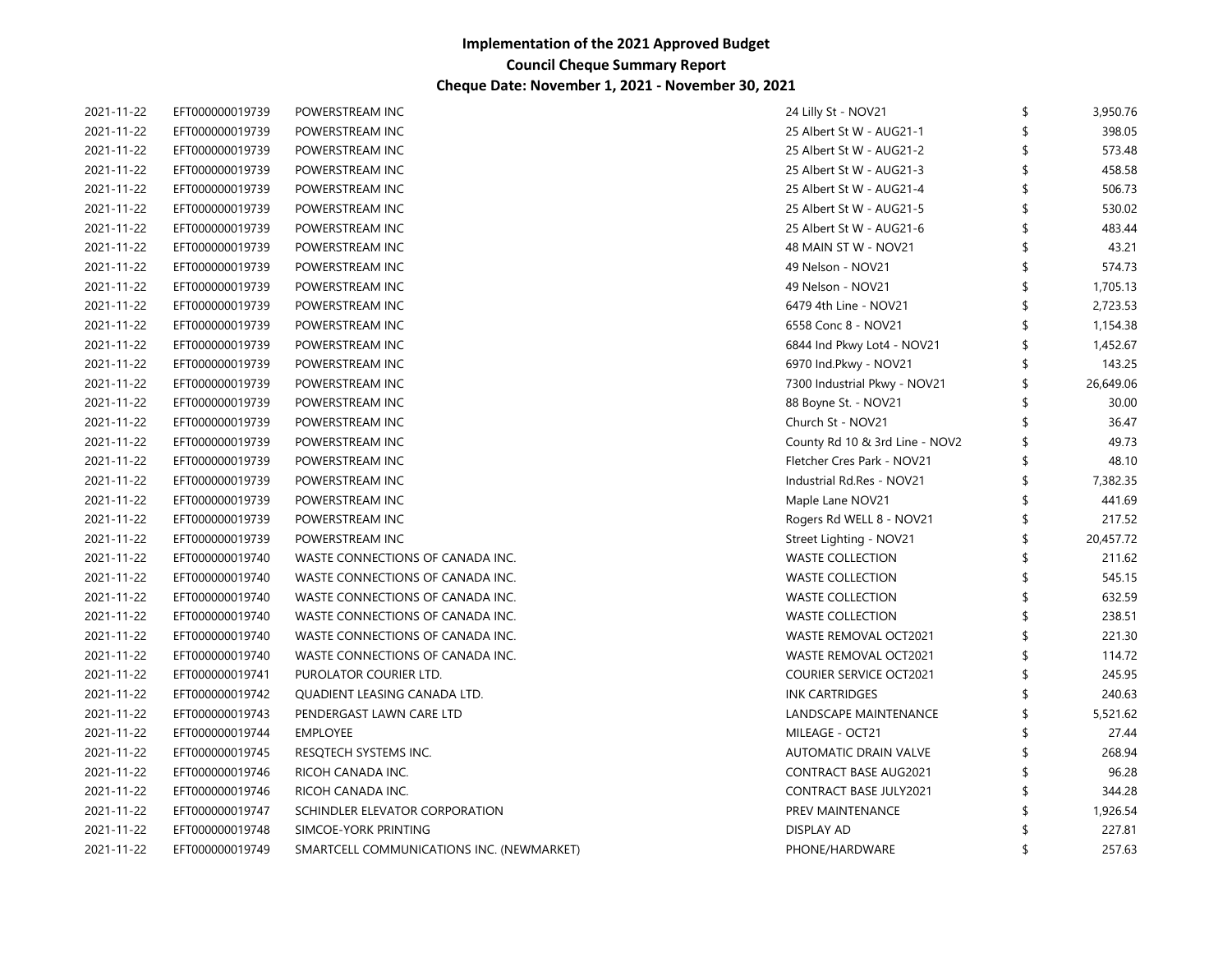| 2021-11-22 | EFT000000019750 | STRONGCO CORPORATION                          | PEDAL                          | 1,086.95     |
|------------|-----------------|-----------------------------------------------|--------------------------------|--------------|
| 2021-11-22 | EFT000000019751 | STRAIGHTLINE GROUP INC                        | AERATION BLOWER REPLACE        | 45,592.11    |
| 2021-11-22 | EFT000000019752 | <b>SUPERIOR PROPANE</b>                       | <b>CYCLINDER CAGE RENTAL</b>   | 6.78         |
| 2021-11-22 | EFT000000019752 | <b>SUPERIOR PROPANE</b>                       | <b>CYCLINDER CAGE RENTAL</b>   | 6.78         |
| 2021-11-22 | EFT000000019752 | <b>SUPERIOR PROPANE</b>                       | PROPANE                        | 62.74        |
| 2021-11-22 | EFT000000019752 | <b>SUPERIOR PROPANE</b>                       | PROPANE                        | 62.74        |
| 2021-11-22 | EFT000000019753 | SYNTEC PROCESS EQUIPMENT LTD.                 | <b>PARTS</b>                   | 437.31       |
| 2021-11-22 | EFT000000019754 | 2024515 ONTARIO LTD.                          | CONSERVN. AREA SEP6-7,20'21    | 2,034.00     |
| 2021-11-22 | EFT000000019754 | 2024515 ONTARIO LTD.                          | COVENTRY PRK/MUSEUM OCT'21     | 1,440.75     |
| 2021-11-22 | EFT000000019755 | TECHNICAL STANDARDS AND                       | <b>SERVICES</b>                | 260.35       |
| 2021-11-22 | EFT000000019756 | TELIZON INC/SIMCOE COUNTY LONG                | FIRE - OCT21                   | 337.60       |
| 2021-11-22 | EFT000000019757 | <b>THINKTEL</b>                               | SERV - OCT21                   | 9,745.68     |
| 2021-11-22 | EFT000000019758 | <b>3C TRAINING SOLUTIONS</b>                  | DISC - MAYOR                   | 88.99        |
| 2021-11-22 | EFT000000019758 | <b>3C TRAINING SOLUTIONS</b>                  | <b>FACILITATION FEE</b>        | 791.00       |
| 2021-11-22 | EFT000000019759 | <b>EMPLOYEE</b>                               | FIRE CALL MEAL                 | 128.71       |
| 2021-11-22 | EFT000000019760 | THE PRINTING HOUSE LTD.                       | <b>B&amp;W DRAWING</b>         | 329.98       |
| 2021-11-22 | EFT000000019761 | TRILLIUM FORD LINCOLN LTD.                    | <b>PARTS</b>                   | 63.67        |
| 2021-11-22 | EFT000000019762 | VAN LEEUWEN PLUMBING & HEATING                | <b>NTRC - VARIOUS REAIRS</b>   | 564.31       |
| 2021-11-22 | EFT000000019762 | VAN LEEUWEN PLUMBING & HEATING                | TOTT COMM CENTRE - REPAIR      | 268.38       |
| 2021-11-22 | EFT000000019763 | <b>WALKERTON CLEAN WATER CENTRE</b>           | <b>COURSE NOV 16-17/21</b>     | 276.85       |
| 2021-11-22 | EFT000000019764 | <b>EMPLOYEE</b>                               | MILEAGE OCT2021                | 24.64        |
| 2021-11-22 | EFT000000019764 | <b>EMPLOYEE</b>                               | MILEAGE SEPT2021               | 47.04        |
| 2021-11-22 | EFT000000019765 | WILTON FLOOR & WALL COVERING                  | <b>PAINT</b>                   | 46.07        |
| 2021-11-22 | EFT000000019766 | <b>WOLSELEY MECHANICAL GROUP</b>              | <b>PARTS</b>                   | 59.66        |
| 2021-11-22 | EFT000000019766 | <b>WOLSELEY MECHANICAL GROUP</b>              | <b>PARTS</b>                   | 18.70        |
| 2021-11-22 | EFT000000019766 | <b>WOLSELEY MECHANICAL GROUP</b>              | <b>PARTS</b>                   | 210.18       |
| 2021-11-22 | EFT000000019766 | <b>WOLSELEY MECHANICAL GROUP</b>              | <b>PARTS</b>                   | 87.87        |
| 2021-11-22 | EFT000000019766 | <b>WOLSELEY MECHANICAL GROUP</b>              | <b>PARTS</b>                   | 42.71        |
| 2021-11-22 | EFT000000019766 | <b>WOLSELEY MECHANICAL GROUP</b>              | <b>PARTS</b>                   | 101.43       |
| 2021-11-22 | EFT000000019767 | WM WELLER TREE SERVICE LTD.                   | TREE MAIN. OCT27-28, NOV2-3'21 | 4,312.08     |
| 2021-11-22 | EFT000000019768 | <b>EMPLOYEE</b>                               | <b>BOOT ALLOWANCE 2021</b>     | 259.88       |
| 2021-11-22 | EFT000000019769 | <b>EMPLOYEE</b>                               | TRAVEL PAY NOV5/21             | 38.76        |
| 2021-11-22 | EFT000000019770 | <b>XEROX CANADA</b>                           | <b>COPIES MADE OCT2021</b>     | 144.02       |
| 2021-11-22 | EFT000000019770 | <b>XEROX CANADA</b>                           | <b>COPIES MADE OCT2021</b>     | 189.03       |
| 2021-11-22 | EFT000000019771 | <b>COUNTY OF SIMCOE</b>                       | <b>DC'S OCT 2021</b>           | 491,620.00   |
| 2021-11-22 | EFT000000019772 | SIMCOE COUNTY DISTRICTSCHOOL BOARD            | <b>DC'S OCT 2021</b>           | 117,183.00   |
| 2021-11-22 | EFT000000019773 | SIMCOE MUSKOKA CATHOLIC DISTRICT SCHOOL BOARD | <b>DC'S OCT 2021</b>           | 71,444.00    |
| 2021-11-22 | EFT000000019774 | DIAMUS INFRASTRUCTURE INC.                    | INSTAL WATER/SANITARY 2 MAPLE  | 65,802.16    |
| 2021-11-29 | EFT000000019775 | AGO INDUSTRIES INC.                           | PARKAS/RAINJACKETS             | \$<br>999.37 |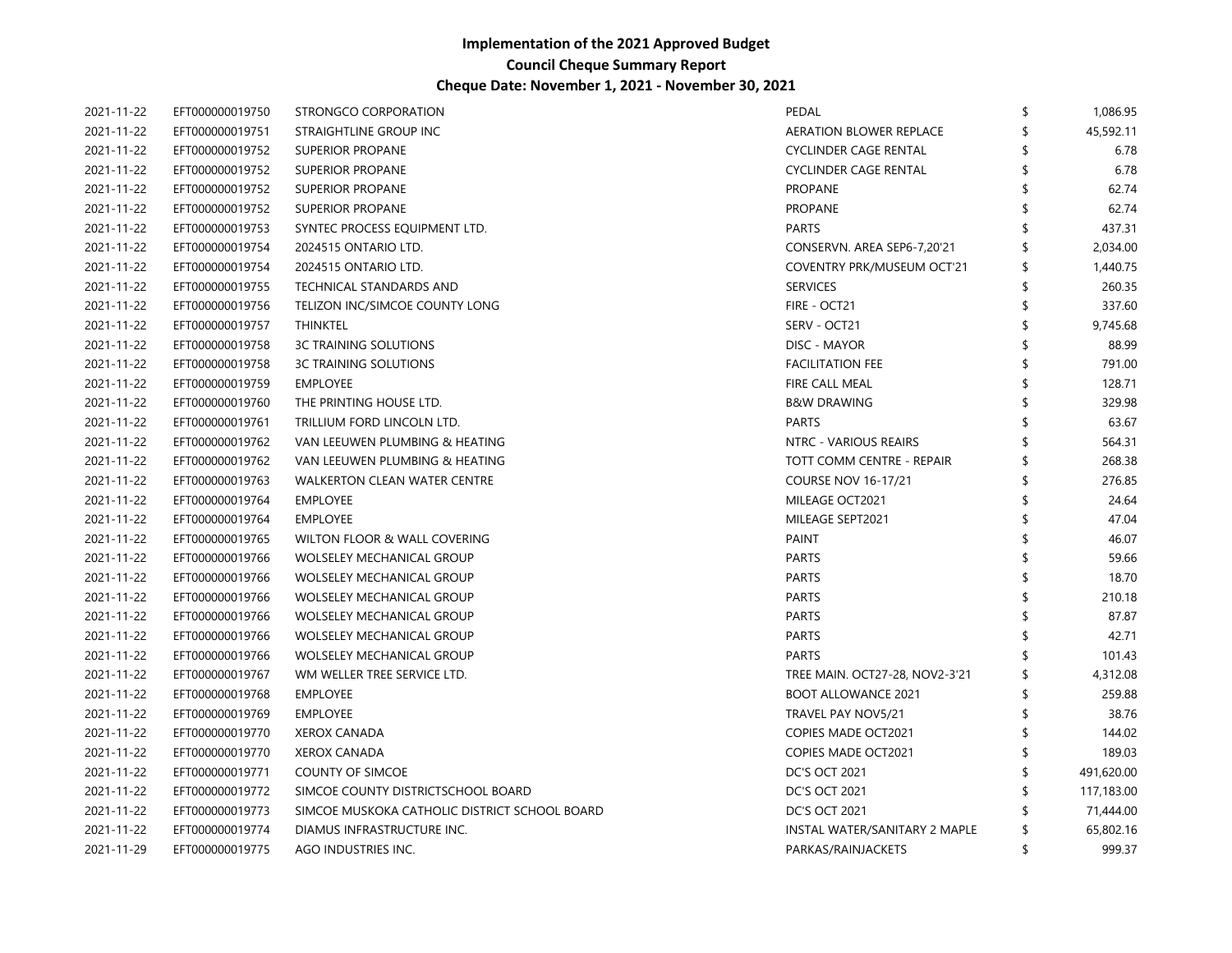| 2021-11-29 | EFT000000019776 | AIR LIQUIDE CANADA INC.                                          | <b>CYCLINDER/GAS RENTAL</b>    | \$ | 116.64    |
|------------|-----------------|------------------------------------------------------------------|--------------------------------|----|-----------|
| 2021-11-29 | EFT000000019776 | AIR LIQUIDE CANADA INC.                                          | <b>GAS/CYCLINDER RENTALS</b>   |    | 279.49    |
| 2021-11-29 | EFT000000019777 | ALAIMO ARCHITECTURE INC                                          | PROGRESS #9                    |    | 14,374.33 |
| 2021-11-29 | EFT000000019778 | ALECTRA UTILITIES CORPORATION                                    | <b>ISOLATION CHARGE</b>        |    | 1,186.50  |
| 2021-11-29 | EFT000000019779 | ALLISTON EQUIPMENT LTD                                           | <b>PLOW PARTS</b>              |    | 832.05    |
| 2021-11-29 | EFT000000019780 | ALLISTON LUMBER CO. LIMITED                                      | ADHESIVE/TUB                   |    | 83.07     |
| 2021-11-29 | EFT000000019780 | ALLISTON LUMBER CO. LIMITED                                      | HEX NUT/LOCK WASHERS           |    | 5.59      |
| 2021-11-29 | EFT000000019780 | ALLISTON LUMBER CO. LIMITED                                      | PAINT SUPPLIES                 |    | 139.19    |
| 2021-11-29 | EFT000000019780 | ALLISTON LUMBER CO. LIMITED                                      | PAINT/ANTIFREEZE               |    | 15.87     |
| 2021-11-29 | EFT000000019780 | ALLISTON LUMBER CO. LIMITED                                      | <b>SUPPLIES</b>                |    | 15.14     |
| 2021-11-29 | EFT000000019780 | ALLISTON LUMBER CO. LIMITED                                      | <b>SUPPLIES</b>                |    | 2.94      |
| 2021-11-29 | EFT000000019780 | ALLISTON LUMBER CO. LIMITED                                      | <b>SUPPLIES</b>                |    | 375.95    |
| 2021-11-29 | EFT000000019780 | ALLISTON LUMBER CO. LIMITED                                      | <b>WOOD</b>                    |    | 38.15     |
| 2021-11-29 | EFT000000019781 | <b>ALLISTON STARTER REBUILDERS</b>                               | <b>REGULATOR</b>               |    | 107.35    |
| 2021-11-29 | EFT000000019782 | BATTLEFIELD EQUIPMENT-ONTARIO                                    | <b>COMPRESSOR RENTAL</b>       |    | 123.17    |
| 2021-11-29 | EFT000000019783 | <b>BLACK &amp; MCDONALD LIMITED</b>                              | <b>TRAFFIC LITE MAINTENCE</b>  |    | 455.92    |
| 2021-11-29 | EFT000000019783 | <b>BLACK &amp; MCDONALD LIMITED</b>                              | <b>TRAFFIC LITE MAINTENCE</b>  |    | 455.92    |
| 2021-11-29 | EFT000000019783 | <b>BLACK &amp; MCDONALD LIMITED</b>                              | <b>TRAFFIC LITE MAINTENCE</b>  |    | 455.92    |
| 2021-11-29 | EFT000000019783 | <b>BLACK &amp; MCDONALD LIMITED</b>                              | <b>TRAFFIC LITE MAINTENCE</b>  |    | 455.92    |
| 2021-11-29 | EFT000000019783 | <b>BLACK &amp; MCDONALD LIMITED</b>                              | <b>TRAFFIC LITE MAINTENCE</b>  |    | 455.92    |
| 2021-11-29 | EFT000000019783 | <b>BLACK &amp; MCDONALD LIMITED</b>                              | <b>TRAFFIC LITE MAINTENCE</b>  |    | 1,019.60  |
| 2021-11-29 | EFT000000019784 | BRYAN'S ELECTRIC MOTORS & PUMP                                   | FITTINGS/PIPE/PRIMER           |    | 657.87    |
| 2021-11-29 | EFT000000019784 | BRYAN'S ELECTRIC MOTORS & PUMP                                   | LIQUID PRESSURE GAUGE          |    | 36.05     |
| 2021-11-29 | EFT000000019784 | BRYAN'S ELECTRIC MOTORS & PUMP                                   | <b>PARTS</b>                   |    | 975.02    |
| 2021-11-29 | EFT000000019784 | BRYAN'S ELECTRIC MOTORS & PUMP                                   | <b>PARTS</b>                   |    | 46.51     |
| 2021-11-29 | EFT000000019784 | BRYAN'S ELECTRIC MOTORS & PUMP                                   | <b>PARTS</b>                   |    | 39.15     |
| 2021-11-29 | EFT000000019784 | BRYAN'S ELECTRIC MOTORS & PUMP                                   | PVC CAP                        |    | 14.75     |
| 2021-11-29 | EFT000000019785 | CANADIAN TIRE ASSOCIATE STORE                                    | <b>SUPPLIES</b>                |    | 31.63     |
| 2021-11-29 | EFT000000019785 | CANADIAN TIRE ASSOCIATE STORE                                    | <b>SUPPLIES</b>                |    | 58.69     |
| 2021-11-29 | EFT000000019785 | CANADIAN TIRE ASSOCIATE STORE                                    | <b>SUPPLIES</b>                |    | 186.43    |
| 2021-11-29 | EFT000000019785 | CANADIAN TIRE ASSOCIATE STORE                                    | <b>TOOLS</b>                   |    | 22.58     |
| 2021-11-29 | EFT000000019785 | CANADIAN TIRE ASSOCIATE STORE                                    | WD-49, TEA, COFFEE, FLUID FILM |    | 206.28    |
| 2021-11-29 | EFT000000019786 | CA SELLERS CLEANING SERVICES LTD                                 | CLEANING- DEPOT 1&2 OCT'21     |    | 1,118.63  |
| 2021-11-29 | EFT000000019786 | CA SELLERS CLEANING SERVICES LTD                                 | CLEANING OCT 2021              |    | 1,288.20  |
| 2021-11-29 | EFT000000019786 | CA SELLERS CLEANING SERVICES LTD                                 | CLEANING-JOC OCT'21            |    | 2,664.74  |
| 2021-11-29 | EFT000000019787 | <b>EMPLOYEE</b>                                                  | MILEAGE NOV 2021               |    | 15.68     |
| 2021-11-29 | EFT000000019788 | CENTRALSQUARE CANADA SOFTWARE INC., FORMERLY DIAMOND SOFTWARE IN | SERV OCT03-16'21               |    | 2,097.56  |
| 2021-11-29 | EFT000000019788 | CENTRALSQUARE CANADA SOFTWARE INC., FORMERLY DIAMOND SOFTWARE IN | SERV OCT17-23'21               |    | 2,351.81  |
| 2021-11-29 | EFT000000019789 | CHEMTRADE CHEMICALS CANADA LTD                                   | REGIONAL - SULFATE             | ፍ  | 6,622.48  |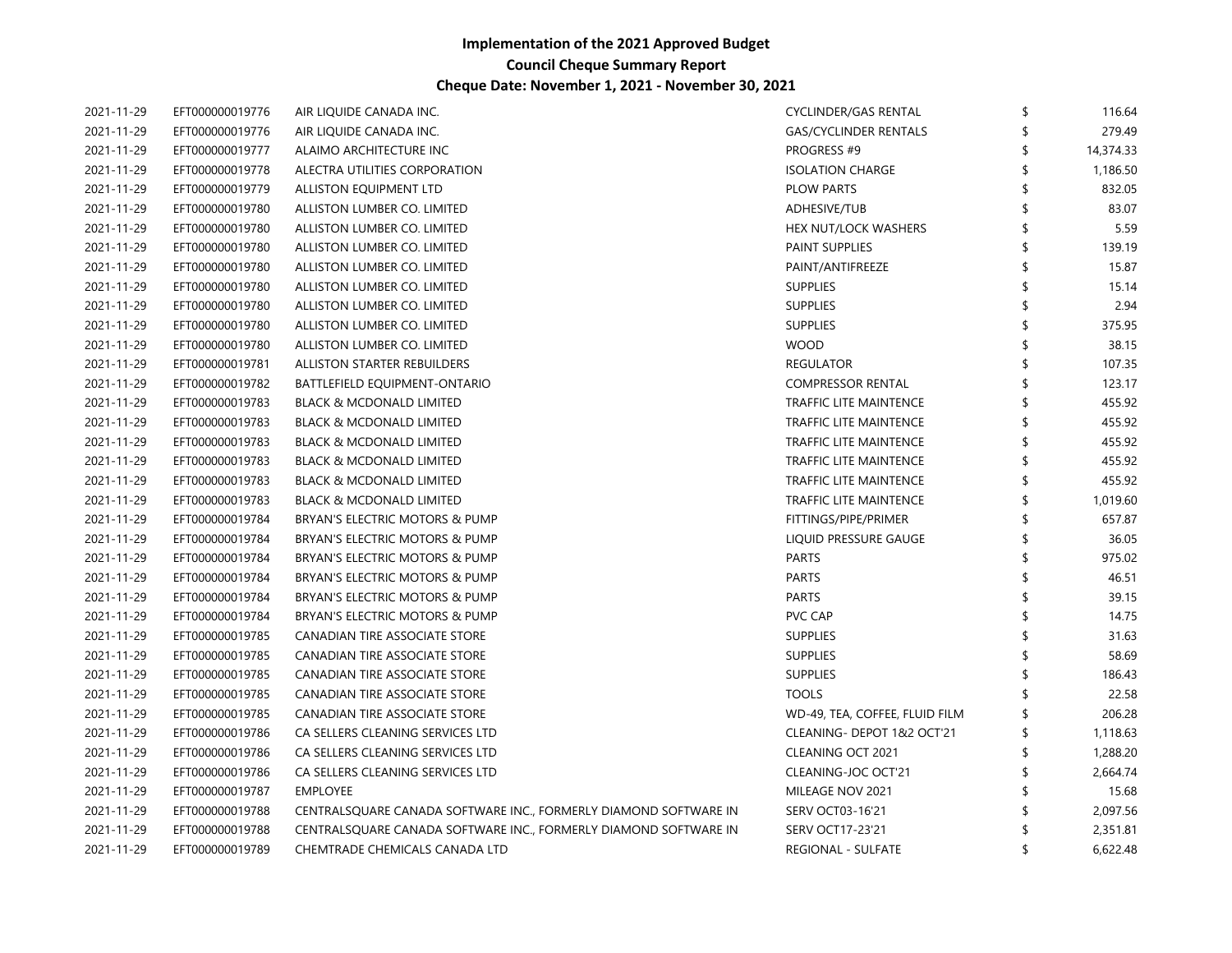| 2021-11-29 | EFT000000019790 | $CIMA+$                       | SERV AUG19-SEP03'21       | \$<br>5,491.80 |
|------------|-----------------|-------------------------------|---------------------------|----------------|
| 2021-11-29 | EFT000000019790 | $CIMA+$                       | SERV JUN-SEP03'21         | 22,413.55      |
| 2021-11-29 | EFT000000019791 | CINTAS CANADA LIMITED         | <b>MAT SERVICE</b>        | 81.86          |
| 2021-11-29 | EFT000000019791 | CINTAS CANADA LIMITED         | <b>MAT SERVICE</b>        | 53.04          |
| 2021-11-29 | EFT000000019791 | CINTAS CANADA LIMITED         | <b>MAT SERVICE</b>        | 42.21          |
| 2021-11-29 | EFT000000019791 | CINTAS CANADA LIMITED         | <b>MAT SERVICE</b>        | 10.45          |
| 2021-11-29 | EFT000000019791 | CINTAS CANADA LIMITED         | MAT SERVICE NOV2021       | 16.60          |
| 2021-11-29 | EFT000000019791 | <b>CINTAS CANADA LIMITED</b>  | MAT SERVICE NOV2021       | 72.00          |
| 2021-11-29 | EFT000000019791 | <b>CINTAS CANADA LIMITED</b>  | MAT SERVICE NOV2021       | 26.42          |
| 2021-11-29 | EFT000000019791 | CINTAS CANADA LIMITED         | MAT SERVICE NOV2021       | 35.69          |
| 2021-11-29 | EFT000000019791 | <b>CINTAS CANADA LIMITED</b>  | MAT SERVICE NOV2021       | 5.94           |
| 2021-11-29 | EFT000000019791 | CINTAS CANADA LIMITED         | MAT SERVICE NOV2021       | 171.08         |
| 2021-11-29 | EFT000000019791 | CINTAS CANADA LIMITED         | MAT SERVICE NOV2021       | 30.39          |
| 2021-11-29 | EFT000000019791 | CINTAS CANADA LIMITED         | <b>MATS</b>               | 11.90          |
| 2021-11-29 | EFT000000019791 | CINTAS CANADA LIMITED         | <b>UNIFORMS</b>           | 124.54         |
| 2021-11-29 | EFT000000019791 | CINTAS CANADA LIMITED         | <b>UNIFORMS</b>           | 69.75          |
| 2021-11-29 | EFT000000019791 | CINTAS CANADA LIMITED         | <b>UNIFORMS</b>           | 74.59          |
| 2021-11-29 | EFT000000019792 | CORPORATE EXPRESS CANADA INC. | <b>FILE FOLDERS</b>       | 31.16          |
| 2021-11-29 | EFT000000019792 | CORPORATE EXPRESS CANADA INC. | FRAMES/PAPER/FILE FOLDERS | 64.57          |
| 2021-11-29 | EFT000000019792 | CORPORATE EXPRESS CANADA INC. | OFFICE SUPPLIES           | 149.22         |
| 2021-11-29 | EFT000000019792 | CORPORATE EXPRESS CANADA INC. | <b>OFFICE SUPPLIES</b>    | 61.12          |
| 2021-11-29 | EFT000000019792 | CORPORATE EXPRESS CANADA INC. | OFFICE SUPPLIES           | 87.32          |
| 2021-11-29 | EFT000000019792 | CORPORATE EXPRESS CANADA INC. | OFFICE SUPPLIES           | 57.39          |
| 2021-11-29 | EFT000000019792 | CORPORATE EXPRESS CANADA INC. | OFFICE SUPPLIES           | 24.44          |
| 2021-11-29 | EFT000000019792 | CORPORATE EXPRESS CANADA INC. | OFFICE SUPPLIES           | 9.59           |
| 2021-11-29 | EFT000000019792 | CORPORATE EXPRESS CANADA INC. | OFFICE SUPPLIES           | 2.91           |
| 2021-11-29 | EFT000000019792 | CORPORATE EXPRESS CANADA INC. | OFFICE SUPPLIES           | 1.65           |
| 2021-11-29 | EFT000000019792 | CORPORATE EXPRESS CANADA INC. | OFFICE SUPPLIES           | 170.37         |
| 2021-11-29 | EFT000000019792 | CORPORATE EXPRESS CANADA INC. | <b>OFFICE SUPPLIES</b>    | 54.81          |
| 2021-11-29 | EFT000000019792 | CORPORATE EXPRESS CANADA INC. | OFFICE SUPPLIES           | 48.36          |
| 2021-11-29 | EFT000000019792 | CORPORATE EXPRESS CANADA INC. | OFFICE SUPPLIES           | 96.04          |
| 2021-11-29 | EFT000000019792 | CORPORATE EXPRESS CANADA INC. | OFFICE SUPPLIES           | 38.59          |
| 2021-11-29 | EFT000000019792 | CORPORATE EXPRESS CANADA INC. | OFFICE SUPPLIES           | 50.84          |
| 2021-11-29 | EFT000000019792 | CORPORATE EXPRESS CANADA INC. | <b>OFFICE SUPPLIES</b>    | 144.82         |
| 2021-11-29 | EFT000000019792 | CORPORATE EXPRESS CANADA INC. | OFFICE SUPPLIES           | 109.38         |
| 2021-11-29 | EFT000000019792 | CORPORATE EXPRESS CANADA INC. | <b>OFFICE SUPPLIES</b>    | 46.05          |
| 2021-11-29 | EFT000000019792 | CORPORATE EXPRESS CANADA INC. | <b>OFFICE SUPPLIES</b>    | 111.76         |
| 2021-11-29 | EFT000000019792 | CORPORATE EXPRESS CANADA INC. | OFFICE SUPPLIES           | 65.09          |
| 2021-11-29 | EFT000000019792 | CORPORATE EXPRESS CANADA INC. | <b>OFFICE SUPPLIES</b>    | \$<br>254.94   |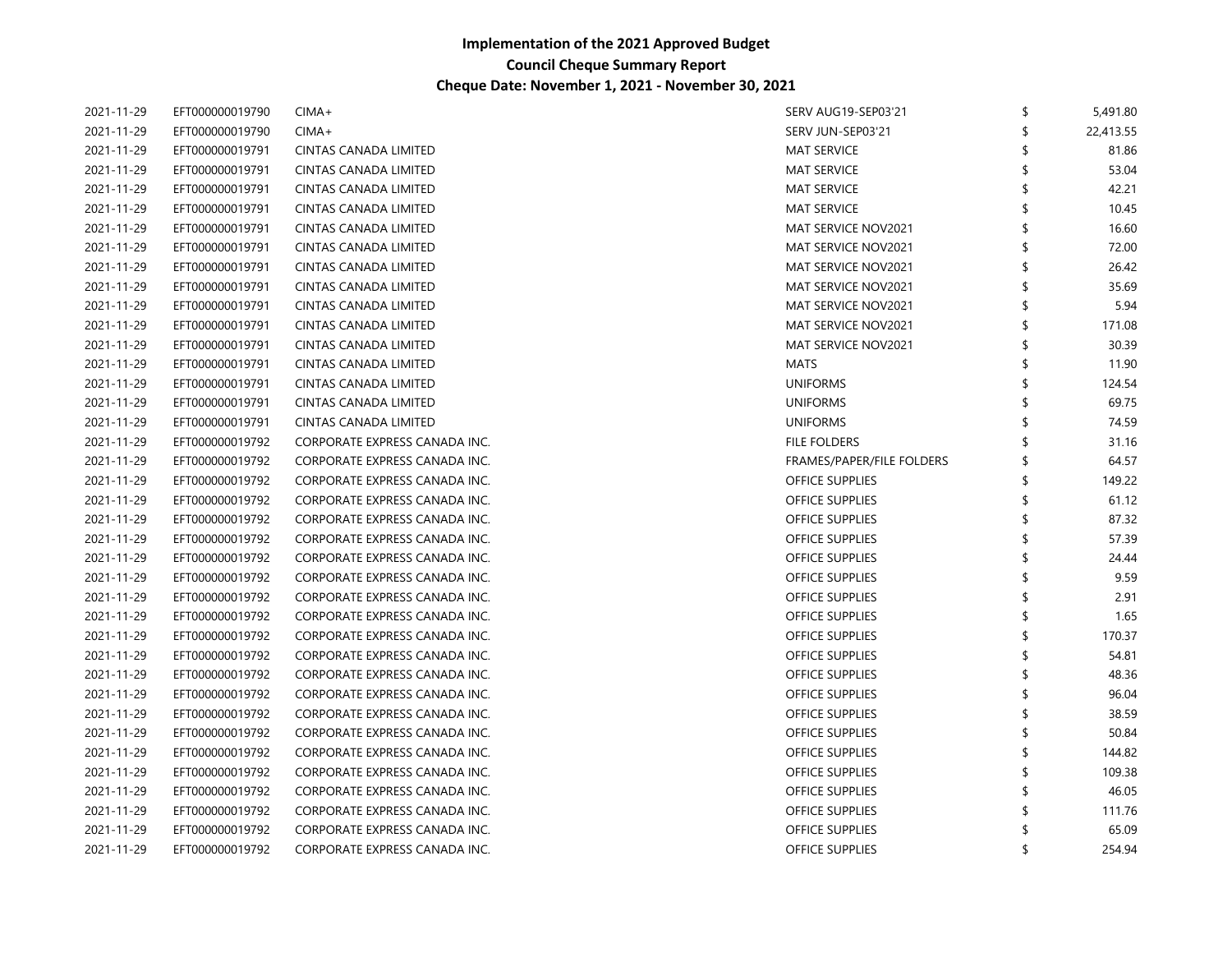| 2021-11-29 | EFT000000019792 | CORPORATE EXPRESS CANADA INC.        | PAPER                         | 87.32        |
|------------|-----------------|--------------------------------------|-------------------------------|--------------|
| 2021-11-29 | EFT000000019792 | CORPORATE EXPRESS CANADA INC.        | PAPER                         | 174.65       |
| 2021-11-29 | EFT000000019792 | CORPORATE EXPRESS CANADA INC.        | <b>SUPPLIES</b>               | 103.66       |
| 2021-11-29 | EFT000000019793 | <b>COUNTY OF SIMCOE</b>              | MONTHLY SCAN NOV2021          | 763.20       |
| 2021-11-29 | EFT000000019793 | <b>COUNTY OF SIMCOE</b>              | WASTE REMOVAL OCT2021         | 1,380.00     |
| 2021-11-29 | EFT000000019794 | <b>CUBEX LIMITED</b>                 | <b>PARTS</b>                  | 1,016.83     |
| 2021-11-29 | EFT000000019794 | <b>CUBEX LIMITED</b>                 | <b>PARTS</b>                  | 2,662.98     |
| 2021-11-29 | EFT000000019794 | <b>CUBEX LIMITED</b>                 | <b>PARTS</b>                  | 214.32       |
| 2021-11-29 | EFT000000019795 | DRYSDALE TREE FARMS LIMITED          | <b>TREES</b>                  | 6,486.20     |
| 2021-11-29 | EFT000000019796 | ELEVATOR ONE INC.                    | 49NELSON - MONTHLY MAINTENCE  | 416.78       |
| 2021-11-29 | EFT000000019797 | ENBRIDGE GAS DISTRIBUTION INC        | 10 WELLINGTON ST E NOV2021    | 158.73       |
| 2021-11-29 | EFT000000019797 | ENBRIDGE GAS DISTRIBUTION INC        | 139 QUEEN ST N NOV2021        | 2,610.26     |
| 2021-11-29 | EFT000000019797 | <b>ENBRIDGE GAS DISTRIBUTION INC</b> | 157 JW TAYLOR AVE NOV2021     | 416.77       |
| 2021-11-29 | EFT000000019797 | ENBRIDGE GAS DISTRIBUTION INC        | 161 8TH AVE NOV2021           | 280.80       |
| 2021-11-29 | EFT000000019797 | ENBRIDGE GAS DISTRIBUTION INC        | 17 VICTORIA ST E NOV2021      | 268.44       |
| 2021-11-29 | EFT000000019797 | ENBRIDGE GAS DISTRIBUTION INC        | 18 QUEEN ST N NOV2021         | 185.55       |
| 2021-11-29 | EFT000000019797 | ENBRIDGE GAS DISTRIBUTION INC        | 20 SECOND ST NOV2021          | 480.44       |
| 2021-11-29 | EFT000000019797 | ENBRIDGE GAS DISTRIBUTION INC        | 20 SECOND ST NOV2021          | 741.73       |
| 2021-11-29 | EFT000000019797 | ENBRIDGE GAS DISTRIBUTION INC        | 24 LILLY ST E NOV2021         | 1,523.91     |
| 2021-11-29 | EFT000000019797 | <b>ENBRIDGE GAS DISTRIBUTION INC</b> | 250 FLETCHER CRES NOV2021     | 408.49       |
| 2021-11-29 | EFT000000019797 | ENBRIDGE GAS DISTRIBUTION INC        | 42 MAIN ST W NOV2021          | 437.59       |
| 2021-11-29 | EFT000000019797 | <b>ENBRIDGE GAS DISTRIBUTION INC</b> | 42 MILL ST W NOV2021          | 487.55       |
| 2021-11-29 | EFT000000019797 | ENBRIDGE GAS DISTRIBUTION INC        | 49 NELSON ST W NOV2021        | 1,092.46     |
| 2021-11-29 | EFT000000019797 | ENBRIDGE GAS DISTRIBUTION INC        | 4982 SIR FRED BANT RD NOV2021 | 690.68       |
| 2021-11-29 | EFT000000019797 | <b>ENBRIDGE GAS DISTRIBUTION INC</b> | 5917 7TH LINE #7 NOV2021      | 762.11       |
| 2021-11-29 | EFT000000019797 | ENBRIDGE GAS DISTRIBUTION INC        | 5917 7TH LINE DEP2B NOV2021   | 269.68       |
| 2021-11-29 | EFT000000019797 | ENBRIDGE GAS DISTRIBUTION INC        | 6375 14TH LINE NOV2021        | 730.98       |
| 2021-11-29 | EFT000000019797 | ENBRIDGE GAS DISTRIBUTION INC        | 6479 4TH LINE NOV2021         | 1,328.27     |
| 2021-11-29 | EFT000000019797 | ENBRIDGE GAS DISTRIBUTION INC        | 6830 4TH LINE NOV2021         | 4,193.16     |
| 2021-11-29 | EFT000000019797 | <b>ENBRIDGE GAS DISTRIBUTION INC</b> | 75 KING ST N NOV2021          | 84.77        |
| 2021-11-29 | EFT000000019798 | ENVIRONMENTAL TRAINING INSTITUTE     | TRAINING DEC7-10'21           | 3,378.70     |
| 2021-11-29 | EFT000000019799 | EWE HERD ME                          | CANINE SERV - OCT2021         | 3,639.92     |
| 2021-11-29 | EFT000000019800 | FEEHELY, GASTALDI                    | BYLAW MATTERS OCT 29/21       | 2,454.93     |
| 2021-11-29 | EFT000000019800 | FEEHELY, GASTALDI                    | <b>CENTENNIAL GROUP</b>       | 901.18       |
| 2021-11-29 | EFT000000019800 | FEEHELY, GASTALDI                    | <b>FILE 654C21</b>            | 5,000.00     |
| 2021-11-29 | EFT000000019800 | FEEHELY, GASTALDI                    | LEGAL MATTERS FIRE OCT2021    | 1,615.90     |
| 2021-11-29 | EFT000000019800 | FEEHELY, GASTALDI                    | LEGAL MATTERS JUN-NOV2021     | 652.58       |
| 2021-11-29 | EFT000000019800 | FEEHELY, GASTALDI                    | LEGAL MATTERS OCT 29/21       | 1,587.65     |
| 2021-11-29 | EFT000000019800 | FEEHELY, GASTALDI                    | LEGAL MATTERS OCT 29/21       | \$<br>590.43 |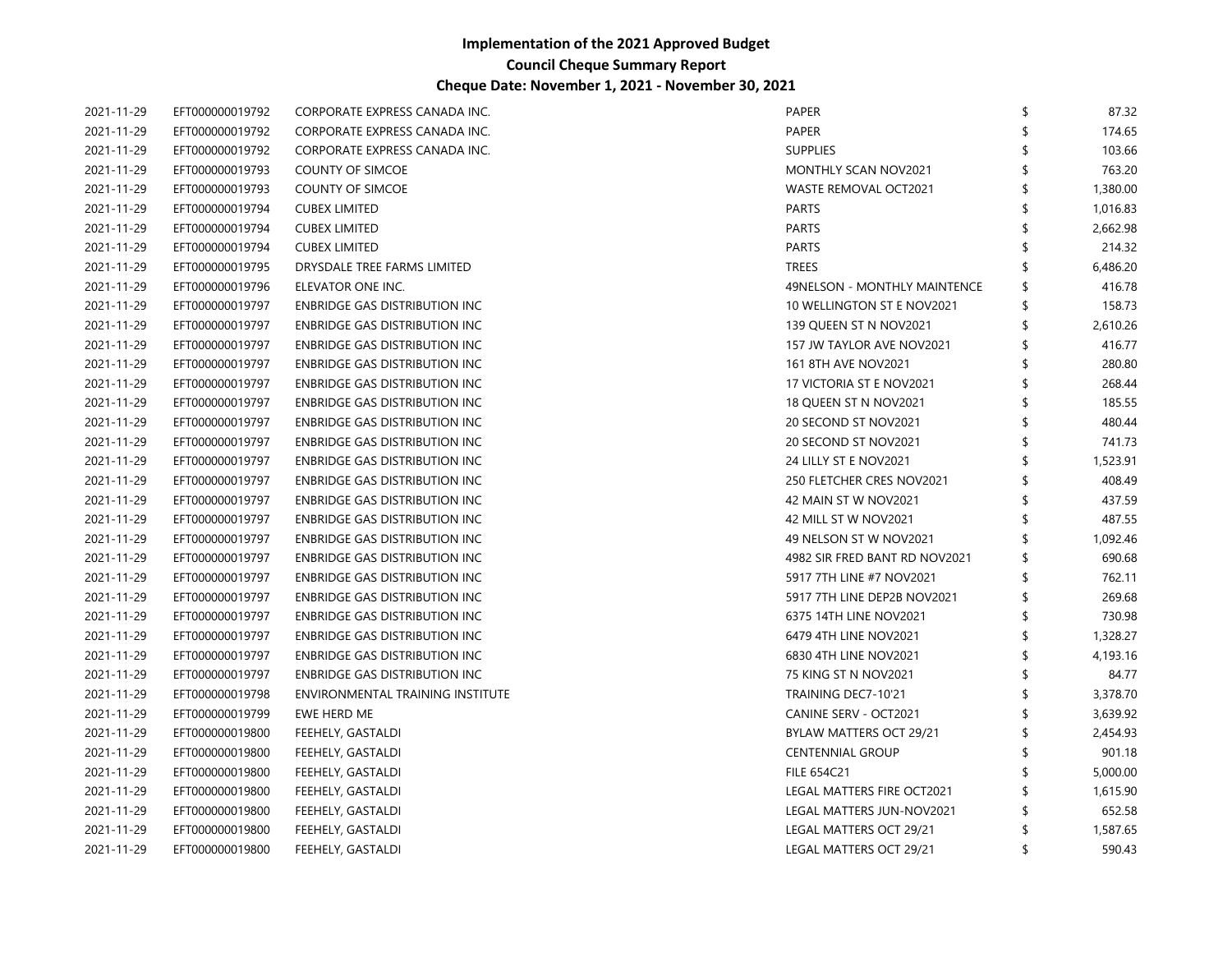| 2021-11-29 | EFT000000019801 | FEEHELY, GASTALDI                         | 5TH LINE DEVELOPMENT             | 2,796.75  |
|------------|-----------------|-------------------------------------------|----------------------------------|-----------|
| 2021-11-29 | EFT000000019801 | FEEHELY, GASTALDI                         | <b>LEGAL MATTERS</b>             | 4,039.75  |
| 2021-11-29 | EFT000000019802 | FIRESERVICE MANAGEMENT LTD                | <b>CONTRACT WASH</b>             | 228.26    |
| 2021-11-29 | EFT000000019802 | FIRESERVICE MANAGEMENT LTD                | <b>CONTRACT WASH SUITS</b>       | 52.55     |
| 2021-11-29 | EFT000000019802 | FIRESERVICE MANAGEMENT LTD                | <b>CONTRACT WASH SUITS</b>       | 62.15     |
| 2021-11-29 | EFT000000019802 | FIRESERVICE MANAGEMENT LTD                | <b>REPAIR PANTS</b>              | 197.75    |
| 2021-11-29 | EFT000000019803 | FIRE MARSHAL'S PUBLIC FIRE SAFETY COUNCIL | ANNUAL MEMBERSHIP RENEWAL        | 100.00    |
| 2021-11-29 | EFT000000019804 | FOCUS FLEET AND FUEL MANAGEMENT           | <b>INSTALL MISC CCESSORIES</b>   | 1,084.69  |
| 2021-11-29 | EFT000000019804 | FOCUS FLEET AND FUEL MANAGEMENT           | <b>MONTHLY SERVICES</b>          | 4,345.98  |
| 2021-11-29 | EFT000000019805 | 4 OFFICE AUTOMATION LTD.                  | <b>CONTRACT BASE AUG-NOV2021</b> | 143.17    |
| 2021-11-29 | EFT000000019805 | 4 OFFICE AUTOMATION LTD.                  | <b>CONTRACT BASE NOV2021</b>     | 47.46     |
| 2021-11-29 | EFT000000019805 | 4 OFFICE AUTOMATION LTD.                  | <b>CONTRACT BASE NOV2021</b>     | 324.34    |
| 2021-11-29 | EFT000000019806 | <b>GLEN MARTIN</b>                        | JANITORIAL SUPPLIES              | 343.26    |
| 2021-11-29 | EFT000000019806 | <b>GLEN MARTIN</b>                        | <b>JANITORIAL SUPPLIES</b>       | 54.58     |
| 2021-11-29 | EFT000000019806 | <b>GLEN MARTIN</b>                        | JANITORIAL SUPPLIES              | 73.81     |
| 2021-11-29 | EFT000000019806 | <b>GLEN MARTIN</b>                        | JANITORIAL SUPPLIES              | 636.03    |
| 2021-11-29 | EFT000000019806 | <b>GLEN MARTIN</b>                        | <b>JANITORIAL SUPPLIES</b>       | 111.24    |
| 2021-11-29 | EFT000000019806 | <b>GLEN MARTIN</b>                        | JANITORIAL SUPPLIES              | 537.00    |
| 2021-11-29 | EFT000000019806 | <b>GLEN MARTIN</b>                        | <b>PARTS</b>                     | 9,541.94  |
| 2021-11-29 | EFT000000019807 | <b>GORD DAVENPORT AUTOMOTIVE INC.</b>     | <b>FILTERS</b>                   | 619.24    |
| 2021-11-29 | EFT000000019807 | GORD DAVENPORT AUTOMOTIVE INC.            | <b>TOOLS</b>                     | 33.73     |
| 2021-11-29 | EFT000000019807 | GORD DAVENPORT AUTOMOTIVE INC.            | <b>TOOLS</b>                     | 22.59     |
| 2021-11-29 | EFT000000019808 | <b>HYDRO ONE</b>                          | 3377 SR 10 WATER DEPOT NOV21     | 4,081.28  |
| 2021-11-29 | EFT000000019808 | <b>HYDRO ONE</b>                          | AFTER 7475 POPLAR SR NOV2021     | 47.34     |
| 2021-11-29 | EFT000000019808 | <b>HYDRO ONE</b>                          | VC2 CONC5 LOT33 NOV2021          | 79.95     |
| 2021-11-29 | EFT000000019808 | <b>HYDRO ONE</b>                          | VC3 CONC7 LOT 6 NOV2021          | 87.58     |
| 2021-11-29 | EFT000000019808 | <b>HYDRO ONE</b>                          | VC4 CONC2 LOT 26 NOV2021         | 41.19     |
| 2021-11-29 | EFT000000019808 | <b>HYDRO ONE</b>                          | VC5 CONC3 LOT25 NOV2021          | 91.82     |
| 2021-11-29 | EFT000000019809 | <b>IBI GROUP</b>                          | EXAM PREP LEVLES 1 & 2           | 8,814.00  |
| 2021-11-29 | EFT000000019810 | <b>INNOVATIVE SURFACE SOLUTIONS</b>       | <b>PROPATCH</b>                  | 4,724.96  |
| 2021-11-29 | EFT000000019811 | <b>IRON MOUNTAIN</b>                      | SERVICES OCT2021                 | 81.05     |
| 2021-11-29 | EFT000000019811 | <b>IRON MOUNTAIN</b>                      | STORAGE/SERVICES NOV2021         | 2,410.57  |
| 2021-11-29 | EFT000000019812 | JOHN EEK & SON LIMITED                    | SAND - BEETON                    | 25,610.48 |
| 2021-11-29 | EFT000000019813 | LOVETT PRO LOCK & KEY                     | <b>PADLOCKS</b>                  | 405.78    |
| 2021-11-29 | EFT000000019814 | METROLAND MEDIA GROUP                     | <b>NOVEMBER AD</b>               | 676.87    |
| 2021-11-29 | EFT000000019814 | METROLAND MEDIA GROUP                     | <b>OCTOBER ADS</b>               | 468.95    |
| 2021-11-29 | EFT000000019815 | MILLIGAN ENERGY INC.                      | 1154.3L DIESEL                   | 1,290.40  |
| 2021-11-29 | EFT000000019815 | MILLIGAN ENERGY INC.                      | 120.2L DIESEL                    | 154.21    |
| 2021-11-29 | EFT000000019815 | MILLIGAN ENERGY INC.                      | 1200.5L GAS                      | 1,774.92  |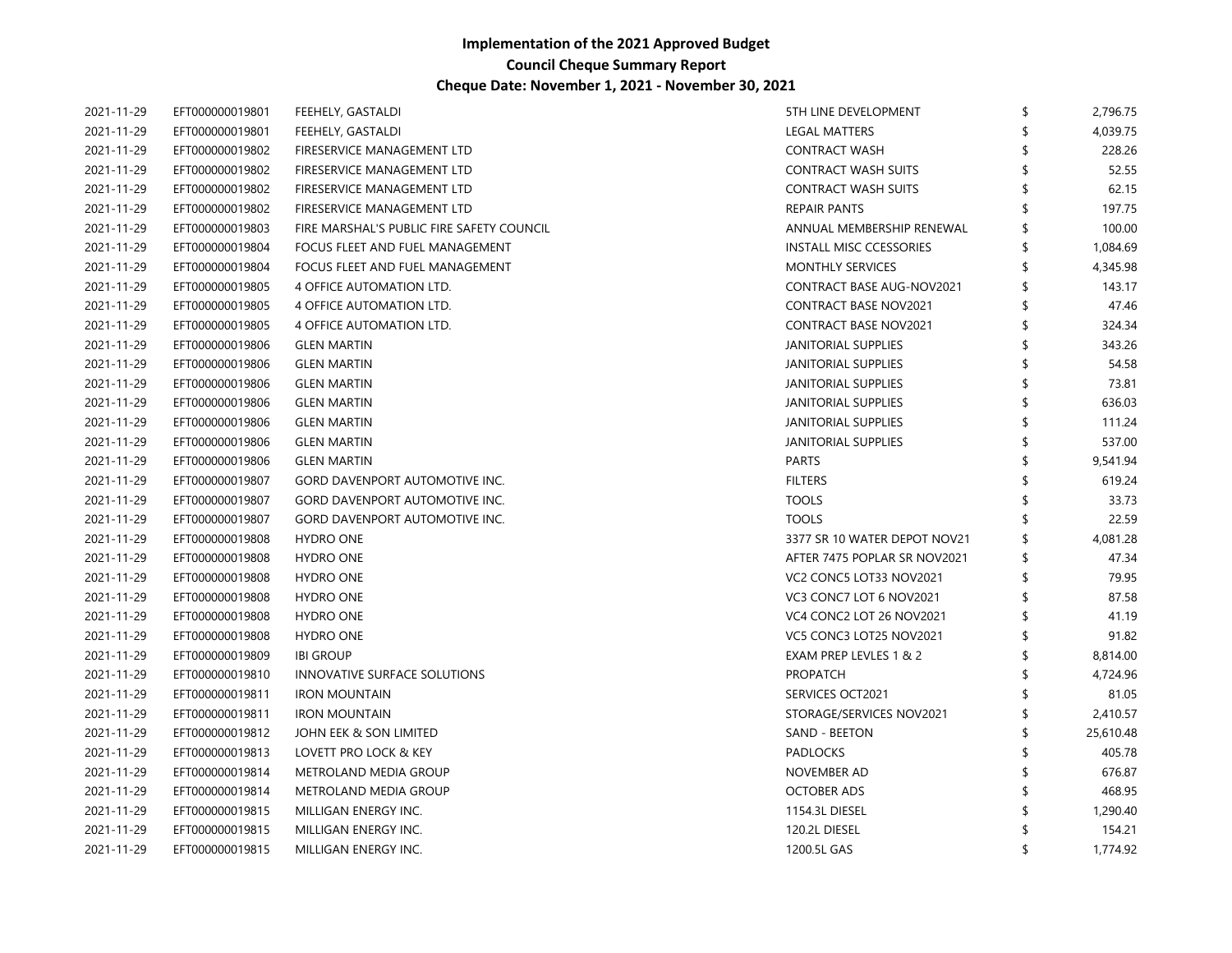| 2021-11-29 | EFT000000019815 | MILLIGAN ENERGY INC.                         | 1333.1L DIESEL                | 1,904.55       |
|------------|-----------------|----------------------------------------------|-------------------------------|----------------|
| 2021-11-29 | EFT000000019815 | MILLIGAN ENERGY INC.                         | 1515.0L GAS                   | 2,102.96       |
| 2021-11-29 | EFT000000019815 | MILLIGAN ENERGY INC.                         | 2127.1L PROPANE GAS           | 1,813.54       |
| 2021-11-29 | EFT000000019815 | MILLIGAN ENERGY INC.                         | 220.2L DIESEL                 | 246.41         |
| 2021-11-29 | EFT000000019815 | MILLIGAN ENERGY INC.                         | 300.8L DIESEL                 | 386.23         |
| 2021-11-29 | EFT000000019815 | MILLIGAN ENERGY INC.                         | 480.9L DIESEL                 | 608.25         |
| 2021-11-29 | EFT000000019815 | MILLIGAN ENERGY INC.                         | 800.4L DIESEL                 | 1,040.03       |
| 2021-11-29 | EFT000000019815 | MILLIGAN ENERGY INC.                         | 872.9L DIESEL                 | 984.70         |
| 2021-11-29 | EFT000000019815 | MILLIGAN ENERGY INC.                         | GREASE/TRANS FLUID/HYDRAULIC  | 213.76         |
| 2021-11-29 | EFT000000019816 | OLIVER FUELS LIMITED                         | 1098.1L DIESEL                | 1,551.07       |
| 2021-11-29 | EFT000000019816 | OLIVER FUELS LIMITED                         | 1502.0L DIESEL                | \$<br>2,121.58 |
| 2021-11-29 | EFT000000019816 | OLIVER FUELS LIMITED                         | 1698.3L DIESEL                | 2,596.51       |
| 2021-11-29 | EFT000000019816 | OLIVER FUELS LIMITED                         | 2062.9L DIESEL                | 3,153.94       |
| 2021-11-29 | EFT000000019816 | OLIVER FUELS LIMITED                         | 2520.9L GASOLINE              | 3,888.36       |
| 2021-11-29 | EFT000000019816 | OLIVER FUELS LIMITED                         | 3231.7L GASOLINE              | 5,057.77       |
| 2021-11-29 | EFT000000019817 | ONTARIO MUNICIPAL EMPLOYEES RETIREMENT BOARD | <b>BUY BACK CONTRIBUTION</b>  | 941.30         |
| 2021-11-29 | EFT000000019818 | ORKIN CANADA CORPORATION                     | PEST CONTROL                  | 116.39         |
| 2021-11-29 | EFT000000019818 | ORKIN CANADA CORPORATION                     | PEST CONTROL                  | 218.09         |
| 2021-11-29 | EFT000000019818 | ORKIN CANADA CORPORATION                     | PEST CONTROL                  | 164.98         |
| 2021-11-29 | EFT000000019818 | ORKIN CANADA CORPORATION                     | PEST CONTROL                  | 79.10          |
| 2021-11-29 | EFT000000019818 | ORKIN CANADA CORPORATION                     | PEST CONTROL                  | 73.45          |
| 2021-11-29 | EFT000000019818 | ORKIN CANADA CORPORATION                     | PEST CONTROL                  | 126.56         |
| 2021-11-29 | EFT000000019818 | ORKIN CANADA CORPORATION                     | PEST CONTROL                  | 116.39         |
| 2021-11-29 | EFT000000019818 | ORKIN CANADA CORPORATION                     | PEST CONTROL                  | 151.42         |
| 2021-11-29 | EFT000000019818 | ORKIN CANADA CORPORATION                     | PEST CONTROL                  | 62.15          |
| 2021-11-29 | EFT000000019818 | ORKIN CANADA CORPORATION                     | PEST CONTROL                  | 85.88          |
| 2021-11-29 | EFT000000019818 | ORKIN CANADA CORPORATION                     | PEST CONTROL                  | 223.74         |
| 2021-11-29 | EFT000000019818 | ORKIN CANADA CORPORATION                     | PEST CONTROL - BIO SOLIDS     | 164.98         |
| 2021-11-29 | EFT000000019818 | ORKIN CANADA CORPORATION                     | PEST CONTROL - FILTER PLANT   | 164.98         |
| 2021-11-29 | EFT000000019818 | ORKIN CANADA CORPORATION                     | PEST CONTROL - NEW TOTT PLANT | 164.98         |
| 2021-11-29 | EFT000000019818 | ORKIN CANADA CORPORATION                     | RODENT CONTROL - DEPOT 1      | 116.39         |
| 2021-11-29 | EFT000000019818 | ORKIN CANADA CORPORATION                     | RODENT CONTROL - DEPOT 3      | 116.39         |
| 2021-11-29 | EFT000000019818 | ORKIN CANADA CORPORATION                     | <b>TRAPPING</b>               | 1,039.60       |
| 2021-11-29 | EFT000000019819 | POINT TO POINT COMMUNICATIONS                | SERV - WELL 4 & 6             | 560.76         |
| 2021-11-29 | EFT000000019820 | PREMIER EQUIPMENT                            | <b>BEARING HOUSING</b>        | 53.64          |
| 2021-11-29 | EFT000000019820 | PREMIER EQUIPMENT                            | <b>PARTS</b>                  | 3,434.01       |
| 2021-11-29 | EFT000000019821 | WASTE CONNECTIONS OF CANADA INC.             | <b>WASTE REMOVAL</b>          | 331.99         |
| 2021-11-29 | EFT000000019821 | WASTE CONNECTIONS OF CANADA INC.             | <b>WASTE REMOVAL</b>          | 2,541.30       |
| 2021-11-29 | EFT000000019821 | WASTE CONNECTIONS OF CANADA INC.             | <b>WASTE REMOVAL</b>          | \$<br>110.65   |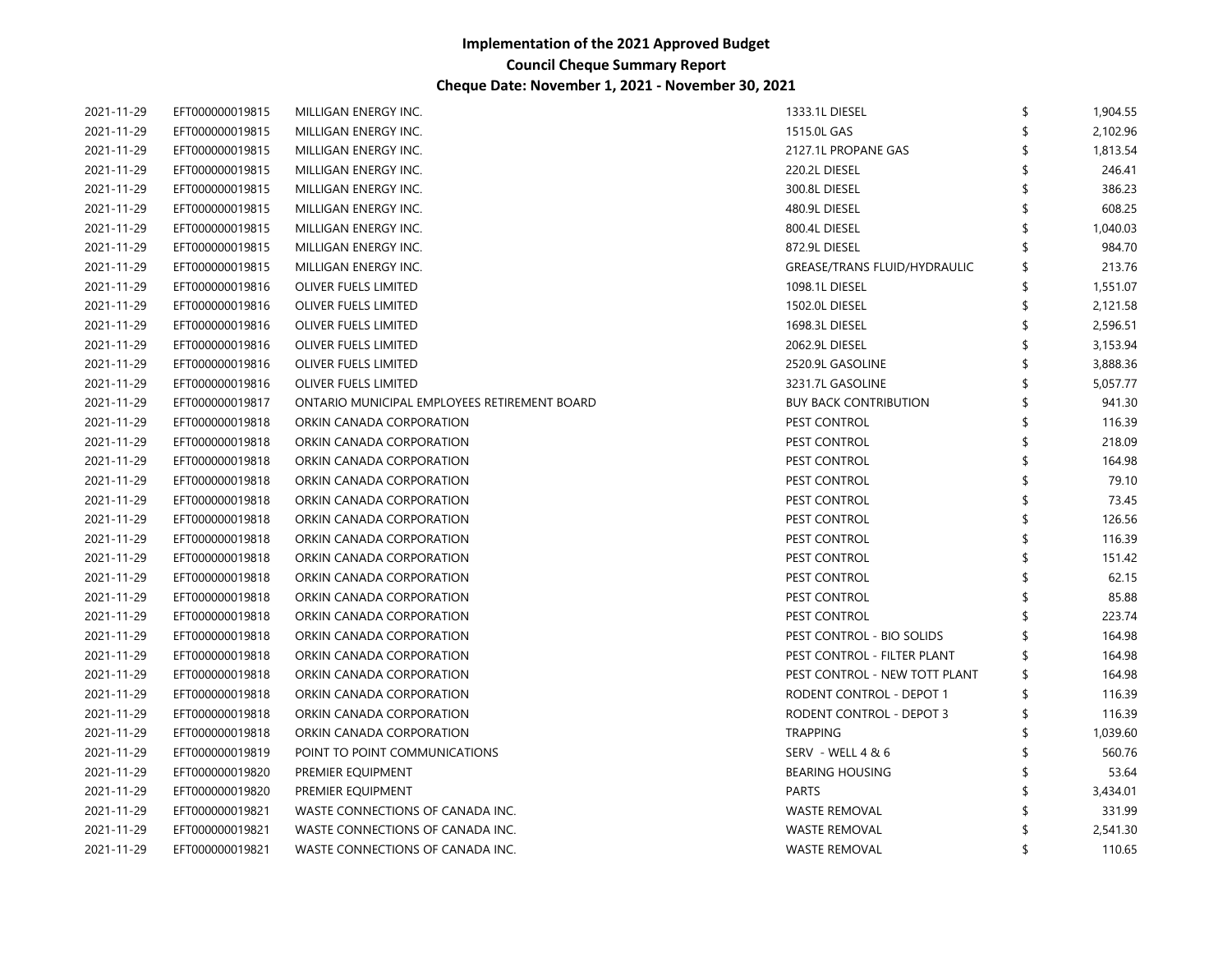| 2021-11-29 | EFT000000019821 | WASTE CONNECTIONS OF CANADA INC. | <b>WASTE REMOVAL</b>          | 222.88    |
|------------|-----------------|----------------------------------|-------------------------------|-----------|
| 2021-11-29 | EFT000000019822 | RJ BURNSIDE ASSOCIATES LTD.      | JOHN W TAYLOR AVE FISH POND   | 9,921.21  |
| 2021-11-29 | EFT000000019822 | RJ BURNSIDE ASSOCIATES LTD.      | SERV TO JAN28'21              | 1,406.85  |
| 2021-11-29 | EFT000000019823 | RV ANDERSON ASSOCIATES           | SERV AUG28-SEP24'21           | 4,423.95  |
| 2021-11-29 | EFT000000019823 | RV ANDERSON ASSOCIATES           | SERV AUG29-SEP24'21           | 3,802.45  |
| 2021-11-29 | EFT000000019824 | SAFETY-KLEEN                     | OIL SERVICES                  | 395.50    |
| 2021-11-29 | EFT000000019825 | <b>EMPLOYEE</b>                  | <b>INTERNET DECEMBER 2021</b> | 82.49     |
| 2021-11-29 | EFT000000019826 | SGS LAKEFIELD RESEARCH LIMITED   | JOC - SAMPLING                | 10.17     |
| 2021-11-29 | EFT000000019826 | SGS LAKEFIELD RESEARCH LIMITED   | WTP - SAMPLING                | 1,291.03  |
| 2021-11-29 | EFT000000019826 | SGS LAKEFIELD RESEARCH LIMITED   | WTP - SAMPLING                | 198.88    |
| 2021-11-29 | EFT000000019826 | SGS LAKEFIELD RESEARCH LIMITED   | WTP - SAMPLING                | 445.22    |
| 2021-11-29 | EFT000000019826 | SGS LAKEFIELD RESEARCH LIMITED   | <b>WWTP SAMPLING</b>          | 605.68    |
| 2021-11-29 | EFT000000019826 | SGS LAKEFIELD RESEARCH LIMITED   | WWTP - SAMPLING               | 740.15    |
| 2021-11-29 | EFT000000019826 | SGS LAKEFIELD RESEARCH LIMITED   | <b>WWTP SAMPLING</b>          | 149.16    |
| 2021-11-29 | EFT000000019826 | SGS LAKEFIELD RESEARCH LIMITED   | <b>WWTP SAMPLING</b>          | 149.16    |
| 2021-11-29 | EFT000000019826 | SGS LAKEFIELD RESEARCH LIMITED   | <b>WWTP SAMPLING</b>          | 146.90    |
| 2021-11-29 | EFT000000019826 | SGS LAKEFIELD RESEARCH LIMITED   | <b>WWTP SAMPLING</b>          | 159.33    |
| 2021-11-29 | EFT000000019827 | SIMCOE-YORK PRINTING             | DISPLAY AD                    | 364.49    |
| 2021-11-29 | EFT000000019828 | <b>SUNBELT RENTALS</b>           | <b>EQUIPMENT RENTAL</b>       | 333.60    |
| 2021-11-29 | EFT000000019828 | SUNBELT RENTALS                  | EQUIPMENT RENTAL              | 1,000.75  |
| 2021-11-29 | EFT000000019829 | <b>SUPERIOR PROPANE</b>          | <b>CYL RENTAL</b>             | 58.58     |
| 2021-11-29 | EFT000000019829 | <b>SUPERIOR PROPANE</b>          | <b>CYL RENTAL</b>             | 122.53    |
| 2021-11-29 | EFT000000019829 | SUPERIOR PROPANE                 | <b>CYL RENTAL</b>             | 61.27     |
| 2021-11-29 | EFT000000019830 | Tatham Engineering Limited       | SERV SEP21                    | 3,638.60  |
| 2021-11-29 | EFT000000019831 | TEMP AIR CONTROL                 | NTRC GAS LEAK REPAIR          | 10,276.05 |
| 2021-11-29 | EFT000000019832 | <b>3C TRAINING SOLUTIONS</b>     | <b>COAHCING FEE - NOV21</b>   | 649.75    |
| 2021-11-29 | EFT000000019833 | <b>TOTAL BATTERY</b>             | <b>BATTERIES</b>              | 100.95    |
| 2021-11-29 | EFT000000019834 | UNI FIRST CANADA LIMITED         | <b>UNIFORM</b>                | 123.59    |
| 2021-11-29 | EFT000000019834 | UNI FIRST CANADA LIMITED         | <b>UNIFORMS</b>               | 40.68     |
| 2021-11-29 | EFT000000019834 | UNI FIRST CANADA LIMITED         | <b>UNIFORMS</b>               | 120.91    |
| 2021-11-29 | EFT000000019834 | UNI FIRST CANADA LIMITED         | <b>UNIFORMS</b>               | 120.91    |
| 2021-11-29 | EFT000000019834 | UNI FIRST CANADA LIMITED         | <b>UNIFORMS</b>               | 120.91    |
| 2021-11-29 | EFT000000019834 | UNI FIRST CANADA LIMITED         | <b>UNIFORMS</b>               | 119.78    |
| 2021-11-29 | EFT000000019834 | UNI FIRST CANADA LIMITED         | <b>UNIFORMS</b>               | 1,189.85  |
| 2021-11-29 | EFT000000019834 | UNI FIRST CANADA LIMITED         | <b>UNIFORMS</b>               | 79.10     |
| 2021-11-29 | EFT000000019834 | UNI FIRST CANADA LIMITED         | <b>UNIFORMS</b>               | 119.78    |
| 2021-11-29 | EFT000000019834 | UNI FIRST CANADA LIMITED         | <b>UNIFORMS</b>               | 120.91    |
| 2021-11-29 | EFT000000019834 | UNI FIRST CANADA LIMITED         | <b>UNIFORMS</b>               | 120.91    |
| 2021-11-29 | EFT000000019834 | UNI FIRST CANADA LIMITED         | <b>UNIFORMS</b>               | 120.91    |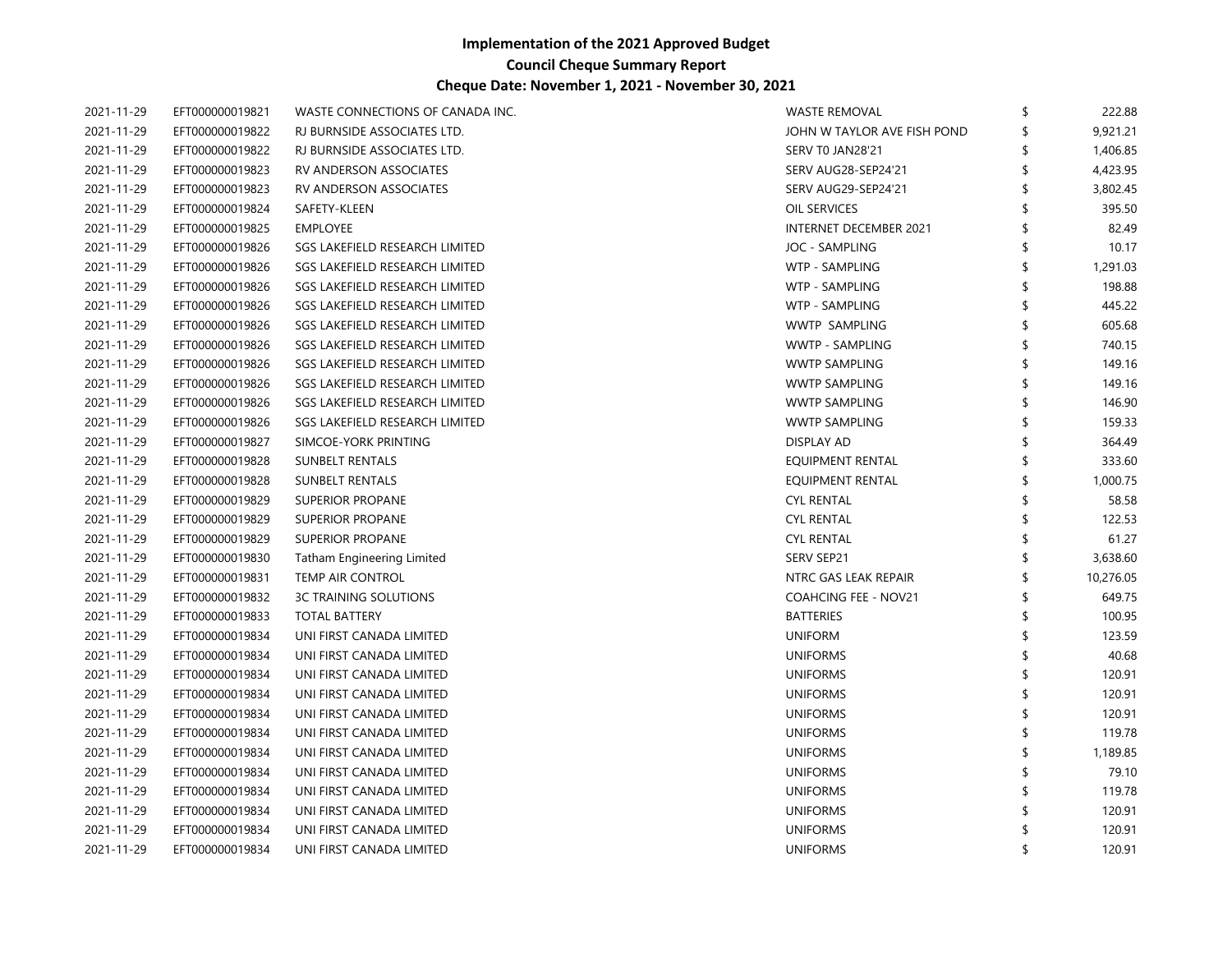| 2021-11-29 | EFT000000019834 | UNI FIRST CANADA LIMITED     | <b>UNIFORMS</b>             | \$ | 119.78    |
|------------|-----------------|------------------------------|-----------------------------|----|-----------|
| 2021-11-29 | EFT000000019835 | VISCO INDUSTRIAL SALES CO    | <b>PARTS</b>                | \$ | 436.04    |
| 2021-11-29 | EFT000000019835 | VISCO INDUSTRIAL SALES CO    | <b>PARTS</b>                | \$ | 83.07     |
| 2021-11-29 | EFT000000019835 | VISCO INDUSTRIAL SALES CO    | <b>PARTS</b>                | \$ | 339.32    |
| 2021-11-29 | EFT000000019835 | VISCO INDUSTRIAL SALES CO    | <b>SUPPLIES</b>             | \$ | 1,401.77  |
| 2021-11-29 | EFT000000019835 | VISCO INDUSTRIAL SALES CO    | <b>SUPPLIES</b>             | \$ | 378.32    |
| 2021-11-29 | EFT000000019836 | <b>WILLIAMSON AUTOMOTIVE</b> | <b>PARTS</b>                | \$ | 91.26     |
| 2021-11-29 | EFT000000019836 | <b>WILLIAMSON AUTOMOTIVE</b> | <b>PARTS</b>                | \$ | 17.82     |
| 2021-11-29 | EFT000000019836 | <b>WILLIAMSON AUTOMOTIVE</b> | <b>PARTS</b>                | \$ | 21.47     |
| 2021-11-29 | EFT000000019836 | <b>WILLIAMSON AUTOMOTIVE</b> | <b>PARTS</b>                | Ŝ  | 267.08    |
| 2021-11-29 | EFT000000019836 | <b>WILLIAMSON AUTOMOTIVE</b> | <b>PARTS</b>                | \$ | 77.82     |
| 2021-11-29 | EFT000000019836 | <b>WILLIAMSON AUTOMOTIVE</b> | <b>PARTS</b>                | \$ | 74.58     |
| 2021-11-29 | EFT000000019836 | <b>WILLIAMSON AUTOMOTIVE</b> | <b>PARTS</b>                | \$ | 2.21      |
| 2021-11-29 | EFT000000019836 | <b>WILLIAMSON AUTOMOTIVE</b> | <b>PARTS</b>                |    | 68.14     |
| 2021-11-29 | EFT000000019836 | <b>WILLIAMSON AUTOMOTIVE</b> | <b>PARTS</b>                |    | 316.59    |
| 2021-11-29 | EFT000000019836 | <b>WILLIAMSON AUTOMOTIVE</b> | <b>PARTS</b>                |    | 432.13    |
| 2021-11-29 | EFT000000019836 | <b>WILLIAMSON AUTOMOTIVE</b> | <b>PARTS</b>                |    | 15.66     |
| 2021-11-29 | EFT000000019836 | <b>WILLIAMSON AUTOMOTIVE</b> | <b>PARTS</b>                |    | 307.30    |
| 2021-11-29 | EFT000000019836 | <b>WILLIAMSON AUTOMOTIVE</b> | <b>PARTS</b>                |    | 37.10     |
| 2021-11-29 | EFT000000019836 | <b>WILLIAMSON AUTOMOTIVE</b> | <b>SUPPLIES</b>             |    | 70.61     |
| 2021-11-29 | EFT000000019836 | <b>WILLIAMSON AUTOMOTIVE</b> | <b>SUPPLIES</b>             |    | 62.13     |
| 2021-11-29 | EFT000000019836 | <b>WILLIAMSON AUTOMOTIVE</b> | <b>SUPPLIES</b>             |    | 86.73     |
| 2021-11-29 | EFT000000019837 | RESIDENT REIMBURSEMENT       | MONTHLY LEASE DECEMBER 2021 |    | 400.00    |
| 2021-11-29 | EFT000000019838 | <b>CURRIE TRUCK CENTRE</b>   | <b>SERVICE</b>              | Ŝ  | 1,232.02  |
| 2021-11-29 | EFT000000019839 | POWERSTREAM INC              | 130 CHURCH ST S NOV2021     | \$ | 448.88    |
| 2021-11-29 | EFT000000019839 | POWERSTREAM INC              | 130 Church St.S - NOV21     | \$ | 448.88    |
| 2021-11-29 | EFT000000019839 | POWERSTREAM INC              | 1460 Treetops blvd. - NOV21 | \$ | 1,496.12  |
| 2021-11-29 | EFT000000019839 | POWERSTREAM INC              | 18 Queen St N - NOV21       | \$ | 317.71    |
| 2021-11-29 | EFT000000019839 | POWERSTREAM INC              | 22 Second St S - NOV21      | \$ | 341.32    |
| 2021-11-29 | EFT000000019839 | POWERSTREAM INC              | 39 Gray Ave - NOV21         | \$ | 892.27    |
| 2021-11-29 | EFT000000019839 | POWERSTREAM INC              | 39 Lorne Thomas PI - NOV21  | \$ | 625.03    |
| 2021-11-29 | EFT000000019839 | POWERSTREAM INC              | 4 Nolan road - NOV21        | \$ | 367.23    |
| 2021-11-29 | EFT000000019839 | POWERSTREAM INC              | 40/42 Mill St. E - NOV21    | \$ | 42.32     |
| 2021-11-29 | EFT000000019839 | POWERSTREAM INC              | 42 Main St.W. - NOV21       | \$ | 1,033.72  |
| 2021-11-29 | EFT000000019839 | POWERSTREAM INC              | 42 Mill St - NOV21          | S  | 120.44    |
| 2021-11-29 | EFT000000019839 | POWERSTREAM INC              | 4383 Adjala TL - NOV21      |    | 355.26    |
| 2021-11-29 | EFT000000019839 | POWERSTREAM INC              | 47 Fletcher Cres - NOV21    |    | 32.75     |
| 2021-11-29 | EFT000000019839 | POWERSTREAM INC              | 4982 Sir F Banting - NOV21  | S  | 36,129.18 |
| 2021-11-29 | EFT000000019839 | POWERSTREAM INC              | 60 Cauthers Cres - NOV21    | \$ | 2,340.86  |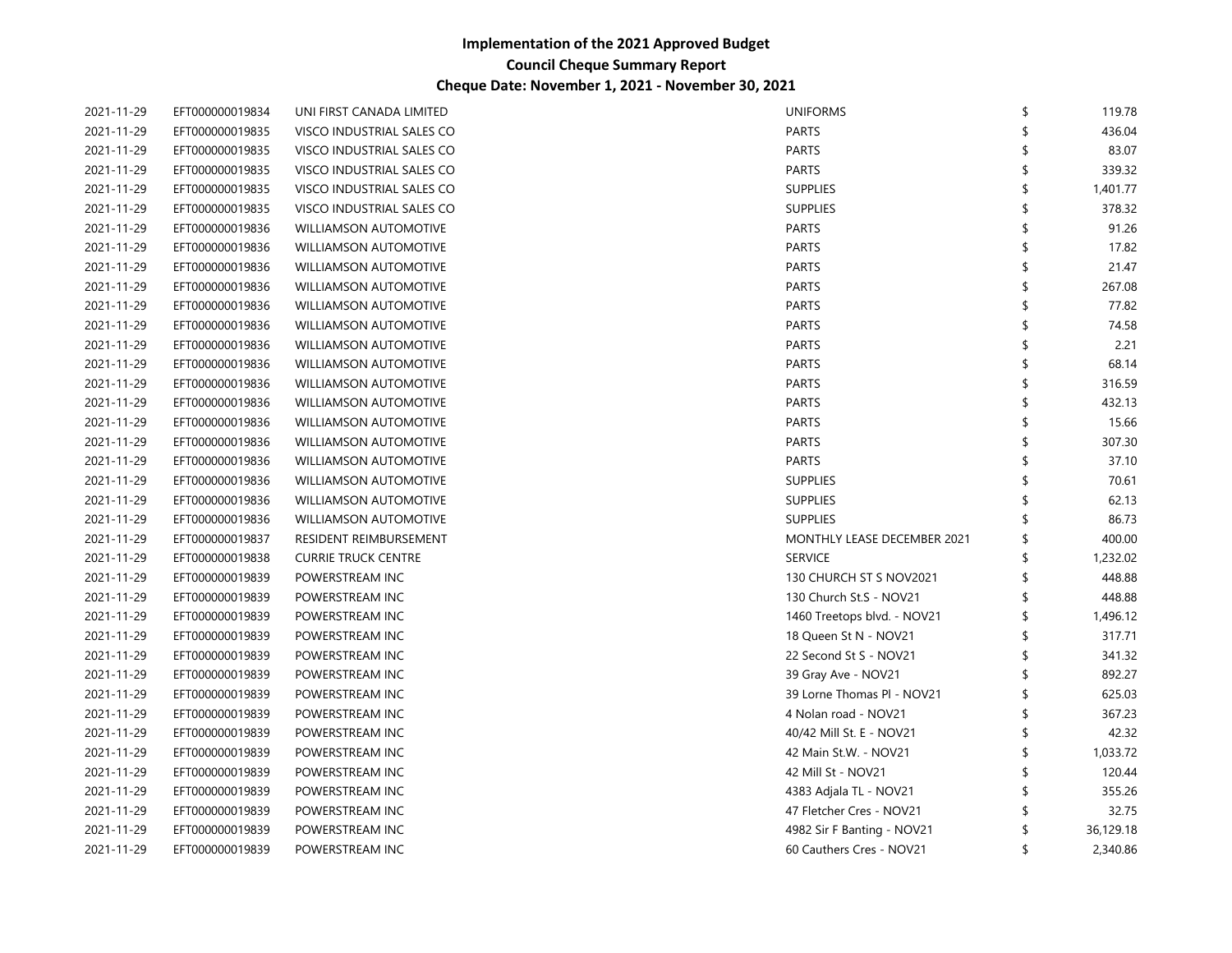| 2021-11-29 | EFT000000019839 | POWERSTREAM INC | 6044 Ind Pkwy - NOV21         | \$<br>140.53    |
|------------|-----------------|-----------------|-------------------------------|-----------------|
| 2021-11-29 | EFT000000019839 | POWERSTREAM INC | 6315 Conc 14 - NOV21          | 39,686.47       |
| 2021-11-29 | EFT000000019839 | POWERSTREAM INC | 6375 14th Line - NOV21        | 236.46          |
| 2021-11-29 | EFT000000019839 | POWERSTREAM INC | 6558 Conc 8 Temp 1 - NOV21    | 29.98           |
| 2021-11-29 | EFT000000019839 | POWERSTREAM INC | 6558 Conc 8 Temp 3 - NOV21    | 29.98           |
| 2021-11-29 | EFT000000019839 | POWERSTREAM INC | 6558 Conc8 Temp 5 - NOV21     | 43.71           |
| 2021-11-29 | EFT000000019839 | POWERSTREAM INC | 6787 4th Line - NOV21         | 30.45           |
| 2021-11-29 | EFT000000019839 | POWERSTREAM INC | 6787 4th Line - NOV21         | 30.36           |
| 2021-11-29 | EFT000000019839 | POWERSTREAM INC | 6830 Cov Park - NOV21         | 3,248.53        |
| 2021-11-29 | EFT000000019839 | POWERSTREAM INC | 6830 coventry park - NOV21    | 115.73          |
| 2021-11-29 | EFT000000019839 | POWERSTREAM INC | 6830 Lot 4S Conc 4 - NOV21    | \$<br>18,407.41 |
| 2021-11-29 | EFT000000019839 | POWERSTREAM INC | 6854 Conc 14 Lot 4 - NOV21    | \$<br>855.83    |
| 2021-11-29 | EFT000000019839 | POWERSTREAM INC | 78 Walken Dr - NOV21          | 1,132.89        |
| 2021-11-29 | EFT000000019839 | POWERSTREAM INC | 81 Pierce Place - NOV21       | 97.82           |
| 2021-11-29 | EFT000000019839 | POWERSTREAM INC | Agric Bldg - NOV21            | 51.31           |
| 2021-11-29 | EFT000000019839 | POWERSTREAM INC | Back Shed Rec2 - NOV21        | 29.98           |
| 2021-11-29 | EFT000000019839 | POWERSTREAM INC | Comm Ctr Ball Park - NOV21    | 50.73           |
| 2021-11-29 | EFT000000019839 | POWERSTREAM INC | Conservation pav1 - NOV21     | 29.96           |
| 2021-11-29 | EFT000000019839 | POWERSTREAM INC | FIRE STN 2 NOV 2021           | 425.93          |
| 2021-11-29 | EFT000000019839 | POWERSTREAM INC | Fletcher Cr - NOV21           | 94.53           |
| 2021-11-29 | EFT000000019839 | POWERSTREAM INC | Fletcher Cr WT- NOV21         | 576.41          |
| 2021-11-29 | EFT000000019839 | POWERSTREAM INC | Fletcher Cres Museum - NOV21  | 385.02          |
| 2021-11-29 | EFT000000019839 | POWERSTREAM INC | Fletcher Cres Park - NOV21    | 64.22           |
| 2021-11-29 | EFT000000019839 | POWERSTREAM INC | Fletcher Ln WELL 1 - NOV21    | 166.87          |
| 2021-11-29 | EFT000000019839 | POWERSTREAM INC | Fletcher Pedest Light - NOV21 | 87.90           |
| 2021-11-29 | EFT000000019839 | POWERSTREAM INC | Fletcher Plgnd - NOV21        | 30.04           |
| 2021-11-29 | EFT000000019839 | POWERSTREAM INC | GA Wright/P Albert - NOV21    | 170.27          |
| 2021-11-29 | EFT000000019839 | POWERSTREAM INC | Hillcrest Well - NOV21        | 100.54          |
| 2021-11-29 | EFT000000019839 | POWERSTREAM INC | Industrial Rd - NOV21         | 1,467.02        |
| 2021-11-29 | EFT000000019839 | POWERSTREAM INC | JWT@Steele - NOV21            | 38.61           |
| 2021-11-29 | EFT000000019839 | POWERSTREAM INC | Keogh Pk Bands - NOV21        | 48.56           |
| 2021-11-29 | EFT000000019839 | POWERSTREAM INC | Keogh St Ball Park - NOV21    | 30.57           |
| 2021-11-29 | EFT000000019839 | POWERSTREAM INC | King St N - NOV21             | 29.96           |
| 2021-11-29 | EFT000000019839 | POWERSTREAM INC | MILL ST E FIRE STN NOV2021    | 423.64          |
| 2021-11-29 | EFT000000019839 | POWERSTREAM INC | NEW TEC ST LIGHTS - NOV21     | 3,172.64        |
| 2021-11-29 | EFT000000019839 | POWERSTREAM INC | Nott River conc 12 - NOV21    | 92.39           |
| 2021-11-29 | EFT000000019839 | POWERSTREAM INC | PPG Park Ctr Meter - NOV21    | 108.67          |
| 2021-11-29 | EFT000000019839 | POWERSTREAM INC | PPG Red Box Pole - NOV21      | 30.16           |
| 2021-11-29 | EFT000000019839 | POWERSTREAM INC | Prospect St Lts N - NOV21     | \$<br>39.42     |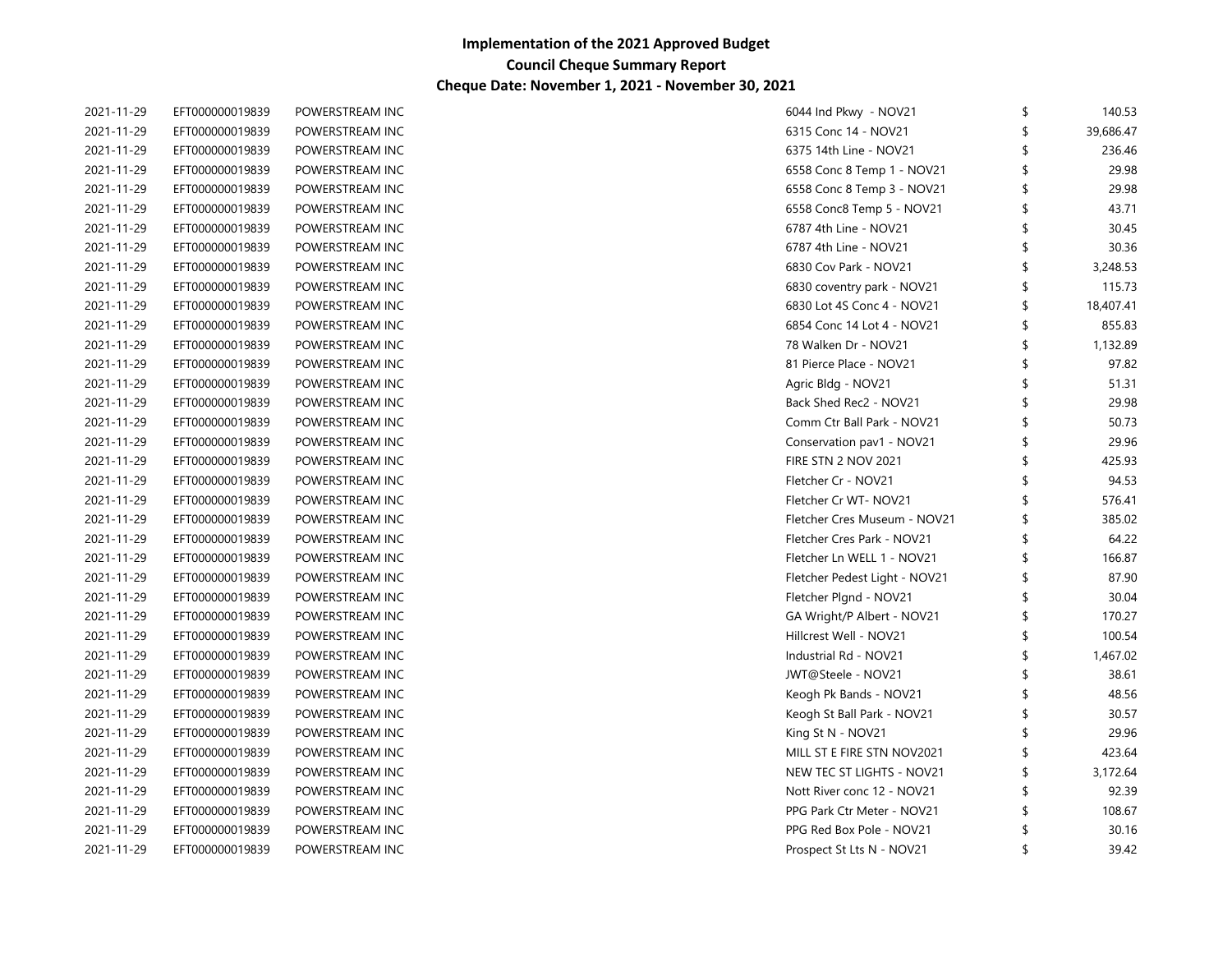| 2021-11-29 | EFT000000019839                               | POWERSTREAM INC        | Prospect St Lts S - NOV21   | \$<br>29.98    |
|------------|-----------------------------------------------|------------------------|-----------------------------|----------------|
| 2021-11-29 | EFT000000019839                               | POWERSTREAM INC        | Second St Park - NOV21      | 29.98          |
| 2021-11-29 | EFT000000019839                               | POWERSTREAM INC        | Snack Booth - NOV21         | 43.63          |
| 2021-11-29 | EFT000000019839                               | POWERSTREAM INC        | TO DO Conc 8 Temp 4 - NOV21 | \$<br>30.65    |
| 2021-11-29 | EFT000000019839                               | POWERSTREAM INC        | Willoughby Way - NOV21      | \$<br>63.09    |
|            | 2021-11-01 TD-BMO-NOV-01-2021 Purchasing Card |                        | BMOPCARD 0107125            | \$<br>1.56     |
|            | 2021-11-01 TD-BMO-NOV-01-2021                 | Purchasing Card        | BMOPCARD 0107127            | \$<br>16.41    |
|            | 2021-11-01 TD-BMO-NOV-01-2021                 | Purchasing Card        | <b>BMOPCARD 0107129</b>     | \$<br>28.43    |
|            | 2021-11-01 TD-BMO-NOV-01-2021                 | <b>Purchasing Card</b> | BMOPCARD 0107131            | \$<br>111.32   |
|            | 2021-11-01 TD-BMO-NOV-01-2021                 | Purchasing Card        | BMOPCARD 0107133            | \$<br>2.60     |
|            | 2021-11-01 TD-BMO-NOV-01-2021                 | <b>Purchasing Card</b> | BMOPCARD 0107135            | \$<br>450.87   |
|            | 2021-11-01 TD-BMO-NOV-01-2021                 | Purchasing Card        | BMOPCARD 0107137            | \$<br>2.60     |
|            | 2021-11-01 TD-BMO-NOV-01-2021 Purchasing Card |                        | BMOPCARD 0107139            | \$<br>2.60     |
|            | 2021-11-01 TD-BMO-NOV-01-2021 Purchasing Card |                        | BMOPCARD 0107141            | 1.56           |
|            | 2021-11-01 TD-BMO-NOV-01-2021                 | Purchasing Card        | <b>BMOPCARD 0107143</b>     | 1.56           |
|            | 2021-11-01 TD-BMO-NOV-01-2021 Purchasing Card |                        | BMOPCARD 0107145            | \$<br>141.43   |
|            | 2021-11-01 TD-BMO-NOV-01-2021 Purchasing Card |                        | BMOPCARD 0107147            | \$<br>1.56     |
|            | 2021-11-01 TD-BMO-NOV-01-2021                 | Purchasing Card        | <b>BMOPCARD 0107149</b>     | \$<br>2.96     |
|            | 2021-11-01 TD-BMO-NOV-01-2021                 | Purchasing Card        | BMOPCARD 0107151            | \$<br>171.18   |
|            | 2021-11-01 TD-BMO-NOV-01-2021 Purchasing Card |                        | BMOPCARD 0107153            | \$<br>450.87   |
|            | 2021-11-01 TD-BMO-NOV-01-2021 Purchasing Card |                        | BMOPCARD 0107155            | \$<br>1,310.48 |
|            | 2021-11-01 TD-BMO-NOV-01-2021 Purchasing Card |                        | BMOPCARD 0107157            | \$<br>2.60     |
|            | 2021-11-01 TD-BMO-NOV-01-2021 Purchasing Card |                        | BMOPCARD 0107159            | \$<br>15.93    |
|            | 2021-11-01 TD-BMO-NOV-01-2021                 | Purchasing Card        | BMOPCARD 0107161            | \$<br>167.64   |
|            | 2021-11-01 TD-BMO-NOV-01-2021                 | Purchasing Card        | <b>BMOPCARD 0107163</b>     | \$<br>33.89    |
|            | 2021-11-01 TD-BMO-NOV-01-2021                 | Purchasing Card        | <b>BMOPCARD 0107165</b>     | \$<br>19.58    |
|            | 2021-11-01 TD-BMO-NOV-01-2021 Purchasing Card |                        | BMOPCARD 0107167            | \$<br>1.81     |
|            | 2021-11-01 TD-BMO-NOV-01-2021 Purchasing Card |                        | BMOPCARD 0107169            | \$<br>1.56     |
|            | 2021-11-01 TD-BMO-NOV-01-2021 Purchasing Card |                        | <b>BMOPCARD 0107171</b>     | 5.64           |
|            | 2021-11-01 TD-BMO-NOV-01-2021                 | Purchasing Card        | BMOPCARD 0107173            | \$<br>97.15    |
|            | 2021-11-01 TD-BMO-NOV-01-2021                 | Purchasing Card        | <b>BMOPCARD 0107175</b>     | \$<br>124.29   |
|            | 2021-11-01 TD-BMO-NOV-01-2021                 | Purchasing Card        | <b>BMOPCARD 0107177</b>     | \$<br>99.66    |
|            | 2021-11-01 TD-BMO-NOV-01-2021                 | Purchasing Card        | BMOPCARD 0107179            | \$<br>559.35   |
|            | 2021-11-01 TD-BMO-NOV-01-2021 Purchasing Card |                        | BMOPCARD 0107181            | \$<br>374.31   |
|            | 2021-11-01 TD-BMO-NOV-01-2021 Purchasing Card |                        | BMOPCARD 0107183            | \$<br>14.11    |
|            | 2021-11-01 TD-BMO-NOV-01-2021 Purchasing Card |                        | BMOPCARD 0107185            | \$<br>101.70   |
|            | 2021-11-01 TD-BMO-NOV-01-2021 Purchasing Card |                        | BMOPCARD 0107187            | 155.38         |
|            | 2021-11-01 TD-BMO-NOV-01-2021                 | Purchasing Card        | BMOPCARD 0107189            | 1.56           |
|            | 2021-11-01 TD-BMO-NOV-01-2021 Purchasing Card |                        | BMOPCARD 0107191            | \$<br>96.60    |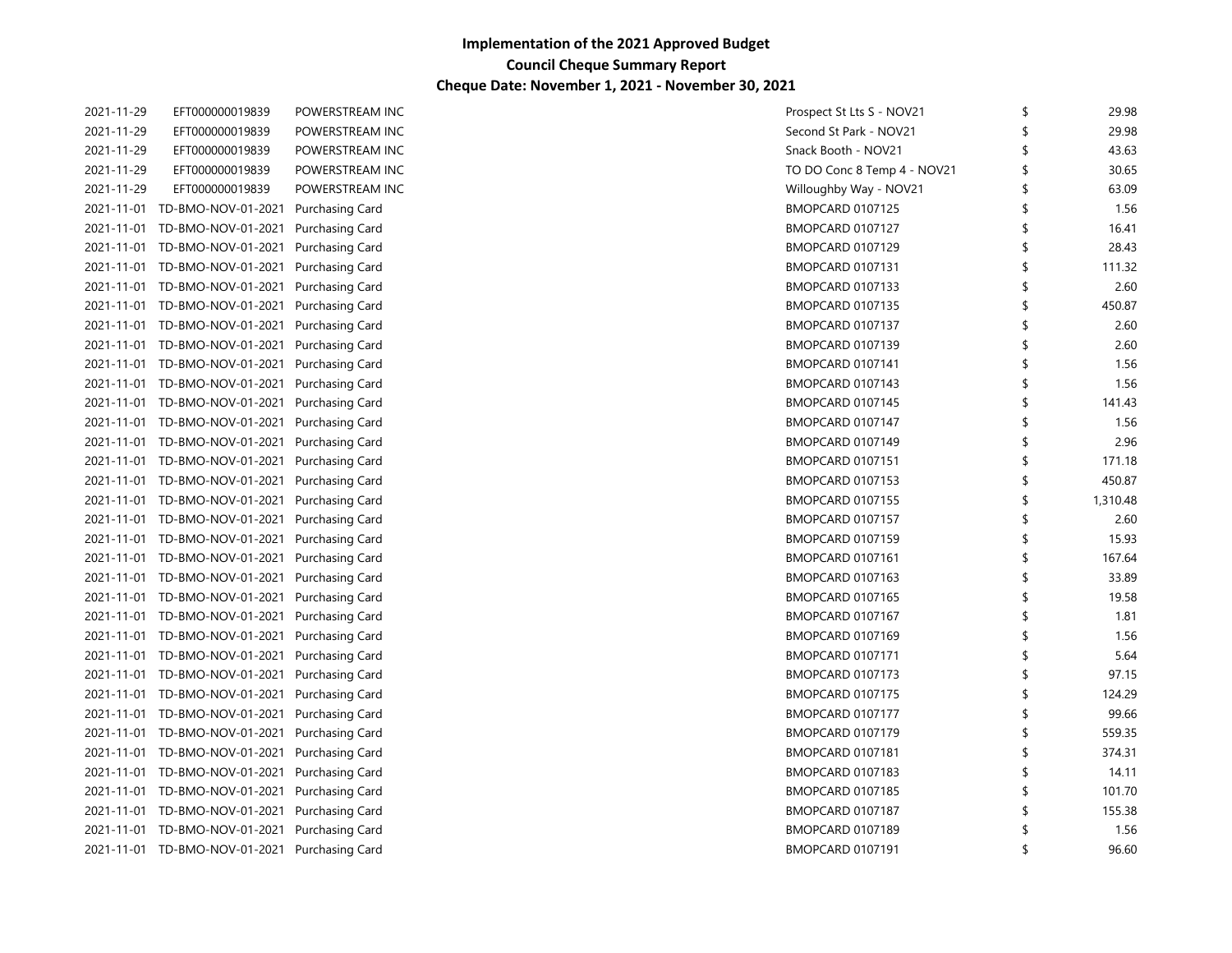| 2021-11-01 TD-BMO-NOV-01-2021 Purchasing Card | BMOPCARD 0107193        | 1.56           |
|-----------------------------------------------|-------------------------|----------------|
| 2021-11-01 TD-BMO-NOV-01-2021 Purchasing Card | <b>BMOPCARD 0107195</b> | 1.56           |
| 2021-11-01 TD-BMO-NOV-01-2021 Purchasing Card | BMOPCARD 0107197        | 1.56           |
| 2021-11-01 TD-BMO-NOV-01-2021 Purchasing Card | <b>BMOPCARD 0107199</b> | \$<br>565.00   |
| 2021-11-01 TD-BMO-NOV-01-2021 Purchasing Card | BMOPCARD 0107201        | 2.60           |
| 2021-11-01 TD-BMO-NOV-01-2021 Purchasing Card | <b>BMOPCARD 0107203</b> | 2.60           |
| 2021-11-01 TD-BMO-NOV-01-2021 Purchasing Card | BMOPCARD 0107207        | 1.56           |
| 2021-11-01 TD-BMO-NOV-01-2021 Purchasing Card | <b>BMOPCARD 0107209</b> | 282.50         |
| 2021-11-01 TD-BMO-NOV-01-2021 Purchasing Card | BMOPCARD 0107211        | 282.50         |
| 2021-11-01 TD-BMO-NOV-01-2021 Purchasing Card | <b>BMOPCARD 0107213</b> | 16.94          |
| 2021-11-01 TD-BMO-NOV-01-2021 Purchasing Card | BMOPCARD 0107217        | \$<br>1.56     |
| 2021-11-01 TD-BMO-NOV-01-2021 Purchasing Card | <b>BMOPCARD 0107219</b> | \$<br>2.60     |
| 2021-11-01 TD-BMO-NOV-01-2021 Purchasing Card | BMOPCARD 0107221        | \$<br>2.60     |
| 2021-11-01 TD-BMO-NOV-01-2021 Purchasing Card | <b>BMOPCARD 0107223</b> | 1.56           |
| 2021-11-01 TD-BMO-NOV-01-2021 Purchasing Card | <b>BMOPCARD 0107225</b> | 1.56           |
| 2021-11-01 TD-BMO-NOV-01-2021 Purchasing Card | <b>BMOPCARD 0107227</b> | 2.96           |
| 2021-11-01 TD-BMO-NOV-01-2021 Purchasing Card | <b>BMOPCARD 0107229</b> | 33.63          |
| 2021-11-01 TD-BMO-NOV-01-2021 Purchasing Card | BMOPCARD 0107231        | 27.05          |
| 2021-11-01 TD-BMO-NOV-01-2021 Purchasing Card | <b>BMOPCARD 0107233</b> | 1.56           |
| 2021-11-01 TD-BMO-NOV-01-2021 Purchasing Card | <b>BMOPCARD 0107235</b> | 239.53         |
| 2021-11-01 TD-BMO-NOV-01-2021 Purchasing Card | BMOPCARD 0107237        | 63.73          |
| 2021-11-01 TD-BMO-NOV-01-2021 Purchasing Card | BMOPCARD 0107239        | 108.35         |
| 2021-11-01 TD-BMO-NOV-01-2021 Purchasing Card | BMOPCARD 0107241        | \$<br>2.60     |
| 2021-11-01 TD-BMO-NOV-01-2021 Purchasing Card | BMOPCARD 0107245        | \$<br>1.81     |
| 2021-11-01 TD-BMO-NOV-01-2021 Purchasing Card | <b>BMOPCARD 0107247</b> | \$<br>1.56     |
| 2021-11-01 TD-BMO-NOV-01-2021 Purchasing Card | BMOPCARD 0107249        | \$<br>282.03   |
| 2021-11-01 TD-BMO-NOV-01-2021 Purchasing Card | BMOPCARD 0107251        | \$<br>15.44    |
| 2021-11-01 TD-BMO-NOV-01-2021 Purchasing Card | BMOPCARD 0107253        | 63.26          |
| 2021-11-01 TD-BMO-NOV-01-2021 Purchasing Card | BMOPCARD 0107255        | \$<br>1.81     |
| 2021-11-01 TD-BMO-NOV-01-2021 Purchasing Card | BMOPCARD 0107257        | 11.30          |
| 2021-11-01 TD-BMO-NOV-01-2021 Purchasing Card | BMOPCARD 0107259        | 2,423.00       |
| 2021-11-01 TD-BMO-NOV-01-2021 Purchasing Card | BMOPCARD 0107261        | 13.55          |
| 2021-11-01 TD-BMO-NOV-01-2021 Purchasing Card | <b>BMOPCARD 0107263</b> | 2.60           |
| 2021-11-01 TD-BMO-NOV-01-2021 Purchasing Card | BMOPCARD 0107265        | 2.60           |
| 2021-11-01 TD-BMO-NOV-01-2021 Purchasing Card | <b>BMOPCARD 0107267</b> | 51.97          |
| 2021-11-01 TD-BMO-NOV-01-2021 Purchasing Card | BMOPCARD 0107269        | 216.53         |
| 2021-11-01 TD-BMO-NOV-01-2021 Purchasing Card | BMOPCARD 0107271        | 153.75         |
| 2021-11-01 TD-BMO-NOV-01-2021 Purchasing Card | BMOPCARD 0107273        | 25.98          |
| 2021-11-01 TD-BMO-NOV-01-2021 Purchasing Card | <b>BMOPCARD 0107275</b> | \$<br>3,174.17 |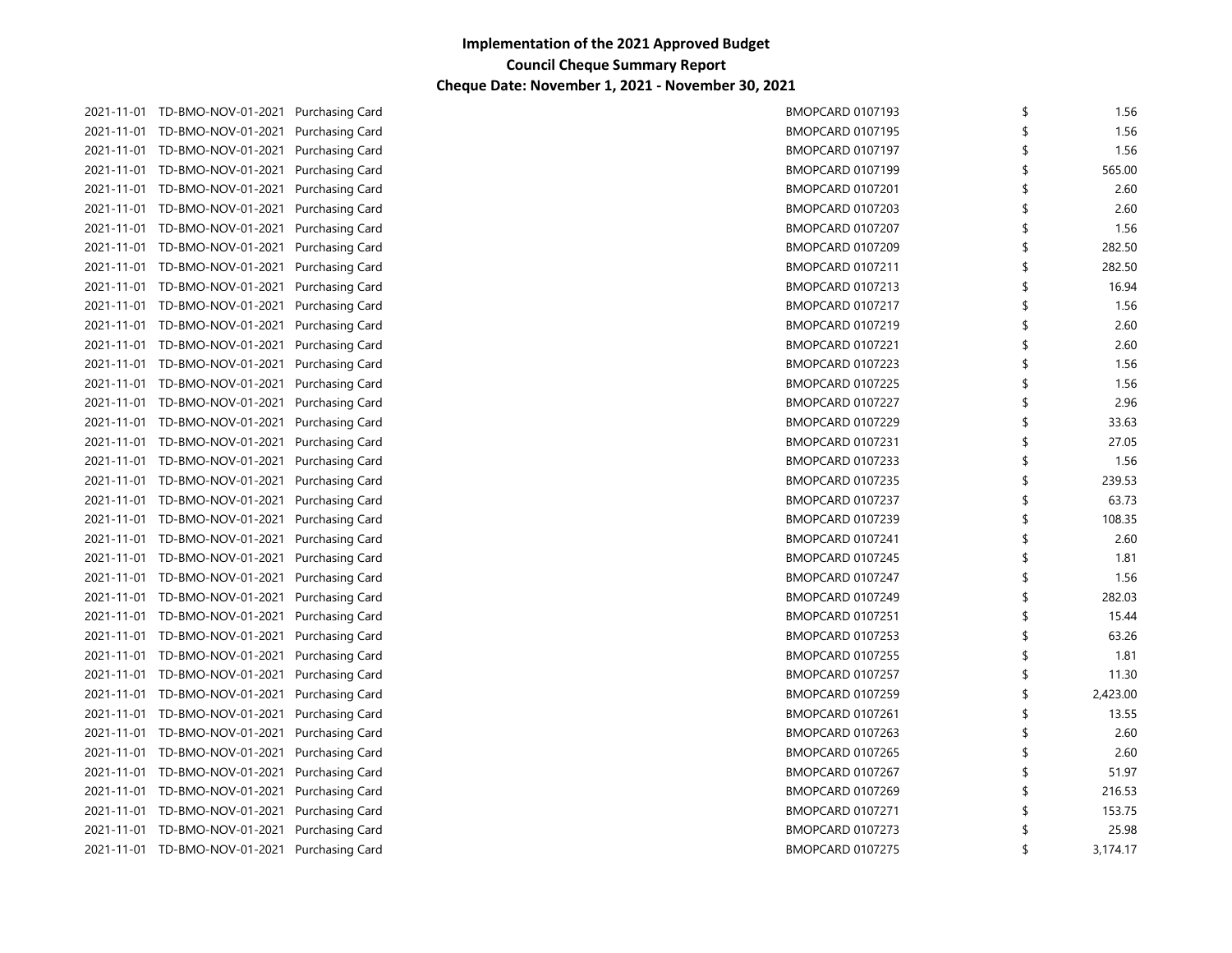| 2021-11-01 TD-BMO-NOV-01-2021 Purchasing Card | BMOPCARD 0107277        | 143.51         |
|-----------------------------------------------|-------------------------|----------------|
| 2021-11-01 TD-BMO-NOV-01-2021 Purchasing Card | <b>BMOPCARD 0107279</b> | 90.39          |
| 2021-11-01 TD-BMO-NOV-01-2021 Purchasing Card | BMOPCARD 0107281        | 22.01          |
| 2021-11-01 TD-BMO-NOV-01-2021 Purchasing Card | <b>BMOPCARD 0107283</b> | 33.89          |
| 2021-11-01 TD-BMO-NOV-01-2021 Purchasing Card | BMOPCARD 0107285        | 484.77         |
| 2021-11-01 TD-BMO-NOV-01-2021 Purchasing Card | <b>BMOPCARD 0107287</b> | 14.07          |
| 2021-11-01 TD-BMO-NOV-01-2021 Purchasing Card | BMOPCARD 0107289        | 20.28          |
| 2021-11-01 TD-BMO-NOV-01-2021 Purchasing Card | BMOPCARD 0107291        | 620.37         |
| 2021-11-01 TD-BMO-NOV-01-2021 Purchasing Card | BMOPCARD 0107293        | 50.84          |
| 2021-11-01 TD-BMO-NOV-01-2021 Purchasing Card | <b>BMOPCARD 0107295</b> | \$<br>1,404.14 |
| 2021-11-01 TD-BMO-NOV-01-2021 Purchasing Card | BMOPCARD 0107299        | \$<br>249.12   |
| 2021-11-01 TD-BMO-NOV-01-2021 Purchasing Card | BMOPCARD 0107301        | \$<br>276.59   |
| 2021-11-01 TD-BMO-NOV-01-2021 Purchasing Card | <b>BMOPCARD 0107303</b> | \$<br>14.13    |
| 2021-11-01 TD-BMO-NOV-01-2021 Purchasing Card | <b>BMOPCARD 0107305</b> | \$<br>89.01    |
| 2021-11-01 TD-BMO-NOV-01-2021 Purchasing Card | <b>BMOPCARD 0107307</b> | 69.99          |
| 2021-11-01 TD-BMO-NOV-01-2021 Purchasing Card | <b>BMOPCARD 0107309</b> | \$<br>459.71   |
| 2021-11-01 TD-BMO-NOV-01-2021 Purchasing Card | <b>BMOPCARD 0107311</b> | 167.24         |
| 2021-11-01 TD-BMO-NOV-01-2021 Purchasing Card | <b>BMOPCARD 0107313</b> | 49.04          |
| 2021-11-01 TD-BMO-NOV-01-2021 Purchasing Card | <b>BMOPCARD 0107315</b> | 803.95         |
| 2021-11-01 TD-BMO-NOV-01-2021 Purchasing Card | BMOPCARD 0107317        | 149.50         |
| 2021-11-01 TD-BMO-NOV-01-2021 Purchasing Card | <b>BMOPCARD 0107319</b> | 9.99           |
| 2021-11-01 TD-BMO-NOV-01-2021 Purchasing Card | BMOPCARD 0107321        | 16.66          |
| 2021-11-01 TD-BMO-NOV-01-2021 Purchasing Card | <b>BMOPCARD 0107323</b> | 22.42          |
| 2021-11-01 TD-BMO-NOV-01-2021 Purchasing Card | BMOPCARD 0107325        | \$<br>26.12    |
| 2021-11-01 TD-BMO-NOV-01-2021 Purchasing Card | <b>BMOPCARD 0107327</b> | \$<br>214.70   |
| 2021-11-01 TD-BMO-NOV-01-2021 Purchasing Card | BMOPCARD 0107329        | \$<br>17.93    |
| 2021-11-01 TD-BMO-NOV-01-2021 Purchasing Card | BMOPCARD 0107331        | \$<br>19.20    |
| 2021-11-01 TD-BMO-NOV-01-2021 Purchasing Card | BMOPCARD 0107333        | \$<br>22.69    |
| 2021-11-01 TD-BMO-NOV-01-2021 Purchasing Card | BMOPCARD 0107335        | \$<br>27.70    |
| 2021-11-01 TD-BMO-NOV-01-2021 Purchasing Card | BMOPCARD 0107337        | 1,000.00       |
| 2021-11-01 TD-BMO-NOV-01-2021 Purchasing Card | BMOPCARD 0107339        | 1,000.00       |
| 2021-11-01 TD-BMO-NOV-01-2021 Purchasing Card | BMOPCARD 0107341        | 42.33          |
| 2021-11-01 TD-BMO-NOV-01-2021 Purchasing Card | <b>BMOPCARD 0107343</b> | 22.78          |
| 2021-11-01 TD-BMO-NOV-01-2021 Purchasing Card | BMOPCARD 0107345        | 35.52          |
| 2021-11-01 TD-BMO-NOV-01-2021 Purchasing Card | BMOPCARD 0107347        | 35.60          |
| 2021-11-01 TD-BMO-NOV-01-2021 Purchasing Card | BMOPCARD 0107349        | 186.49         |
| 2021-11-01 TD-BMO-NOV-01-2021 Purchasing Card | BMOPCARD 0107351        | 1,616.63       |
| 2021-11-01 TD-BMO-NOV-01-2021 Purchasing Card | BMOPCARD 0107353        | 45.20          |
| 2021-11-01 TD-BMO-NOV-01-2021 Purchasing Card | BMOPCARD 0107355        | \$<br>156.81   |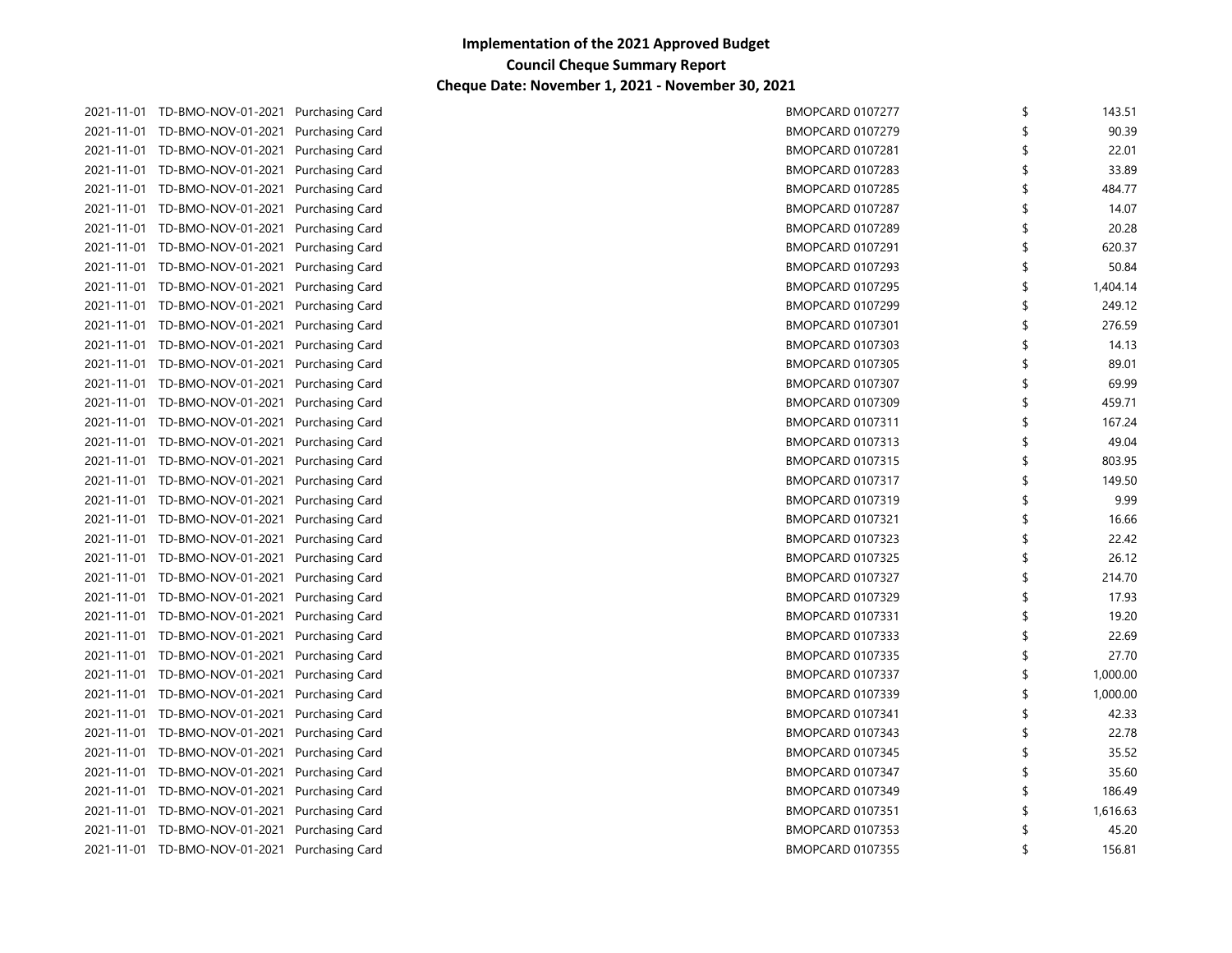| 2021-11-01 TD-BMO-NOV-01-2021 Purchasing Card | BMOPCARD 0107357        | 189.08         |
|-----------------------------------------------|-------------------------|----------------|
| 2021-11-01 TD-BMO-NOV-01-2021 Purchasing Card | BMOPCARD 0107359        | 33.77          |
| 2021-11-01 TD-BMO-NOV-01-2021 Purchasing Card | BMOPCARD 0107361        | \$<br>16.93    |
| 2021-11-01 TD-BMO-NOV-01-2021 Purchasing Card | <b>BMOPCARD 0107363</b> | \$<br>1,297.24 |
| 2021-11-01 TD-BMO-NOV-01-2021 Purchasing Card | BMOPCARD 0107365        | \$<br>874.82   |
| 2021-11-01 TD-BMO-NOV-01-2021 Purchasing Card | <b>BMOPCARD 0107367</b> | 71.83          |
| 2021-11-01 TD-BMO-NOV-01-2021 Purchasing Card | BMOPCARD 0107369        | 909.65         |
| 2021-11-01 TD-BMO-NOV-01-2021 Purchasing Card | BMOPCARD 0107371        | 98.31          |
| 2021-11-01 TD-BMO-NOV-01-2021 Purchasing Card | BMOPCARD 0107373        | 849.00         |
| 2021-11-01 TD-BMO-NOV-01-2021 Purchasing Card | <b>BMOPCARD 0107375</b> | \$<br>1,916.20 |
| 2021-11-01 TD-BMO-NOV-01-2021 Purchasing Card | BMOPCARD 0107377        | \$<br>1.56     |
| 2021-11-01 TD-BMO-NOV-01-2021 Purchasing Card | <b>BMOPCARD 0107379</b> | \$<br>2.60     |
| 2021-11-01 TD-BMO-NOV-01-2021 Purchasing Card | BMOPCARD 0107381        | \$<br>1.56     |
| 2021-11-01 TD-BMO-NOV-01-2021 Purchasing Card | <b>BMOPCARD 0107383</b> | \$<br>1.56     |
| 2021-11-01 TD-BMO-NOV-01-2021 Purchasing Card | <b>BMOPCARD 0107385</b> | 85.06          |
| 2021-11-01 TD-BMO-NOV-01-2021 Purchasing Card | <b>BMOPCARD 0107387</b> | \$<br>1.56     |
| 2021-11-01 TD-BMO-NOV-01-2021 Purchasing Card | <b>BMOPCARD 0107389</b> | \$<br>1,463.35 |
| 2021-11-01 TD-BMO-NOV-01-2021 Purchasing Card | BMOPCARD 0107391        | 1.56           |
| 2021-11-01 TD-BMO-NOV-01-2021 Purchasing Card | BMOPCARD 0107393        | 2.60           |
| 2021-11-01 TD-BMO-NOV-01-2021 Purchasing Card | BMOPCARD 0107395        | 2.60           |
| 2021-11-01 TD-BMO-NOV-01-2021 Purchasing Card | BMOPCARD 0107397        | 2.60           |
| 2021-11-01 TD-BMO-NOV-01-2021 Purchasing Card | BMOPCARD 0107399        | 98.28          |
| 2021-11-01 TD-BMO-NOV-01-2021 Purchasing Card | BMOPCARD 0107401        | \$<br>79.09    |
| 2021-11-01 TD-BMO-NOV-01-2021 Purchasing Card | BMOPCARD 0107403        | \$<br>169.50   |
| 2021-11-01 TD-BMO-NOV-01-2021 Purchasing Card | <b>BMOPCARD 0107405</b> | \$<br>2.60     |
| 2021-11-01 TD-BMO-NOV-01-2021 Purchasing Card | BMOPCARD 0107407        | \$<br>314.26   |
| 2021-11-01 TD-BMO-NOV-01-2021 Purchasing Card | <b>BMOPCARD 0107409</b> | \$<br>15.26    |
| 2021-11-01 TD-BMO-NOV-01-2021 Purchasing Card | BMOPCARD 0107411        | 2.60           |
| 2021-11-01 TD-BMO-NOV-01-2021 Purchasing Card | BMOPCARD 0107413        | 45.18          |
| 2021-11-01 TD-BMO-NOV-01-2021 Purchasing Card | BMOPCARD 0107415        | 1.56           |
| 2021-11-01 TD-BMO-NOV-01-2021 Purchasing Card | BMOPCARD 0107417        | 1.56           |
| 2021-11-01 TD-BMO-NOV-01-2021 Purchasing Card | BMOPCARD 0107419        | 169.50         |
| 2021-11-01 TD-BMO-NOV-01-2021 Purchasing Card | BMOPCARD 0107421        | 1.56           |
| 2021-11-01 TD-BMO-NOV-01-2021 Purchasing Card | BMOPCARD 0107423        | 1.56           |
| 2021-11-01 TD-BMO-NOV-01-2021 Purchasing Card | <b>BMOPCARD 0107425</b> | 16.36          |
| 2021-11-01 TD-BMO-NOV-01-2021 Purchasing Card | BMOPCARD 0107427        | 74.50          |
| 2021-11-01 TD-BMO-NOV-01-2021 Purchasing Card | BMOPCARD 0107429        | 19.20          |
| 2021-11-01 TD-BMO-NOV-01-2021 Purchasing Card | BMOPCARD 0107431        | 97.12          |
| 2021-11-01 TD-BMO-NOV-01-2021 Purchasing Card | BMOPCARD 0107433        | \$<br>12.41    |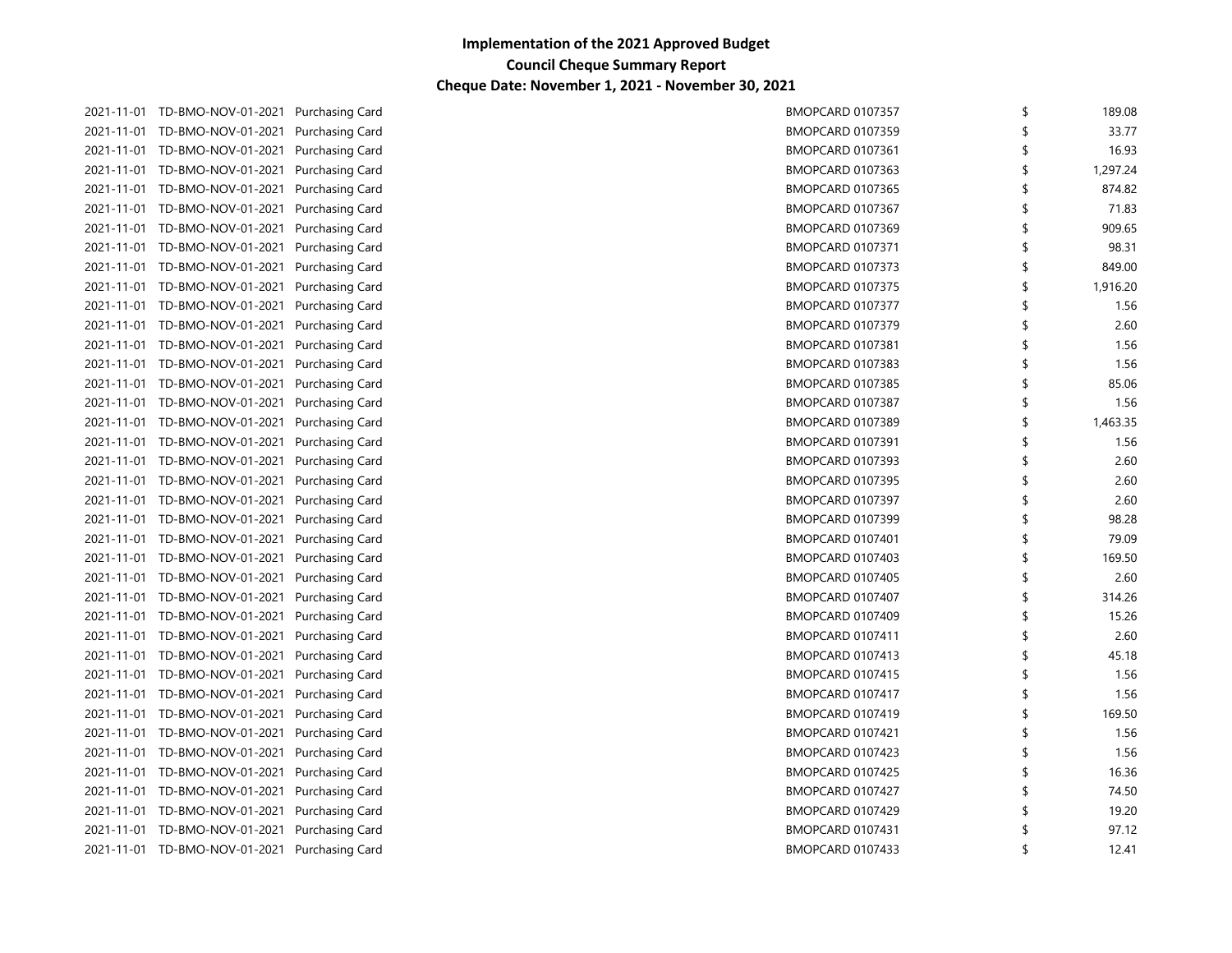| 2021-11-01 TD-BMO-NOV-01-2021 Purchasing Card |                        | BMOPCARD 0107435        | 66.75          |
|-----------------------------------------------|------------------------|-------------------------|----------------|
| 2021-11-01 TD-BMO-NOV-01-2021                 | Purchasing Card        | BMOPCARD 0107437        | 468.66         |
| 2021-11-01 TD-BMO-NOV-01-2021                 | Purchasing Card        | <b>BMOPCARD 0107439</b> | 2.60           |
| 2021-11-01 TD-BMO-NOV-01-2021                 | Purchasing Card        | BMOPCARD 0107441        | 1.56           |
| 2021-11-01 TD-BMO-NOV-01-2021                 | Purchasing Card        | BMOPCARD 0107443        | 8.00           |
| 2021-11-01 TD-BMO-NOV-01-2021                 | Purchasing Card        | BMOPCARD 0107445        | 203.30         |
| 2021-11-01 TD-BMO-NOV-01-2021                 | Purchasing Card        | BMOPCARD 0107447        | 230.00         |
| 2021-11-01 TD-BMO-NOV-01-2021                 | Purchasing Card        | BMOPCARD 0107449        | 1.56           |
| 2021-11-01 TD-BMO-NOV-01-2021                 | Purchasing Card        | BMOPCARD 0107451        | \$<br>1.56     |
| 2021-11-01 TD-BMO-NOV-01-2021                 | Purchasing Card        | BMOPCARD 0107453        | \$<br>1.56     |
| 2021-11-01 TD-BMO-NOV-01-2021                 | Purchasing Card        | BMOPCARD 0107455        | \$<br>2.60     |
| 2021-11-01 TD-BMO-NOV-01-2021                 | Purchasing Card        | <b>BMOPCARD 0107457</b> | \$<br>177.34   |
| 2021-11-01 TD-BMO-NOV-01-2021 Purchasing Card |                        | BMOPCARD 0107459        | 45.20          |
| 2021-11-01 TD-BMO-NOV-01-2021 Purchasing Card |                        | BMOPCARD 0107461        | 519.36         |
| 2021-11-01 TD-BMO-NOV-01-2021                 | Purchasing Card        | <b>BMOPCARD 0107463</b> | 61.30          |
| 2021-11-01 TD-BMO-NOV-01-2021                 | <b>Purchasing Card</b> | BMOPCARD 0107465        | 1.56           |
| 2021-11-01 TD-BMO-NOV-01-2021                 | Purchasing Card        | BMOPCARD 0107467        | 66.75          |
| 2021-11-01 TD-BMO-NOV-01-2021                 | Purchasing Card        | <b>BMOPCARD 0107469</b> | 640.11         |
| 2021-11-01 TD-BMO-NOV-01-2021                 | Purchasing Card        | BMOPCARD 0107471        | 37.82          |
| 2021-11-01 TD-BMO-NOV-01-2021                 | Purchasing Card        | BMOPCARD 0107473        | 1,371.68       |
| 2021-11-01 TD-BMO-NOV-01-2021                 | <b>Purchasing Card</b> | BMOPCARD 0107475        | \$<br>4,764.08 |
| 2021-11-01 TD-BMO-NOV-01-2021                 | Purchasing Card        | BMOPCARD 0107477        | \$<br>14.00    |
| 2021-11-01 TD-BMO-NOV-01-2021                 | Purchasing Card        | BMOPCARD 0107479        | \$<br>335.69   |
| 2021-11-01 TD-BMO-NOV-01-2021                 | Purchasing Card        | BMOPCARD 0107481        | \$<br>109.50   |
| 2021-11-01 TD-BMO-NOV-01-2021                 | Purchasing Card        | BMOPCARD 0107483        | \$<br>111.87   |
| 2021-11-01 TD-BMO-NOV-01-2021                 | Purchasing Card        | <b>BMOPCARD 0107485</b> | \$<br>492.42   |
| 2021-11-01 TD-BMO-NOV-01-2021                 | Purchasing Card        | BMOPCARD 0107487        | \$<br>307.04   |
| 2021-11-01 TD-BMO-NOV-01-2021 Purchasing Card |                        | BMOPCARD 0107489        | \$<br>50.82    |
| 2021-11-01 TD-BMO-NOV-01-2021                 | <b>Purchasing Card</b> | BMOPCARD 0107491        | \$<br>1,213.03 |
| 2021-11-01 TD-BMO-NOV-01-2021                 | Purchasing Card        | BMOPCARD 0107493        | 248.60         |
| 2021-11-01 TD-BMO-NOV-01-2021                 | Purchasing Card        | <b>BMOPCARD 0107495</b> | 61.00          |
| 2021-11-01 TD-BMO-NOV-01-2021                 | Purchasing Card        | <b>BMOPCARD 0107497</b> | 101.63         |
| 2021-11-01 TD-BMO-NOV-01-2021                 | Purchasing Card        | BMOPCARD 0107499        | 112.99         |
| 2021-11-01 TD-BMO-NOV-01-2021                 | Purchasing Card        | <b>BMOPCARD 0107501</b> | 53.10          |
| 2021-11-01 TD-BMO-NOV-01-2021                 | Purchasing Card        | BMOPCARD 0107503        | 29.47          |
| 2021-11-01 TD-BMO-NOV-01-2021                 | Purchasing Card        | <b>BMOPCARD 0107505</b> | 1,694.99       |
| 2021-11-01 TD-BMO-NOV-01-2021                 | Purchasing Card        | BMOPCARD 0107507        | 1.56           |
| 2021-11-01 TD-BMO-NOV-01-2021                 | Purchasing Card        | BMOPCARD 0107509        | 28.48          |
| 2021-11-01 TD-BMO-NOV-01-2021                 | Purchasing Card        | BMOPCARD 0107511        | \$<br>1.81     |